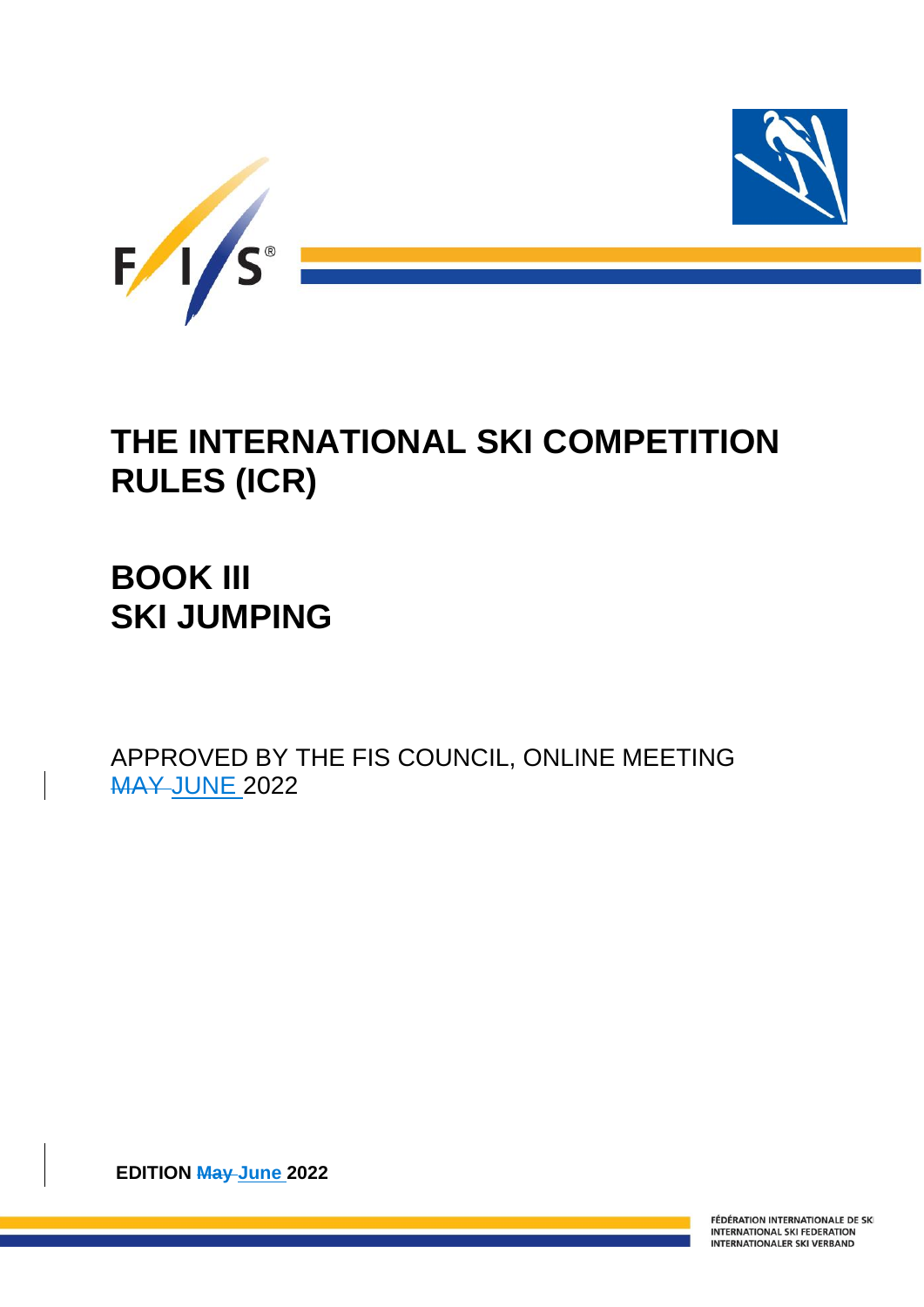# INTERNATIONAL SKI AND SNOWBOARD FEDERATION

Blochstrasse 2; CH- 3653 Oberhofen / Thunersee; Switzerland

Telephone: +41 (33) 244 61 61<br>Website: www.fis-ski.com [www.fis-ski.com](http://www.fis-ski.com/)

All rights reserved.

 $\vert$ 

© Copyright: International Ski and Snowboard Federation FIS, Oberhofen, Switzerland, 2022.

\_\_\_\_\_\_\_\_\_\_\_\_\_\_\_\_\_\_\_\_\_\_\_\_\_\_\_\_\_\_\_\_\_\_\_\_\_\_\_\_\_\_\_\_\_\_\_\_\_\_\_\_\_\_\_\_\_\_\_\_\_\_\_\_\_\_\_\_\_\_\_\_

Printed in Switzerland

Oberhofen, May 2022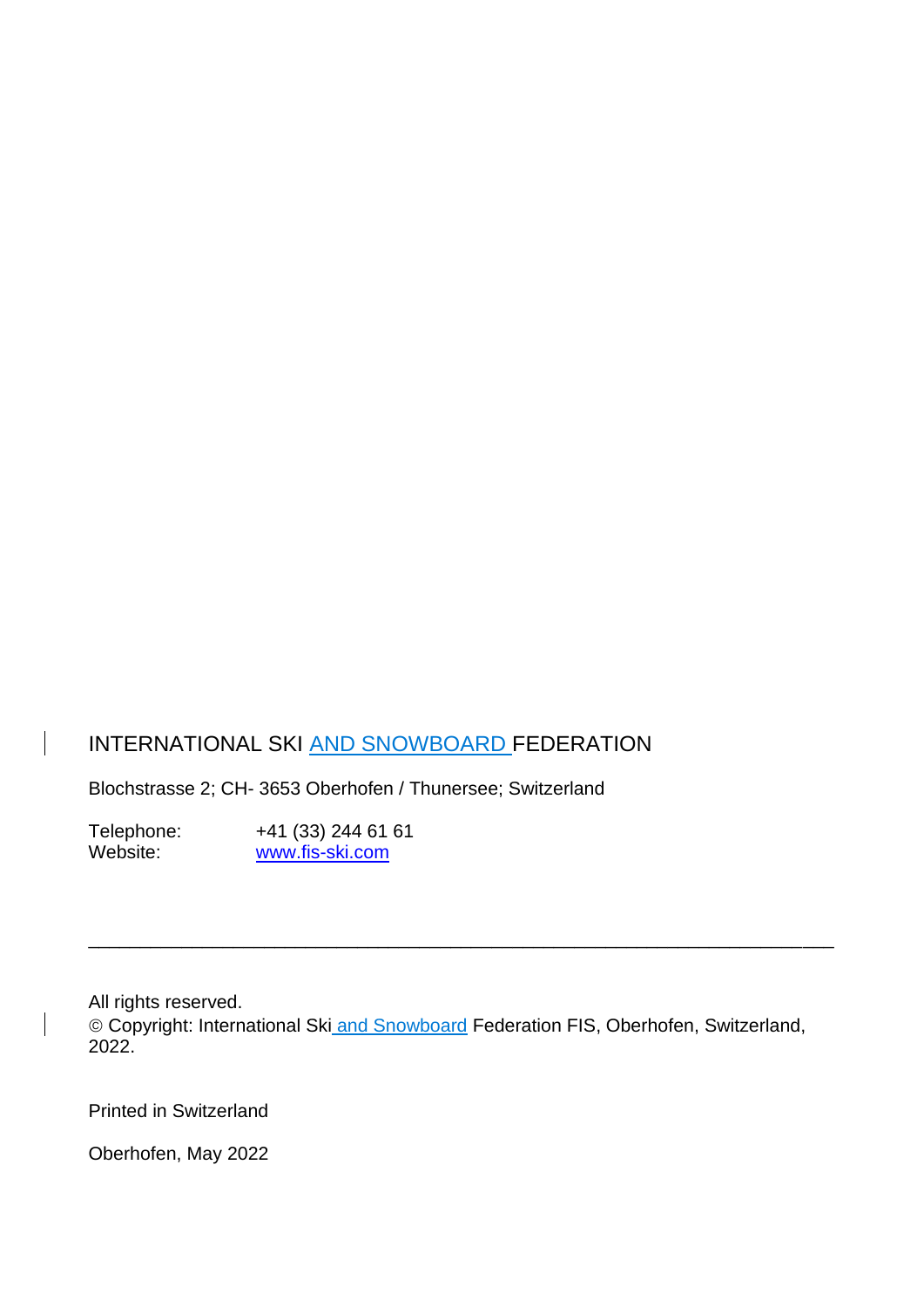# **Table of Contents**

# **st Section**

| 200 |                                                                  |  |
|-----|------------------------------------------------------------------|--|
| 201 |                                                                  |  |
| 202 |                                                                  |  |
| 203 |                                                                  |  |
| 204 |                                                                  |  |
| 205 |                                                                  |  |
| 206 |                                                                  |  |
| 207 | Competition Equipment and Commercial Markings12                  |  |
| 208 |                                                                  |  |
| 209 |                                                                  |  |
| 210 |                                                                  |  |
| 211 |                                                                  |  |
| 212 |                                                                  |  |
| 213 |                                                                  |  |
| 214 |                                                                  |  |
| 215 |                                                                  |  |
| 216 |                                                                  |  |
| 217 |                                                                  |  |
| 218 |                                                                  |  |
| 219 |                                                                  |  |
| 220 | Team Officials, Coaches, Service Personnel, Suppliers and Firms' |  |
|     |                                                                  |  |
| 221 |                                                                  |  |
| 222 |                                                                  |  |
| 223 |                                                                  |  |
| 224 |                                                                  |  |
| 225 |                                                                  |  |
| 226 |                                                                  |  |
|     | 2 <sup>nd</sup> Section                                          |  |
|     | Joint Regulations for Ski Jumping Competitions 31                |  |
| 400 |                                                                  |  |
| 401 |                                                                  |  |
| 402 |                                                                  |  |
| 403 | FIS Officials for Jury and Competition Management 36             |  |

 Judges and Referees ...............................................................................39 The Nomination, Reimbursement, and Insurance of Competition Officials ................................................................................42 The Age Classification of Competitors .....................................................45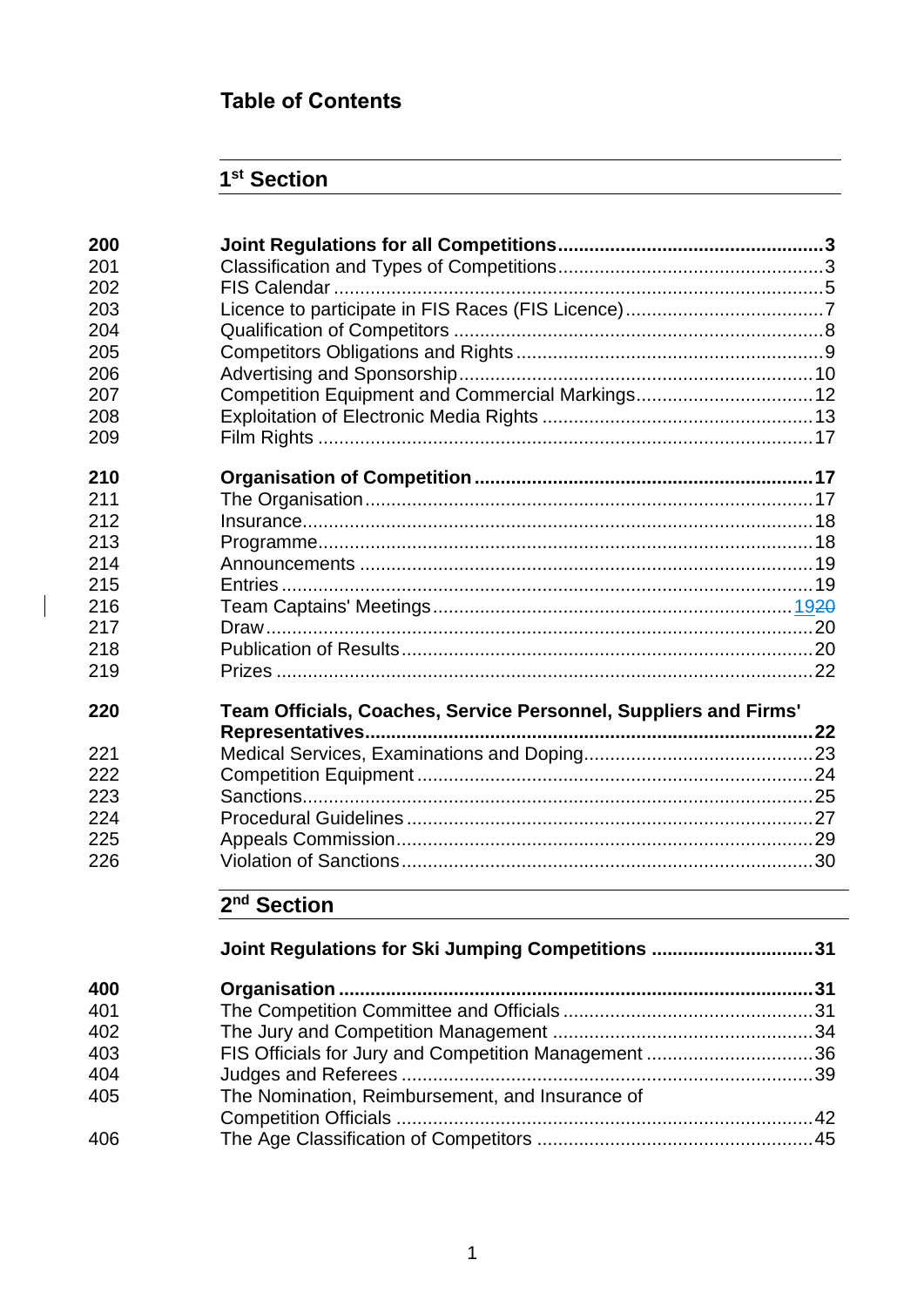| 410 |                                                                       |  |
|-----|-----------------------------------------------------------------------|--|
| 411 |                                                                       |  |
| 412 |                                                                       |  |
| 413 |                                                                       |  |
| 414 |                                                                       |  |
| 415 |                                                                       |  |
| 416 | Information for Spectators and Facilities for Media Representatives57 |  |
| 417 |                                                                       |  |
| 420 |                                                                       |  |
| 421 |                                                                       |  |
| 422 |                                                                       |  |
| 423 |                                                                       |  |
| 424 |                                                                       |  |
| 430 |                                                                       |  |
| 431 |                                                                       |  |
| 432 |                                                                       |  |
| 433 |                                                                       |  |
| 440 |                                                                       |  |
| 441 |                                                                       |  |
| 442 |                                                                       |  |
| 443 |                                                                       |  |
|     | 3 <sup>rd</sup> Section                                               |  |
|     | <b>Regulations for the Administration of Specific Types of</b>        |  |

| 450 |  |  |
|-----|--|--|
| 451 |  |  |
| 452 |  |  |
| 453 |  |  |
| 454 |  |  |

 $\overline{\phantom{a}}$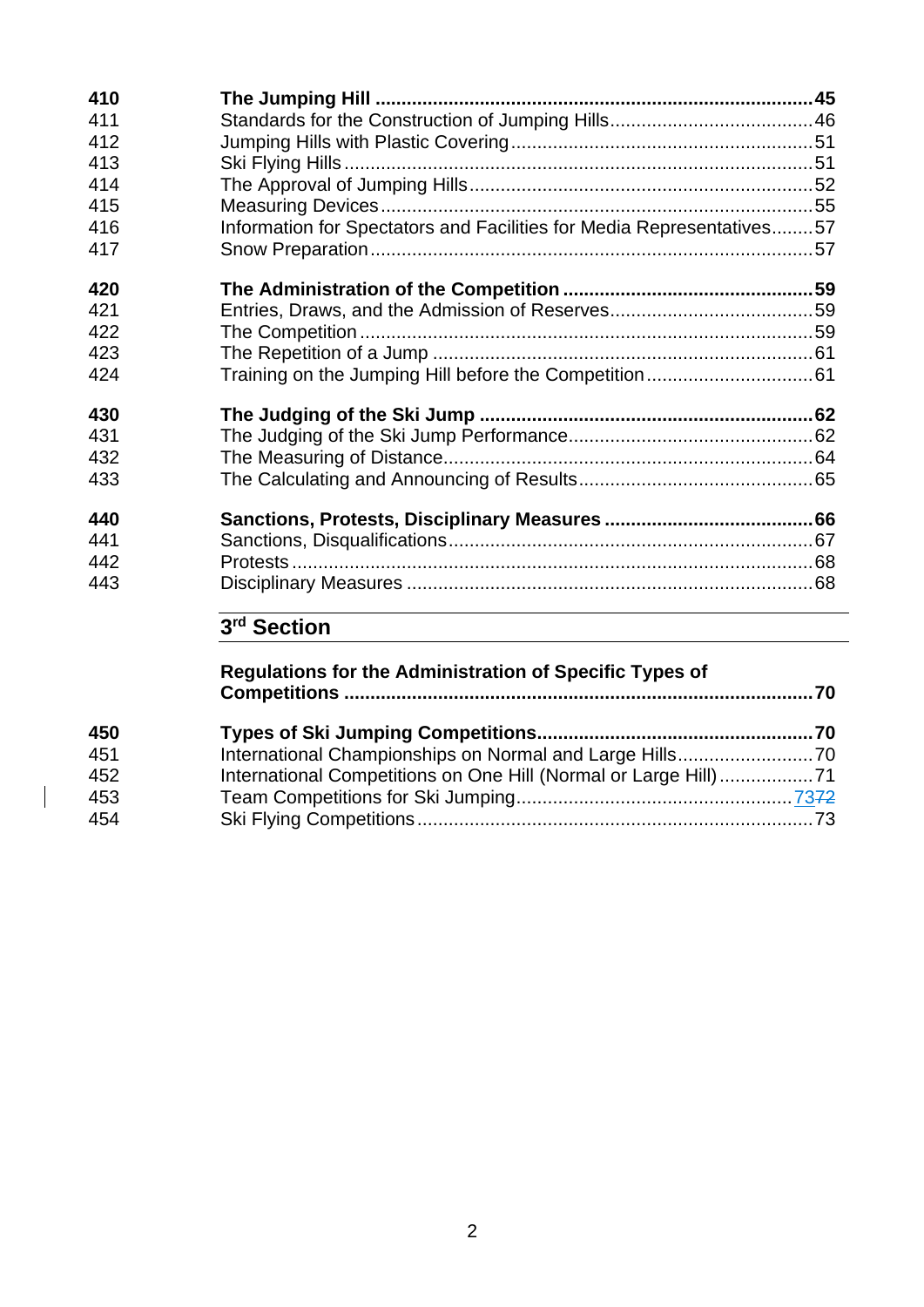1<sup>st</sup> Section

# **200 Joint Regulations for all Competitions**

200.1  $\blacksquare$  All events in the FIS Calendar must be held under the applicable FIS Rules<sup>1</sup>.

## **200.2 Organisation and Conduct**

Rules and instructions for the organisation and conduct of the various competitions are to be found in their respective rules.

#### **200.3 Participation**

Competitions listed in the FIS Calendar are only open to all properly licensed competitors entered by their National Ski Associations in accordance with current quotas.

#### **200.4 Special Regulations**

The FIS Council can authorise a National Ski Association to adopt rules and regulations to organise national or international competitions with different grounds for qualification but only provided that they do not go beyond the limits laid down in the present rules.

#### **200.5 Control**

All competitions listed in the FIS Calendar must be supervised by a Technical Delegate of the FIS.

200.6 Every legal sanction imposed and published in respect of a competitor, official or trainer will be recognised by the FIS and the National Ski Associations respectively.

# **201 Classification and Types of Competitions**

#### **201.1 Competitions with Special Rules and/or Limited Participation**

National Ski Associations affiliated with the FIS - or clubs belonging to these National Ski Associations with the approval of their association - may invite neighbouring National Ski Associations or their clubs to their own competitions. But these competitions must not be promulgated or announced as international competitions, and the limitation must be made clear in the announcement.

201.1.1 Competitions with special rules and/or limited participation or including nonmembers may be held under special competition rules as approved by the FIS Council. Any such rules must be published in the announcement.

## **201.2 Competitions with Non-Members of the FIS**

The FIS Council can authorise one of its member National Ski Associations to invite a non-member organisation (military etc.) to competitions, or accept invitations from such an organisation.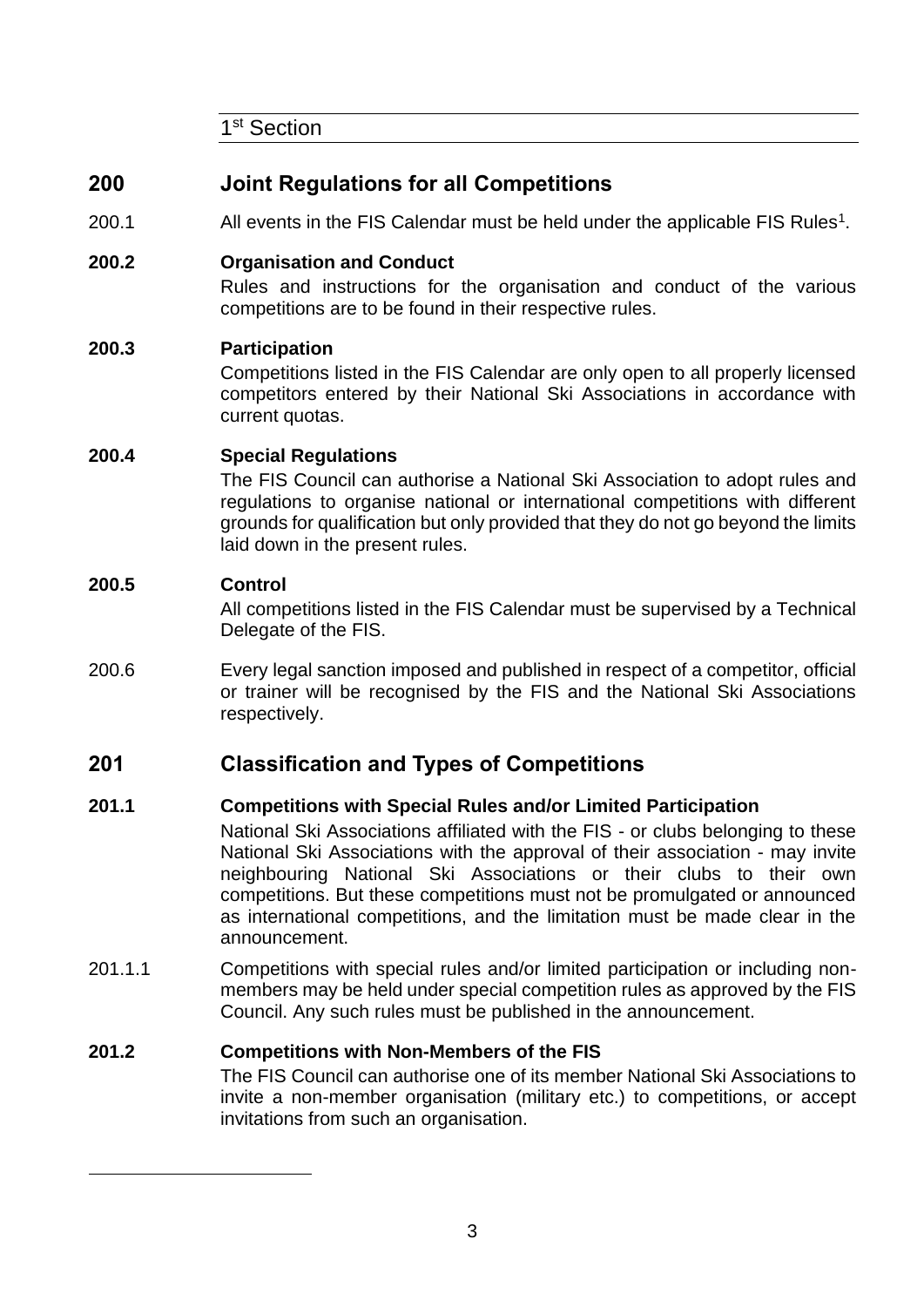## **201.3 Classification of Competitions**

- 201.3.1 Olympic Winter Games, FIS World Ski Championships and FIS World Junior Ski Championships
- 201.3.2 FIS World Cups
- 201.3.3 FIS Continental Cups
- 201.3.4 International FIS Competitions (FIS Races)
- 201.3.5 Competitions with Special Participation and/or Qualifications
- 201.3.6 Competitions with Non-Members of the FIS

#### **201.4 FIS Disciplines**

A discipline is a branch of a sport and may comprise one or several events. For example Cross-Country Skiing is a FIS Discipline, whereas the Cross-Country Sprint is an Event.

#### *201.4.1 Recognition of Disciplines in the International Ski Federation*

New disciplines, comprising one or several events, widely practised in at least twenty-five countries and on three continents may be included as part of the programme of the International Ski Federation.

*201.4.2 Exclusion of Disciplines from the International Ski Federation*

If a discipline is no longer practised in at least twelve National Ski Associations on at least two continents the FIS Congress may decide to exclude the discipline from the programme of the International Ski Federation.

#### **201.5 FIS Events**

An event is a competition in a sport or in one of its disciplines. It results in a ranking and gives rise to the award of medals and/or diplomas.

**201.6 Types of Competitions**

International competitions consist of:

#### *201.6.1 Nordic Events*

Cross-Country, Rollerskiing, Ski Jumping, Ski Flying, Nordic Combined, Team Competitions in Nordic Combined, Nordic Combined with Rollerskiing or Inline, Team Ski Jumping, Ski Jumping on plastic jumping hills, Popular Cross-Country races

- *201.6.2 Alpine Events* Downhill, Slalom, Giant Slalom, Super-G, Parallel Competitions, Combined, KO, Team Competitions
- *201.6.3 Freestyle Ski Events* Moguls, Dual Moguls, Aerials, Ski Cross, Halfpipe, Slopestyle, Big Air, Team **Competitions**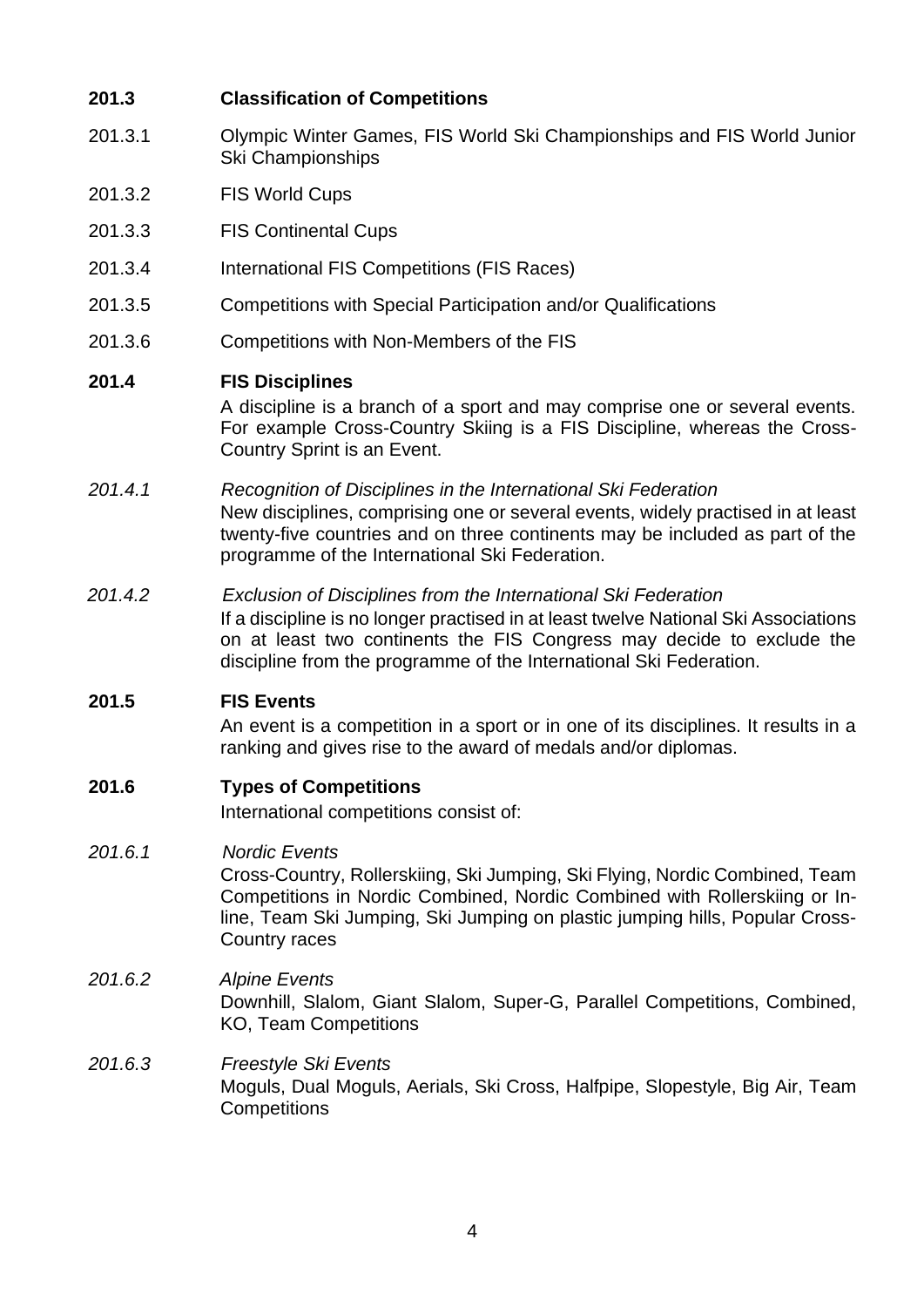- *201.6.4 Snowboard Events* Slalom, Parallel Slalom, Giant Slalom, Parallel Giant Slalom, Halfpipe, Snowboard Cross, Big Air, Slopestyle, Team Competitions
- *201.6.5 Telemark Events*
- *201.6.6 Firngleiten*
- *201.6.7 Speed Skiing Events* Speed 1 (S1), Speed 2 (S2), Speed 2 Junior (S2J)
- *201.6.8 Grass Ski Events*
- *201.6.9 Combined Events with other Sports*
- *201.6.10 Youth, Masters, Para Snow Events, etc.*

#### **201.7 FIS World Championship Programme**

- 201.7.1 To be included in the programme of the FIS World Championships, events must have a recognised international standing both numerically and geographically, and have been included for at least two seasons in the World Cup before a decision about their admission can be considered.
- 201.7.2 Events are admitted no later than three years before specific FIS World Championships.
- 201.7.3 A single event cannot simultaneously give rise to both an individual and a team ranking.
- 201.7.4 Medals may only be awarded at the FIS World Championships and FIS Junior World Championships in all disciplines (Alpine, Nordic, Snowboard, Freestyle, Grass Skiing, Rollerski, Telemark, Speed Skiing) when there are a minimum of 8 nations participating in team competitions and 8 nations represented in an individual event.

## **202 FIS Calendar**

#### **202.1 Candidature and Announcement**

- 202.1.1 Each National Ski Association is entitled to present its candidature for the organising of the FIS World Ski Championships in accordance with the published "Rules for the Organisation of World Championships"
- 202.1.2 For all other competitions, the registrations for inclusion in the International Ski Calendar have to be made to FIS by the National Ski Association according to the Rules for the FIS Calendar Conference published by the FIS.
- 202.1.2.1 The applications of the National Ski Associations (NSA) are entered by using the FIS Calendar program in the member section of the FIS website: [www.fis-ski.com](http://www.fis-ski.com/) by 31st August (31st May for the Southern Hemisphere).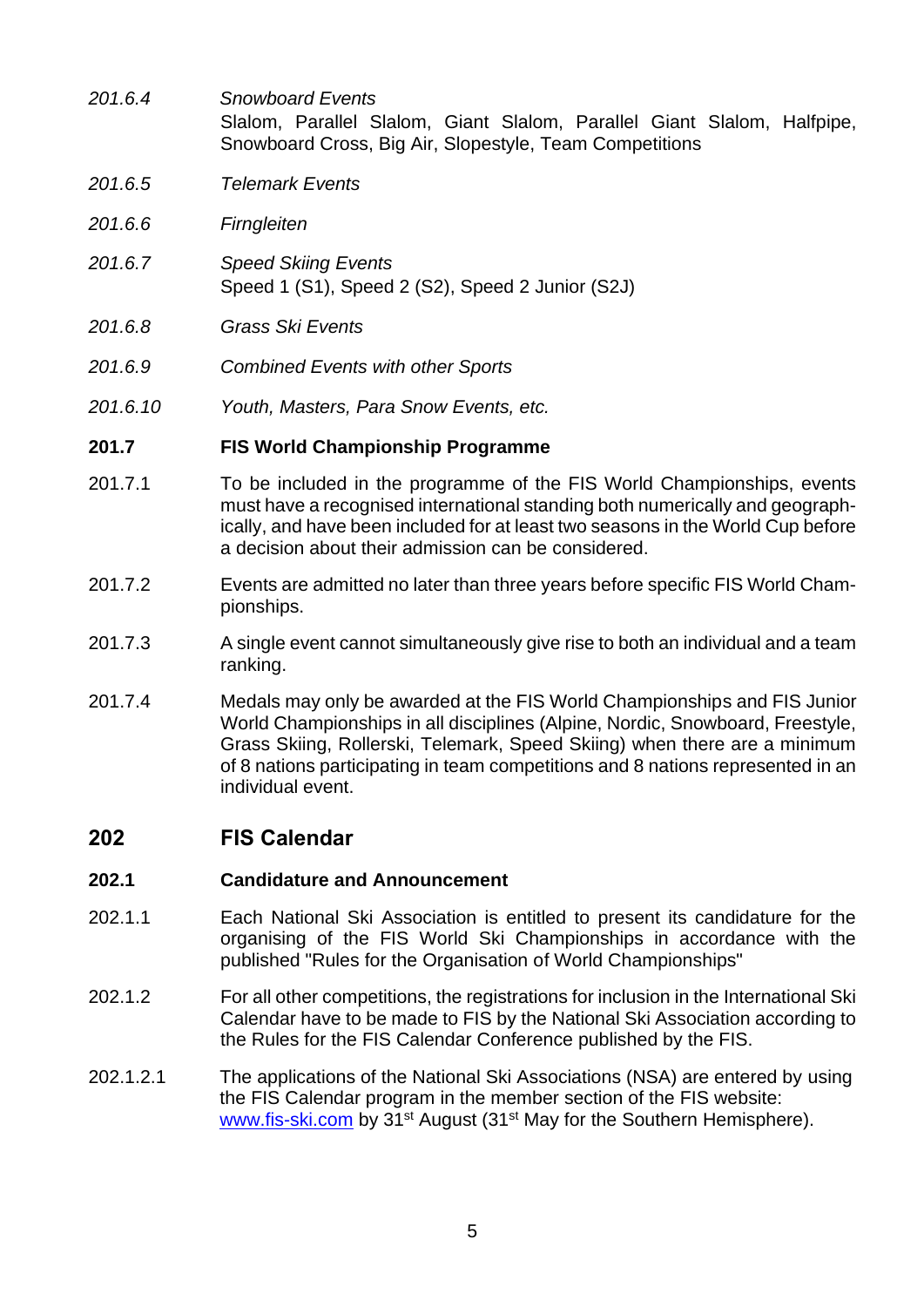#### *202.1.2.2 Allocation of competitions* Allocation of the competitions to the National Ski Associations is made through the electronic communication process between FIS and the National Ski Associations. In the case of FIS World Cup competitions, the calendars are subject to the approval of the Council, on proposal of the respective Technical Committee.

#### *202.1.2.3 Homologations*

Competitions that appear in the FIS Calendar may only take place on competition courses or jumping hills homologated by the FIS.

The homologation certificate number must be indicated when applying for the inclusion of the competition in the FIS Calendar. In a number of Snowboard, Freestyle Ski, Freeski events the course or facility is built up for each competition that therefore do not have a permanent homologation. The course or facility approval process is therefore defined in the respective rules

#### *202.1.2.4 Publication of the FIS Calendar*

The FIS calendar is published by FIS on the [FIS website.](http://www.fis-ski.com/) It will be updated to reflect cancellations, postponements and other changes continuously by FIS.

#### *202.1.2.5 Postponements*

In case of the postponement of a competition listed in the FIS Calendar, the FIS has to be informed immediately and a new invitation must be sent to the National Ski Associations, otherwise the competition cannot be considered for FIS points.

#### *202.1.2.6 Calendar Fees*

In addition to the annual subscription, a calendar fee is set by the FIS Congress and is due for each year and for each event listed in the FIS Calendar. For additional events, a 50% surcharge will be made in addition to the regular calendar fee for applications submitted 30 days before the date of the competition. The calendar fee for a competition that has to be rescheduled remains the responsibility for payment in full of the original organising National Ski Association.

At the beginning of the season, each NSA will receive an invoice for 70 % of its total invoice from the previous season. This amount will be debited from its FIS account. At the end of the season each NSA will receive a detailed invoice for all registered competitions during the season. The balance will be subsequently be debited or credited to the NSA account at FIS.

#### *202.1.3 Appointment of Race Organiser*

In the event that the National Ski Association appoints a race organiser, such as an affiliated ski club, it shall do so using the form "Registration Form National Ski Association and Organiser" or by means of a similar written agreement. An application by a National Ski Association for inclusion of an event on the International Ski Calendar shall mean that the necessary agreement to organise the event has been established.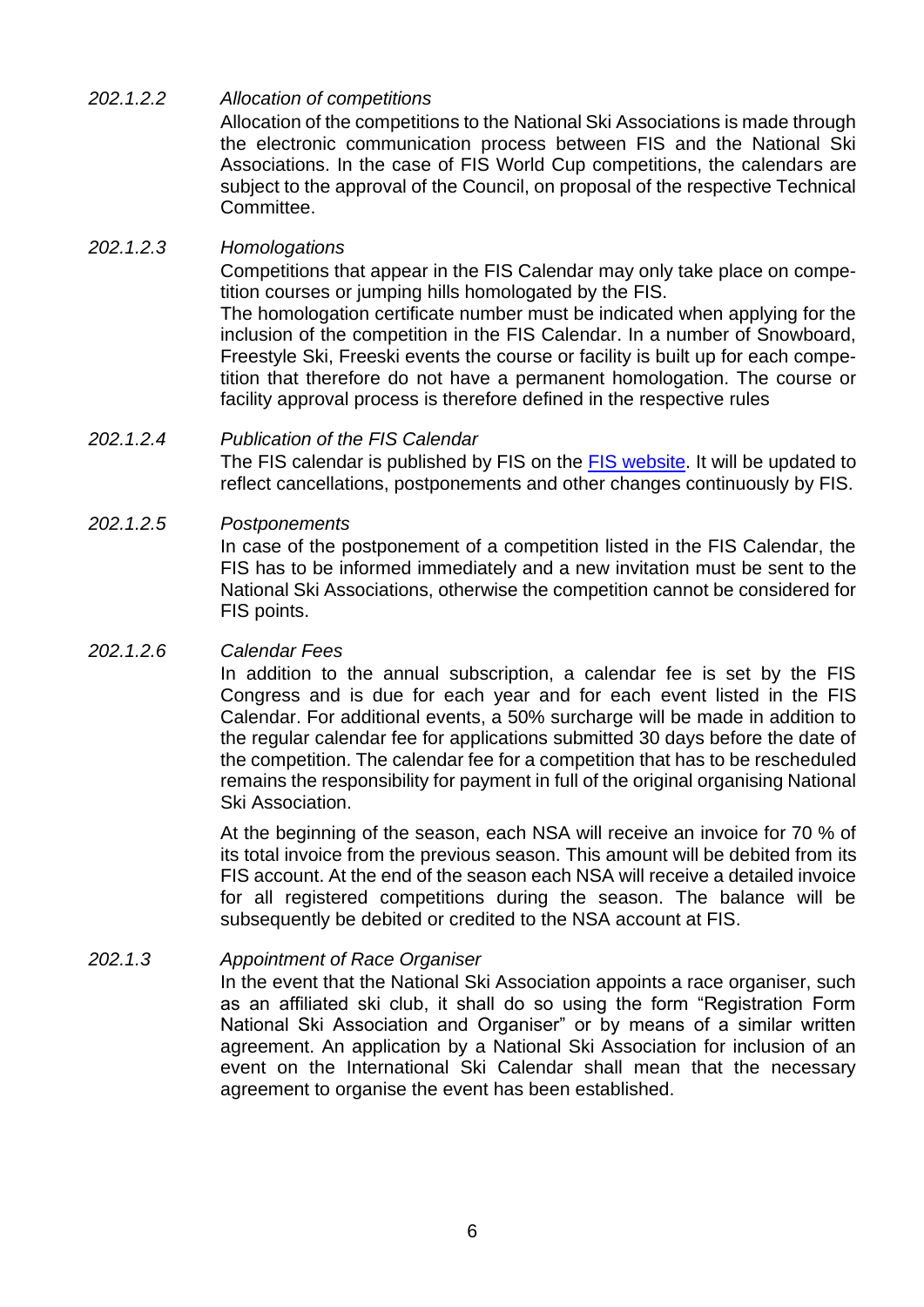## **202.2 Organisation of Races in other Countries**

Competitions which are organised by other National Ski Associations may only be included in the FIS Calendar when the National Ski Association of the country concerned where the competitions will be organised gives its approval.

# **203 Licence to participate in FIS Races (FIS Licence)**

A licence to participate in FIS races is issued by a National Ski Association to competitors who fulfil the criteria for participation through registering the competitor with FIS in the respective discipline(s).

- 203.1 The FIS licence year begins on July  $1<sup>st</sup>$  and finishes on June  $30<sup>th</sup>$  of the following year.
- 203.2 To be eligible for participation in FIS events, competitors must have a licence issued by their National Ski Association. Such a licence shall be valid in the Northern and Southern hemispheres for the licence year only. The validity of a licence can be limited to participation in one specific country or in one or more specific events.
- 203.2.1 The National Ski Association must guarantee that all competitors registered with a FIS License to participate in FIS races accept the Rules of the International Ski Federation, in particular the provision which foresees the exclusive competence of the Court of Arbitration for Sport as the court of appeal in doping cases.
- 203.3 A National Ski Association may only issue a FIS licence to participate in FIS races when competitors have proven their nationality and therefore eligibility by submitting a copy of their passport and signed the Athletes Declaration in the form approved by the FIS Council and returned it to their National Ski Association. All forms from under-age applicants must be counter signed by their legal guardians. Both the copy of the passport and signed Athletes Declaration must be made available to FIS on request.
- 203.4 During the FIS licence year, a competitor may only participate in International FIS competitions with a FIS licence to participate in FIS races issued by one National Ski Association.

#### **203.5 Application for a change of FIS Licence Registration**

All applications to change licence registration from one member National Ski Association to another are subject to consideration by the FIS Council at its Meetings in the spring (applications may only be submitted by  $1<sup>st</sup>$  May each year). In principle an application to change licence registration will not be granted unless competitors demonstrate their personal association with the new nation.

Prior to submitting an application to change licence registration competitors must possess the citizenship and passport of the country for which they wish to compete. In addition, competitors must have had their principal legal and effective place of residence in the new country for a minimum of two (2) years immediately prior to the date of the request to change registration to the new country/National Ski Association. An exception to the two year residency rule may be waived if the competitor was born in the territory of the new country, or whose mother or father is a national of the new country. Applications will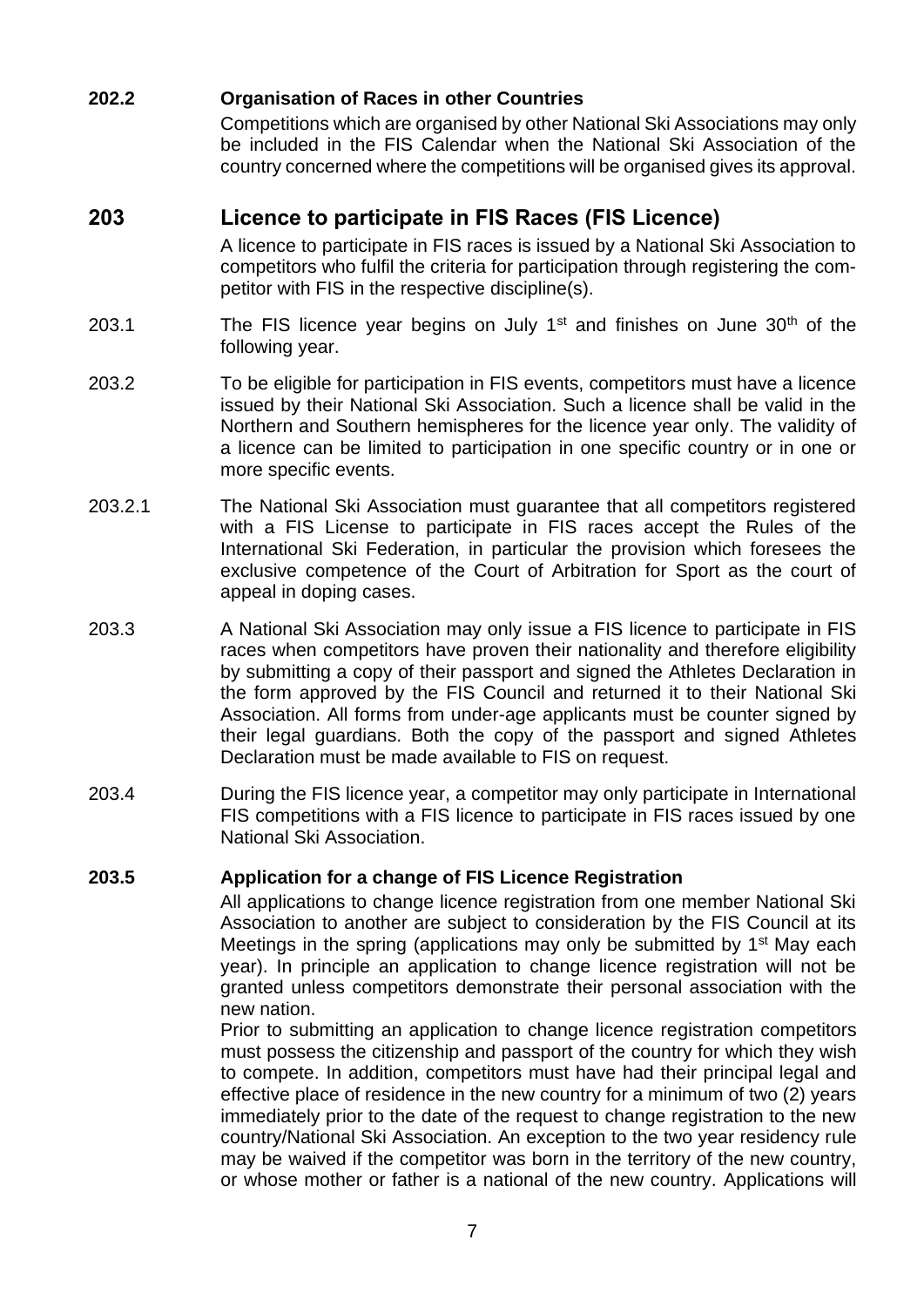not be accepted if a parent has obtained a passport for the new country, but is not resident, and/or there is no family ancestry.

Furthermore competitors are required to submit a detailed explanation with the application about their personal circumstances and the reason for requesting a change of licence registration.

203.5.1 If competitors have already participated in FIS calendar events for a National Ski Association, they must have the written agreement to be released from the former National Ski Association in addition to the citizenship, passport and residency requirements in art. 203.5 before the new National Ski Association may submit a request to FIS for a change of registration.

> If such a written agreement is not given, competitors may not participate in any FIS calendar events for a period of twelve months from the end of the last season in which they competed for their present National Ski Association, nor may they be issued with a licence to participate in FIS races by the new National Ski Association.

> These rules are also valid when a competitor has more than one nationality and would like to change National Ski Association licence registration.

- 203.5.2 The FIS Council reserves the right in its absolute discretion, to grant or to decline to grant, a change of licence notwithstanding the fulfilment of the aforementioned conditions where it deems it is contrary to the spirit of the rule and in the best interests of the International Ski Federation to do so (e.g. to decline to grant a change of licence if a member National Ski Association tries to "import" a competitor).
- 203.5.3 In the event that a competitor does not fulfil all the criteria required to apply for a change of National Ski Association licence registration, the onus shall be on the competitor to demonstrate in writing to the satisfaction of the FIS Council that exceptional circumstances exist and it is in the best interests of the International Ski Federation to grant the change.
- 203.5.4 Competitors will retain their FIS points if they change their National Ski Association under the condition that the former National Ski Association granted the release of the competitor.
- 203.5.5 In the event that any of the documents for an application to change licence registration submitted by the National Ski Association (letter of release from the former National Ski Association, passport, residency papers) are found to be false, the FIS Council will sanction the competitor and the new National Ski Association.

## **204 Qualification of Competitors**

- **204.1 A National Ski Association shall not support or recognise within its structure, nor shall it issue a licence to participate in FIS or national races to competitors who:**
- 204.1.1 have conducted themselves in an improper or unsportsmanlike manner or has not respected the FIS medical code or anti-doping rules,
- 204.1.2 accept or have accepted, directly or indirectly, any money-payments for the participation at competitions,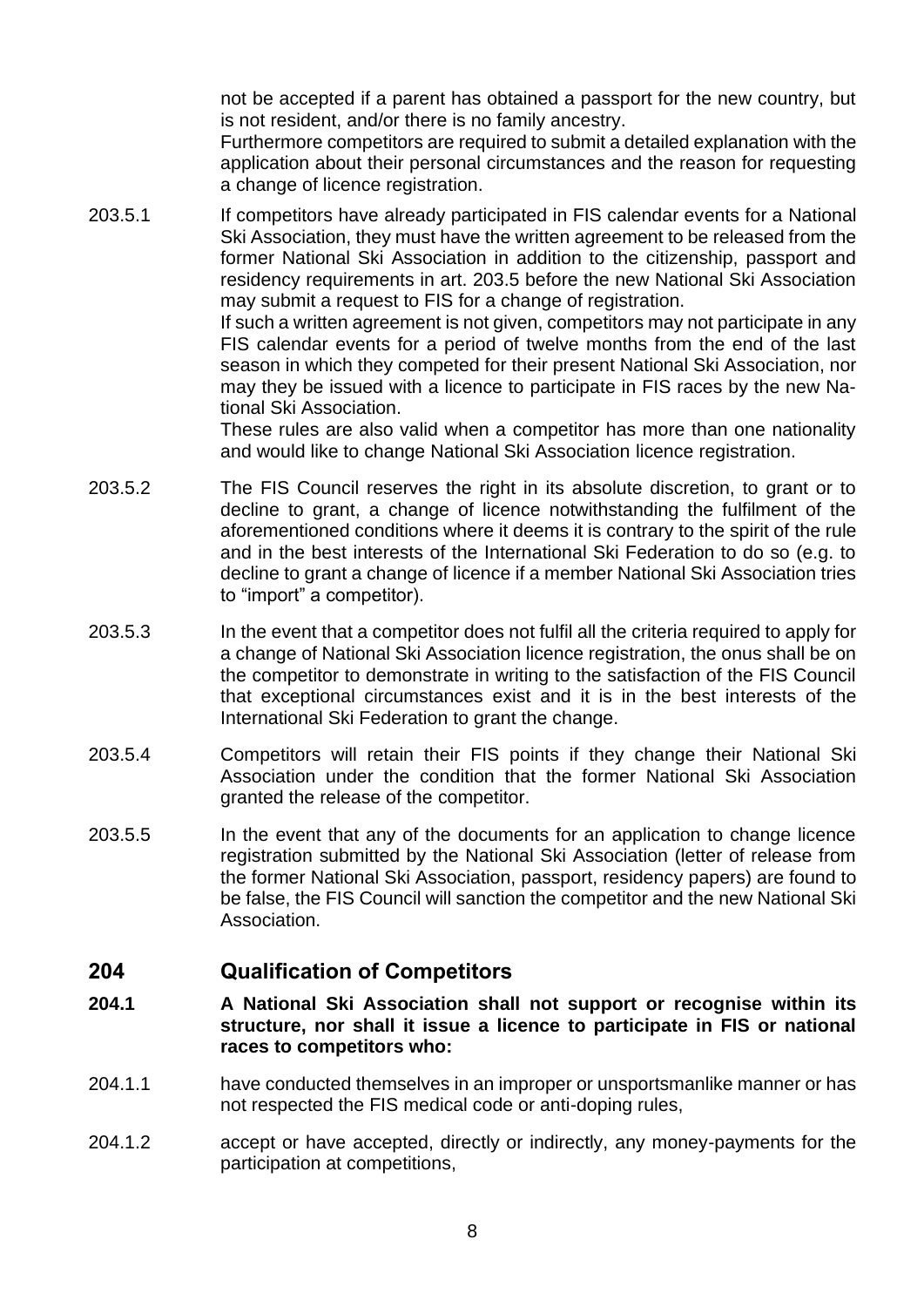- 204.1.3 accept or have accepted a prize of a higher value than fixed by article 219,
- 204.1.4 permit or have permitted their names, titles or individual pictures to be used for advertising, except when the National Ski Association concerned, or its pool for this purpose, is party to the contract for sponsorship, equipment or advertisements.
- 204.1.5 knowingly compete or have competed against any skier not eligible according to the FIS Rules, except if:
- 204.1.5.1 the competition is approved by the FIS Council, is directly controlled by the FIS or by a National Ski Association, and the competition is announced "open",
- 204.1.6 have not signed the Athletes Declaration,
- 204.1.7 are under suspension.
- 204.2 With the issuance of a licence to participate in FIS competitions and entry the National Ski Association confirms, that valid and sufficient accident insurance for training and competition is in place for the competitors and assumes full responsibility.

# **205 Competitors Obligations and Rights**

Competitors whatever their age, gender, race, religion or belief, sexual orientation, ability or disability have the right to participate in snow sports in a secure environment and protected from abuse.

FIS encourages all member nations to develop policies to safeguard and promote the welfare of children and young persons.

- 205.1 The competitors are obliged to make themselves familiar with the appropriate FIS Rules and must comply with the additional instructions of the Jury. Competitors must also follow the FIS rules regulations.
- 205.2 Competitors are not permitted to use doping (see FIS Anti-Doping Rules and Procedural Guidelines).
- 205.3 As stated in the Athletes Declaration, competitors have the right to inform the Jury of safety concerns they may have regarding the training and competition courses. More details are given in the corresponding discipline rules.
- 205.4 Competitors who do not attend the prize-giving ceremonies without excuse lose their claim to any prize including prize money. In exceptional circumstances, competitors may be represented by another member of their team, but this person has no right to take their place on the podium.
- 205.5 Competitors must behave in a correct and sportsmanlike manner towards members of the Organising Committee, volunteers, officials and the public.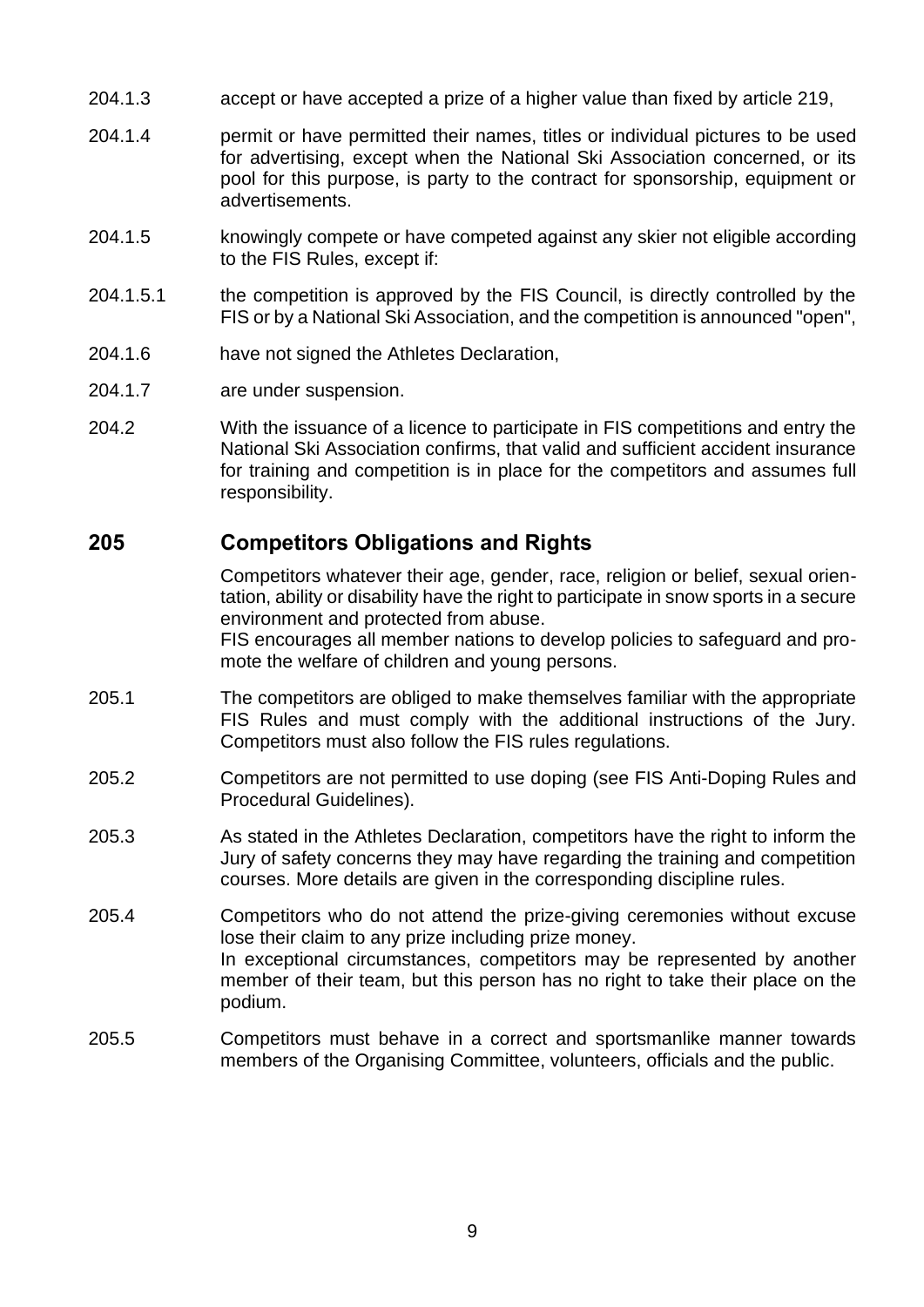#### **205.6 Support for the Competitors**

- *205.6.1 Competitors registered with FIS by their National Ski Association to participate in FIS races may accept:*
- 205.6.2 full compensation for travel cost to training and competition,
- 205.6.3 full reimbursement for accommodation during training and competitions,
- 205.6.4 pocket money,
- 205.6.5 compensation for loss of income according to decisions of their National Ski Association,
- 205.6.6 social security including insurance for training and competition,
- 205.6.7 scholarships.
- 205.7 A National Ski Association may reserve funds to secure their competitors' education and future career after retiring from active competitive skiing. The competitors have no claim to these funds which shall be dispensed only according to the judgement of their National Ski Association.

#### **205.8 Gambling on Competitions**

Competitors, trainers, team officials and technical officials are prohibited from betting on the outcome of competitions in which they are involved. Reference is made to the FIS Rules on the Prevention of the Manipulation of Competitions:

<https://www.fis-ski.com/en/inside-fis/document-library/general-regulations>

# **206 Advertising and Sponsorship**

In the context of this rule advertising is considered as the presentation, of signage or other visibility at the venue informing the public of the name of a product or service to achieve awareness of a company or an organisation and its brand name, activities, products or service. On the other hand Sponsorship provides a company with the opportunity to have a direct association with the competition or series of events.

#### **206.1 Olympic Winter Games and FIS World Championships**

All Advertising and Sponsorship rights to the Olympic Winter Games and FIS World Championships belong to the IOC and to the FIS respectively and are subject to separate contractual arrangements.

#### **206.2 FIS Events**

For all FIS Events the FIS Advertising Rules define the advertising opportunities in the competition area and are subject to the approval of the FIS Council. For the FIS World Cup Events the FIS Advertising Rules form an integral part of the FIS Organisers Agreement with the National Ski Associations and Organisers.

#### **206.3 Member National Ski Associations**

Each FIS affiliated National Ski Association that organises events in its country which are included in the FIS calendars, has the authority as the owner of the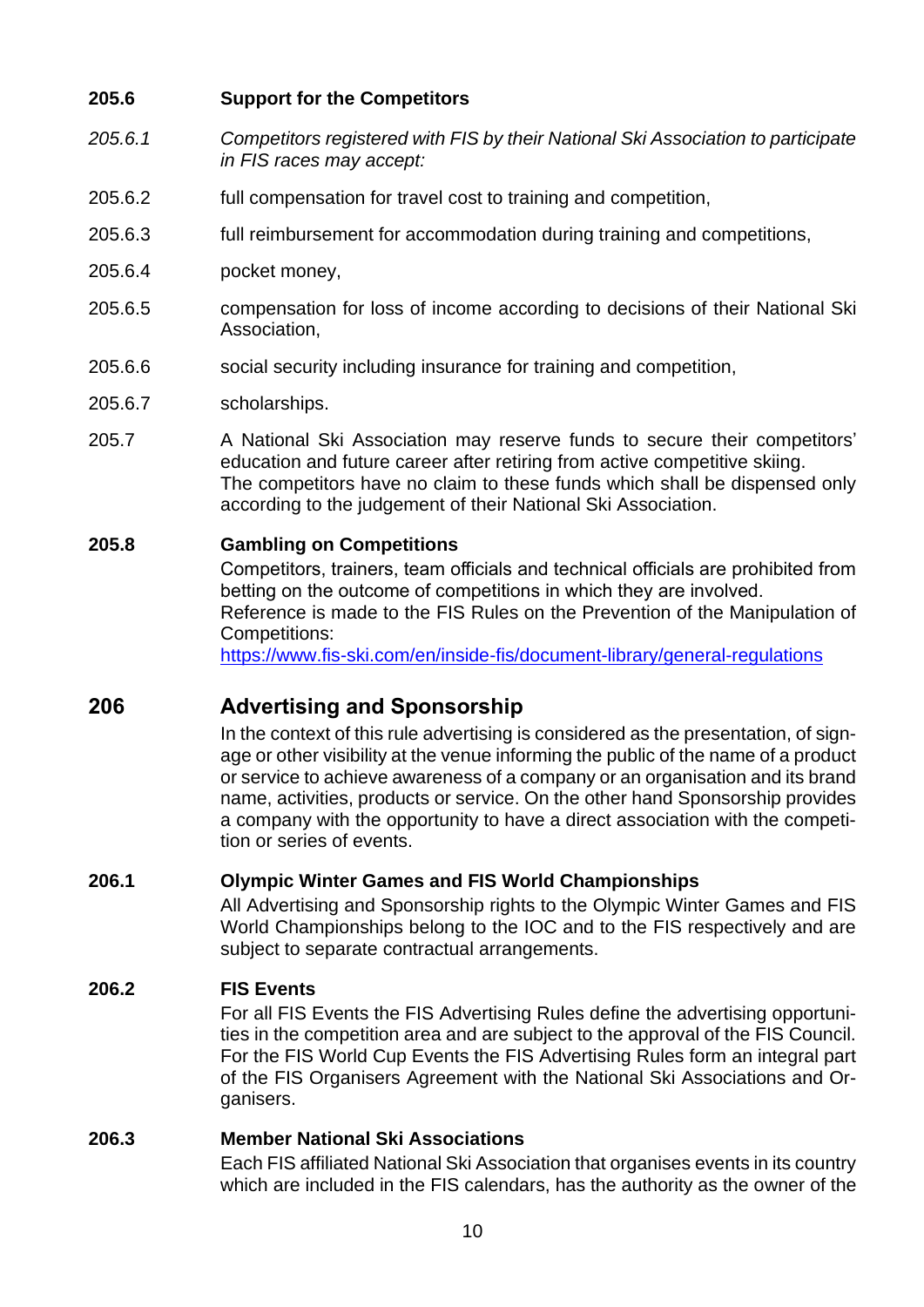event advertising rights to enter into contracts for their sale. In the case of FIS World Cup competitions these rights shall be defined in the Organiser Agreement upon approval of the FIS Council and considering the National Ski Associations responsibilities.

In cases where a National Ski Association organises events outside its own country these FIS Advertising rules also apply.

#### **206.4 Title and Presenting Sponsorship Rights**

In the case of FIS series approved by the FIS Council, FIS markets the rights of the title/presenting sponsor (alternative naming possible) package. For the FIS World Cup series these are marketed to appropriate sponsors that promote the image and values of the discipline concerned. The revenue generated from the sale of the title/presenting sponsor rights is invested by FIS to provide a professional organisation.

#### **206.5 Use of Markings and supports**

All Advertising and commercial markings and supports used shall comply with the technical specifications set forth in the applicable FIS Advertising Rules.

#### **206.6 Advertising Packages**

Location, number, size and form of the advertising are specified in the FIS Advertising Rules for each discipline. Detailed information including graphical illustrations is laid out in the discipline-specific Marketing Guides which are published on the FIS Website. The Marketing Guides are reviewed and updated as necessary by the Committee for Advertising Matters and approved by the FIS Council prior to their publication.

#### **206.7 Sponsorships by commercial betting companies**

- *206.7.1 FIS will not allocate Title / Presenting Sponsor rights to commercial betting companies*
- *206.7.2 Sponsorships of events by commercial betting companies is permitted subject to 206.7.3 below.*
- 206.7.3 Advertising of commercial betting companies or other betting activities on or with the athletes (head sponsors, competition suits, starting bibs) is prohibited with the exception of lotteries and companies operating non-sports betting only.
- 206.8 A National Ski Association or its pool may enter into contracts with a commercial firm or organisation for financial sponsorship and or the supply of goods or equipment if the specific company or organisation is acknowledged as an Official Supplier or Sponsor by the National Ski Association. Advertising using photographs, likeness or names of FIS competitors with any sportsman not eligible according to either the FIS eligibility rules or the eligibility rules of the IOC, is forbidden.

Advertising with or on competitors with tobacco or alcohol products or drugs (narcotics) is forbidden.

206.9 All compensation under such contracts must be made to the National Ski Association or its ski pool which shall receive the compensation subject to the regulations of each National Ski Association. Competitors may not directly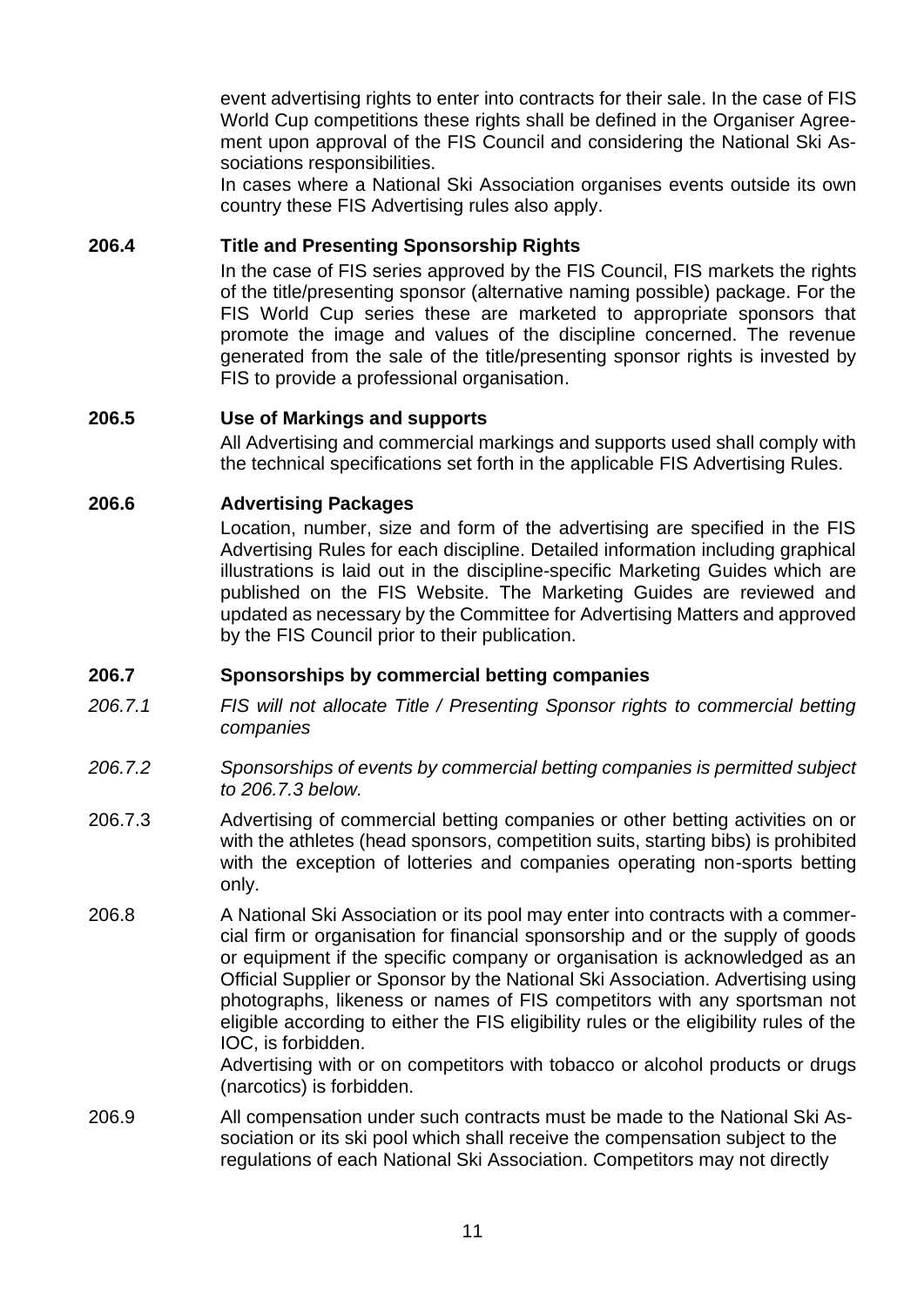receive any part of such compensation except as stated in art. 205.6. The FIS may at any time call for a copy of the contract.

206.10 Equipment goods supplied to and used by the national team must, with reference to markings and trademarks, conform with the specifications stated in art. 207.

# **207 Competition Equipment and Commercial Markings**

# **207.1 Competition Equipment at FIS Events**

Only the competition equipment, according to the FIS rules on advertising, provided by the National Ski Association, complete with the commercial markings approved by the National Ski Association, may be worn in FIS World Cup and FIS World Ski Championships competitions. Obscene names and/or symbols on clothing and equipment are forbidden.

207.1.1 At FIS World Ski Championships, FIS World Cup and all events on the FIS Calendar, a competitor is not allowed to take equipment (skis,/board, poles, ski boots, helmet, glasses) to the official ceremonies involving anthems and/or flag raising. Holding/carrying equipment on the victory podium after conclusion of the whole ceremony (handing over trophies and medals, national anthems) for press photos, pictures, etc. is however permitted.

# *207.1.2 Winners presentation / Equipment on the podium*

At FIS World Ski Championships and all events of the FIS Calendar, a competitor is allowed to take the following equipment on the podium:

- Skis / Snowboards
- Footwear: The athletes may wear their boots on their feet, but are not allowed to wear them anywhere else (such as around their neck). Other shoes cannot be taken on the podium during presentation except if they are worn on the feet.
- Poles: not on/around skis, normally in the other hand
- Goggles: either worn or around the neck
- Helmet: if worn only on the head and not on another piece of equipment, e.g. skis or poles
- Ski straps: maximum of two with name of the producer of skis; eventually one can be used for a wax company
- Nordic Combined and Cross-Country Ski Poles Clips. A clip can be used to hold the two poles together. The clip can be the width of the two poles, though not wider than 4 cm. The length (height) can be 10 cm. The long side of the clip is to be parallel to the poles. The commercial marking of the pole manufacturer can cover the entire surface of the clip.
- All other accessories are prohibited: waist bags with belt, phones on neckbands, bottles, rucksack/backpack, etc.
- 207.1.3 An unofficial presentation (flower ceremony) of the winner, and the winners ceremony immediately after the event in the event area with the national anthem even before the protest time has expired, is allowed at the organiser's own risk. Visible wearing of the starting bibs is mandatory.
- 207.1.4 Visible wearing of the starting bib of the event or other outerwear of the NSA is mandatory in the restricted corridor (including the leader board and TV interview locations).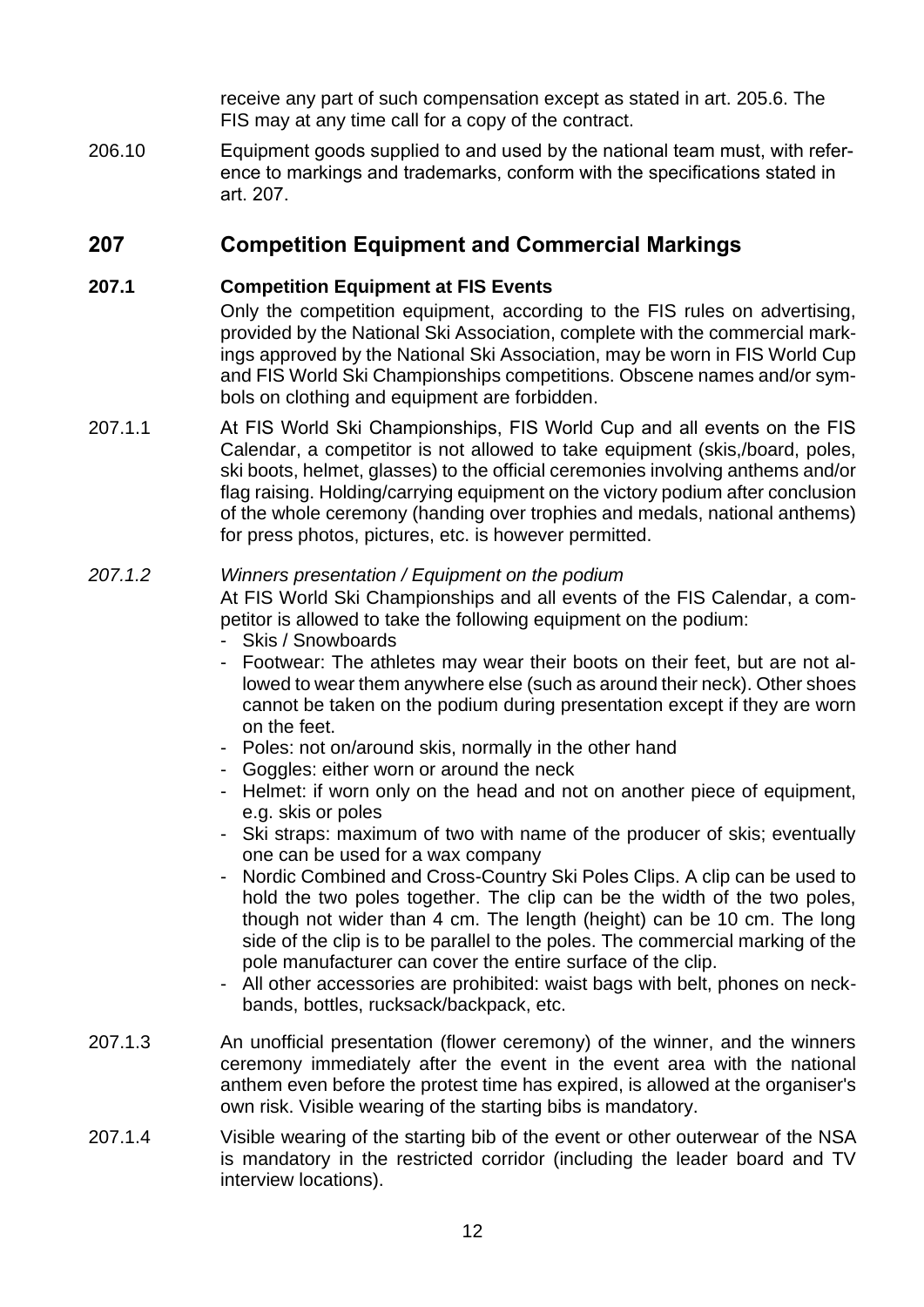# **207.2 Commercial Markings**

Specifications about the size, the form and the number of commercial markings on equipment and clothing as well as the by-laws for commercial markings and for advertising are to be reviewed by the Committee for Advertising Matters and approved by the FIS Council each spring for the following competition season and published by the FIS.

- 207.2.1 The rules governing commercial markings and advertising on equipment and clothing as well as the relevant by-laws published in the Specifications for Competition Equipment/Commercial Markings must be followed.
- 207.2.2 Any competitor who breaches the advertising rules is subject to sanction, as provided for in art. 223.1.1. An offence for which a sanction may apply and a penalty be imposed is defined as conduct that is in violation or non – observance of competition rules.
- 207.2.3 If a National Ski Association fails to enforce these rules with on their own competitor(s) or for any reason prefers to refer the case to the FIS, the FIS may take immediate steps to suspend a competitor's licence. The competitors concerned and/or their National Ski Association have the right to make an appeal before a final decision is taken.
- 207.2.4 If an advertiser uses the name, title or individual picture of competitors in connection with any advertisement, recommendation or sale of goods without the approval or knowledge of the competitor, the competitors may give a "power of attorney" to their National Ski Association or to the FIS to enable them, if necessary, to take legal action against the company in question. If the competitor concerned fails to do so, the FIS shall judge the situation as if the competitor had given permission to the company.
- 207.2.5 The FIS Council shall be informed of infractions or breaches of these rules that have taken place with regard to the qualification of competitors, sponsorship and advertising and support for the competitors, and shall review what measures to take to deal with cases.

# **208 Exploitation of Electronic Media Rights**

## **208.1 General Principles**

*208.1.1 Olympic Winter Games and FIS World Championships* All Media rights to the Olympic Winter Games and FIS World Championships belong to the IOC and to the FIS respectively, and are subject to separate contractual arrangements.

# *208.1.2 Rights owned by the member National Ski Associations*

Each FIS affiliated National Ski Association that organises events in its country which are included in the annual FIS calendars, has the authority as the owner of the electronic media rights to enter into contracts for the sale of the electronic media rights on those events. In cases where a National Ski Association organises events outside its own country, these rules also apply, subject to bilateral agreement with the National Ski Association of the country where the event takes place.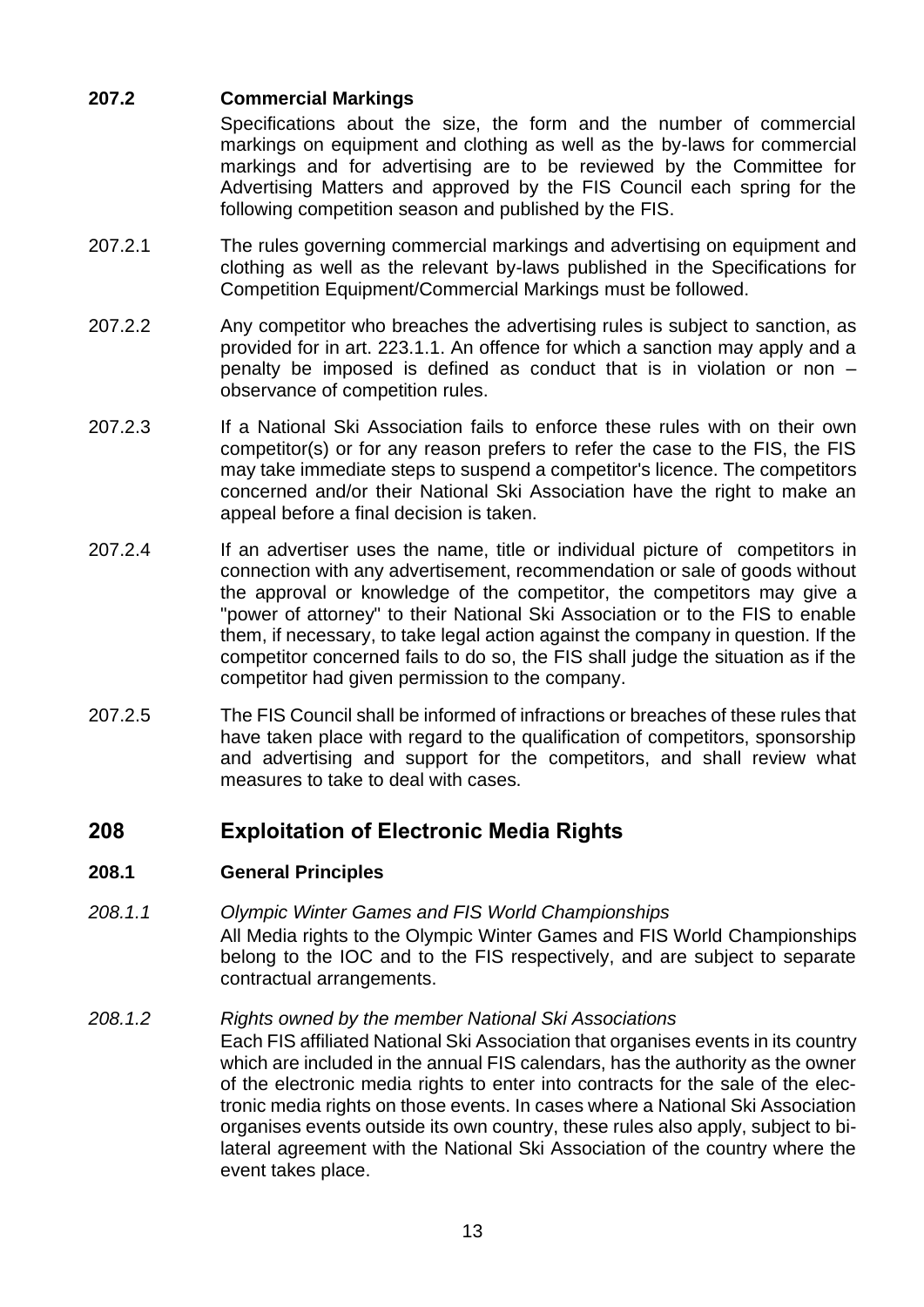## *208.1.3 Promotion*

Contracts shall be prepared in consultation with the FIS with the intention of giving the widest promotion and exposure to the sports of skiing and snowboarding and considering the best interests of the National Ski Associations.

#### *208.1.4 Access to events*

For all competitions, admission of personnel and their equipment to the media areas will be limited to those having the necessary accreditation and access passes. Priority access will be given to rights holders and the system of accreditation and access control must avoid possible abuse by non-rights holders.

#### *208.1.5 Control by the FIS Council*

The FIS Council exercises control over the adherence to the principles of this Rule by National Ski Associations and all organisers. Should a contract or individual clauses thereof, create a major conflict of interest for the FIS, a member National Ski Association or its organiser, then this will be evaluated by the FIS Council. Full information will be provided so that the appropriate solution can be found.

#### **208.2 Definitions**

In the context of this rule the following definitions will apply:

"Electronic Media Rights" means the rights for Television, Radio, Internet and Mobile devices.

"Television rights" means the distribution of television images, both analogue and digital, comprising video and sound, by means of terrestrial transmitters, satellite, cable, fibre or wire for public and private viewing on television screens. Pay-per-view, subscription, interactive TV, video on demand services, IPTV or similar technologies, are also included in this definition.

"Radio rights" means the distribution and reception of radio programmes, both analogue and digital, over the air, by wire or via cable to devices, both fixed and portable.

"Internet" means access to images and sound through interconnected computer networks.

"Mobile and portable devices" means the provision of images and sound through a telephone operator and receivable on mobile telephone or other non fixed devices, such as Personal Digital Assistants.

#### **208.3 Television**

#### *208.3.1 Standard of production and promotion of competitions*

In the agreements concerning production with a TV organisation or agency acting as host broadcaster, the quality of TV transmissions for ski and snowboard events published in the FIS Calendar – especially for FIS World Cup competitions – must be considered. Of particular importance, while taking into consideration applicable national laws and rules affecting broadcasting, are:

a) Top quality and optimal production of a TV signal (for live or deferred transmission depending on the event) in which sport is the centrepiece;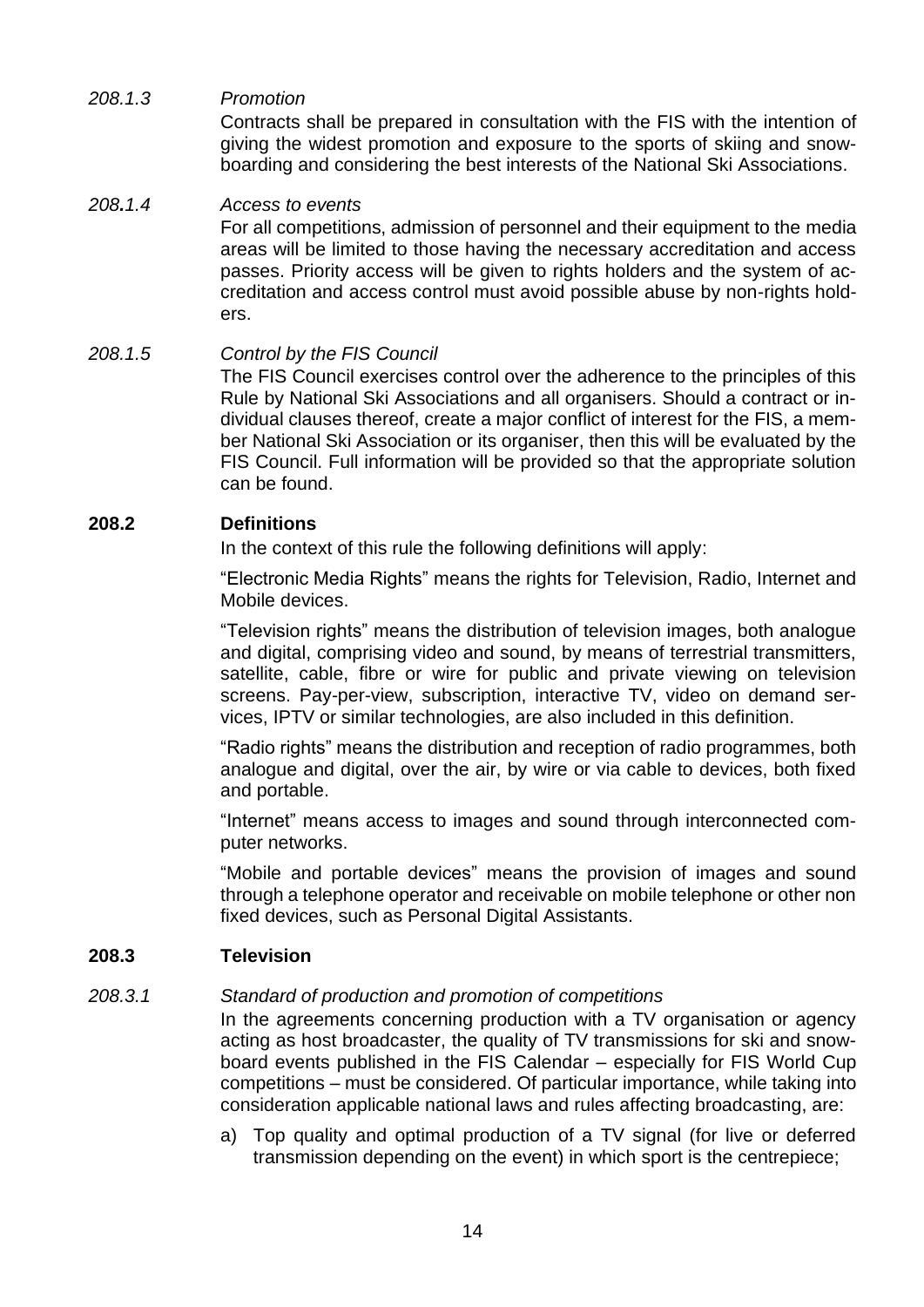- b) Adequate consideration and appearance of venue advertising and event sponsors;
- c) A standard of production in conformity with the FIS TV Production Guidelines and appropriate to current market conditions for the discipline and to the level of the FIS competition series. This means live coverage of the entire event including the winner presentation for live transmission (unless circumstances determine that a live production is not provided). This coverage shall be produced in a neutral way, shall not concentrate on any athlete or nation and shall show all competitors
- d) The live international signal of the host broadcaster must include appropriate graphics in English, particularly the official FIS logo, timing and data information and results, and international sound.
- e) Where it is appropriate to the individual TV market, there should be live TV transmission in the country where the event takes place and in other countries with a high interest.

#### *208.3.2 Production and Technical costs*

Except when otherwise agreed between the National Ski Association and the agency/company managing the rights, the cost of producing the television signal for the exploitation of the different rights will be borne by the broadcaster having acquired the rights in the country where the competition takes place or a production company mandated to produce the signal by the company owning the rights. In certain cases, the organiser or the National Ski Association may assume these costs.

For each of the different rights granted under this rule the technical expenses that are to be paid for by those organisations that have acquired the rights and which are seeking to access the television signal (original picture and sound without commentary), have to be agreed between the producing company or the agency/company managing the rights, as applicable. This also applies to any other production costs that may be requested.

#### *208.3.3 Short extracts*

Short extracts granting news access for non-rights holders are to be provided to television companies according to the following rules. It is noted that in a number of countries national legislation governs the showing of short extracts in news programmes.

These extracts may only be used in regularly scheduled news programmes and cannot be kept for archive purposes

- a) In those countries where legislation exists regarding news access to sporting events then this legislation will always hold precedence for reporting on FIS events.
- b) In those countries where no legislation exists regarding news access by competing networks and provided that agreements between the company managing the rights and the primary rights holder take precedence then short extracts of a maximum of 90 seconds news access will be granted to competing networks by the agency/company managing the rights for transmission four hours after the rights holding network has shown the competition. The use of this material will cease 48 hours after the end of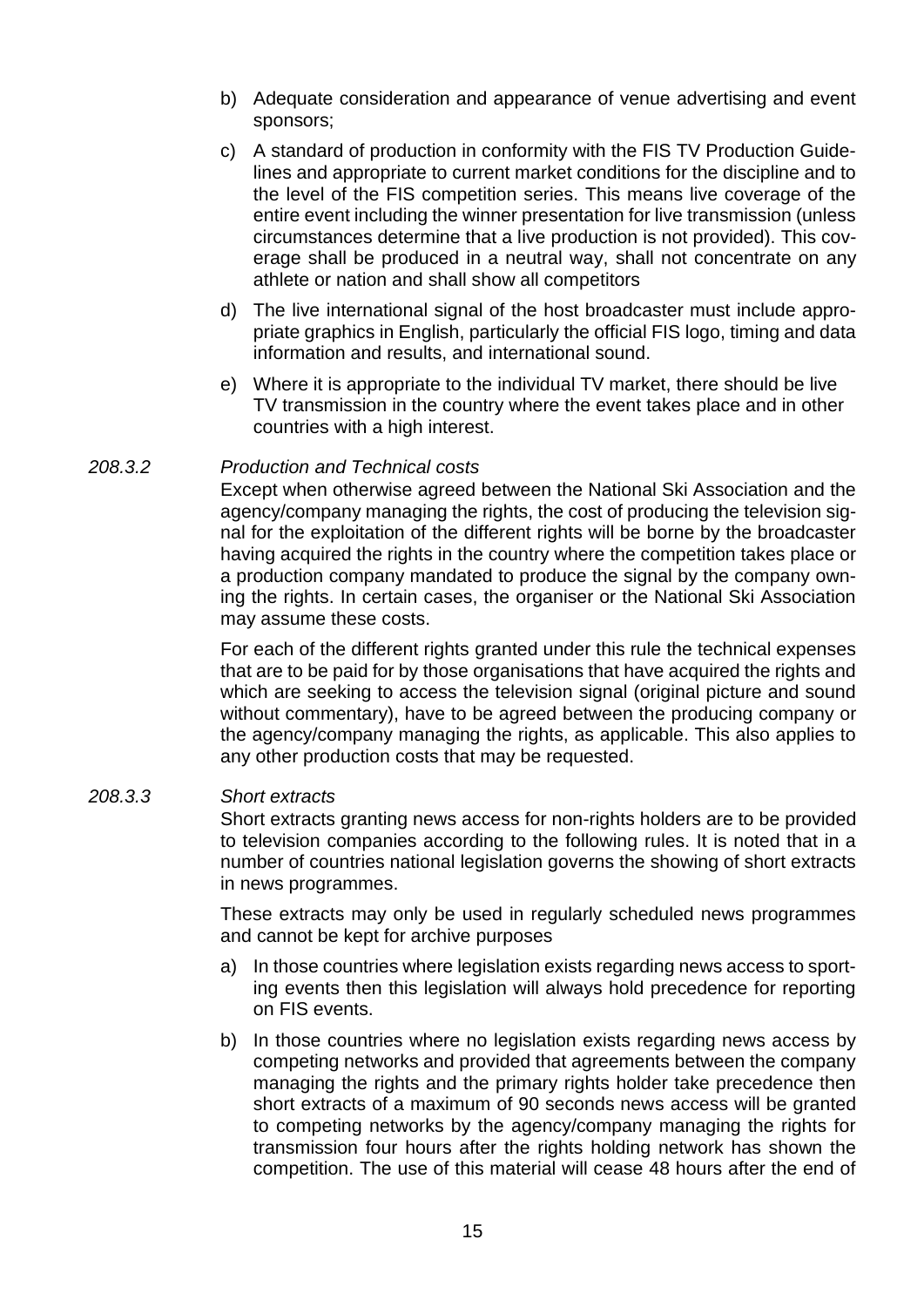the competition. If the rights holding network delays its transmissions by more than 72 hours from the end of the competition, then competing networks can show extracts of a maximum of 45 seconds commencing 48 hours after and ending 72 hours after the event itself. Any request to exploit short extracts shall be addressed to the agency/company managing the rights which shall grant to the broadcasters access to the short extracts subject to agreement regarding the technical costs incurred to receive the material.

- c) In those countries where no transmission rights have been purchased by a television company, all television organisations will be able to transmit short extracts of 45 seconds as soon as the material is available, subject to agreement with the agency/company managing the rights regarding the technical costs to be incurred to receive the material. Permission for the use of this material will expire after 48 hours.
- d) Short extracts will be produced by the host broadcaster or the agency/ company managing the rights and distributed by that agency/company, taking into consideration 208.3.2 above.

#### **208.4 Radio**

The promotion of FIS events through radio programmes will be encouraged by making available accreditation to the principle radio station(s) in each interested country. Access to the venue will be granted solely to those radio organisations that have obtained the necessary contractual authorisation from the rights holder, and will be only for the production of radio (audio) programmes. If accepted by national practice and the authorisation is granted, these programmes can also be distributed on the internet site of the radio station.

#### **208.5 Internet**

Unless the contract for the sale of the Electronic Media Rights on FIS events states otherwise, each television rights holder that also acquires the internet rights, will ensure that video streams from its website other than short extracts are geoblocked against access from outside its own territory. Regularly scheduled news bulletins containing material of FIS events may be streamed on the rights holding broadcaster's website, provided no changes are made to the bulletin as transmitted in the original programme.

Video and audio material produced in public areas where accreditation, tickets or other permissions are not required to gain access must not contain race footage. It is recognised that new technology provides members of the public with the possibility to produce unauthorised video recordings that may be posted on websites. Appropriate information advising that the unauthorised production and use of video material is prohibited and that legal proceedings could be taken, will be shown at all entrances and printed on entrance tickets. All National Ski Associations and the rights holders/agencies will give permission for short extracts to be placed on the FIS website for non-commercial use subject to the following conditions:

a) When short extracts have not been acquired for Internet distribution the maximum duration of the news material from FIS competitions will be 30 seconds per discipline/per session and will be accessible on the FIS website until 48 hours after the end of the competition. The financial conditions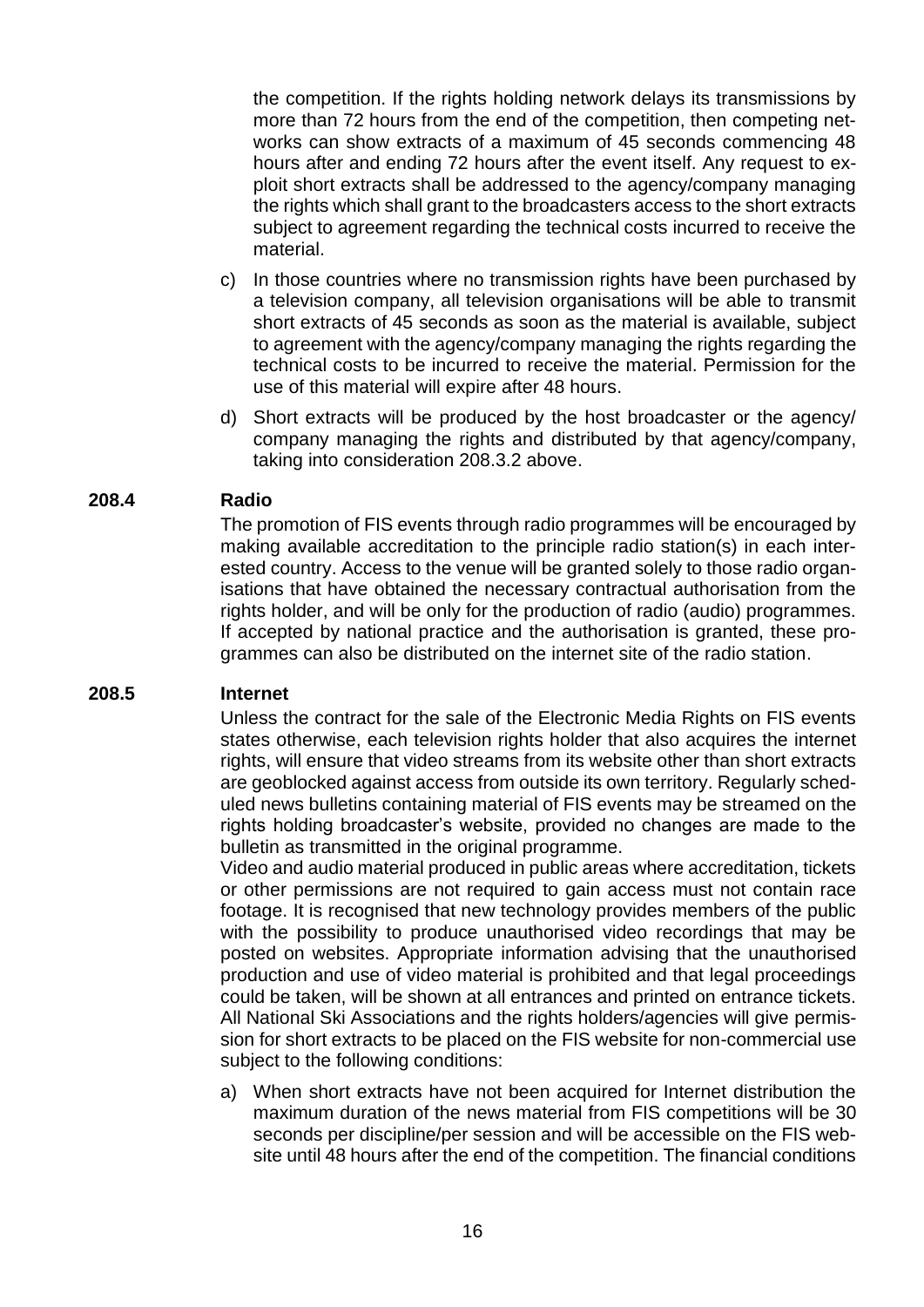relating to the provision of this material will be agreed between the FIS and the rights owner.

b) The material will be provided by the rights owner or host broadcaster as soon as possible, but at the latest six hours after the end of the competition.

## **208.6 Mobile and portable devices**

In the cases where the rights for distribution by mobile and portable devices have been awarded, the rights purchaser/operator will be free to produce from the television signal the content it considers best meets the needs of its customers. Any live streaming of television programmes on a national basis using these devices shall not be altered from that available through other distribution channels.

In countries where no mobile distribution rights have been sold, short extracts or clips of a maximum duration of 20 seconds will be offered to operators when the material has been produced and for a period of 48 hours on the condition that the operators pay all related technical costs to the agency/company managing the rights.

#### **208.7 Future developments**

The principles contained in this Rule 208 shall be the basis for the exploitation of Electronic Media Rights to FIS events in the future. The FIS Council, on the recommendation of the National Ski Associations, the relevant commissions and experts, will establish the conditions considered appropriate to each new development.

# **209 Film Rights**

All agreements regarding film productions of FIS competitions will be between the film producer and the National Ski Association or the company managing the related rights. All contractual arrangements regarding the exploitation of other media rights will be respected.

# **210 Organisation of Competition**

# **211 The Organisation**

#### **211.1 The Organiser**

- 211.1.1 The Organiser of a FIS competition is the person or group of persons who make the necessary preparations and directly carry out the running of the competition in the resort.
- 211.1.2 If the National Ski Association itself is not the competition organiser, it may appoint an affiliated club to be the organiser.
- 211.1.3 The organiser must ensure that accredited persons accept the regulations regarding the competition rules and Jury decisions, and in World Cup races the organiser is obliged to obtain the signature of all persons who do not have a valid FIS season accreditation to this effect.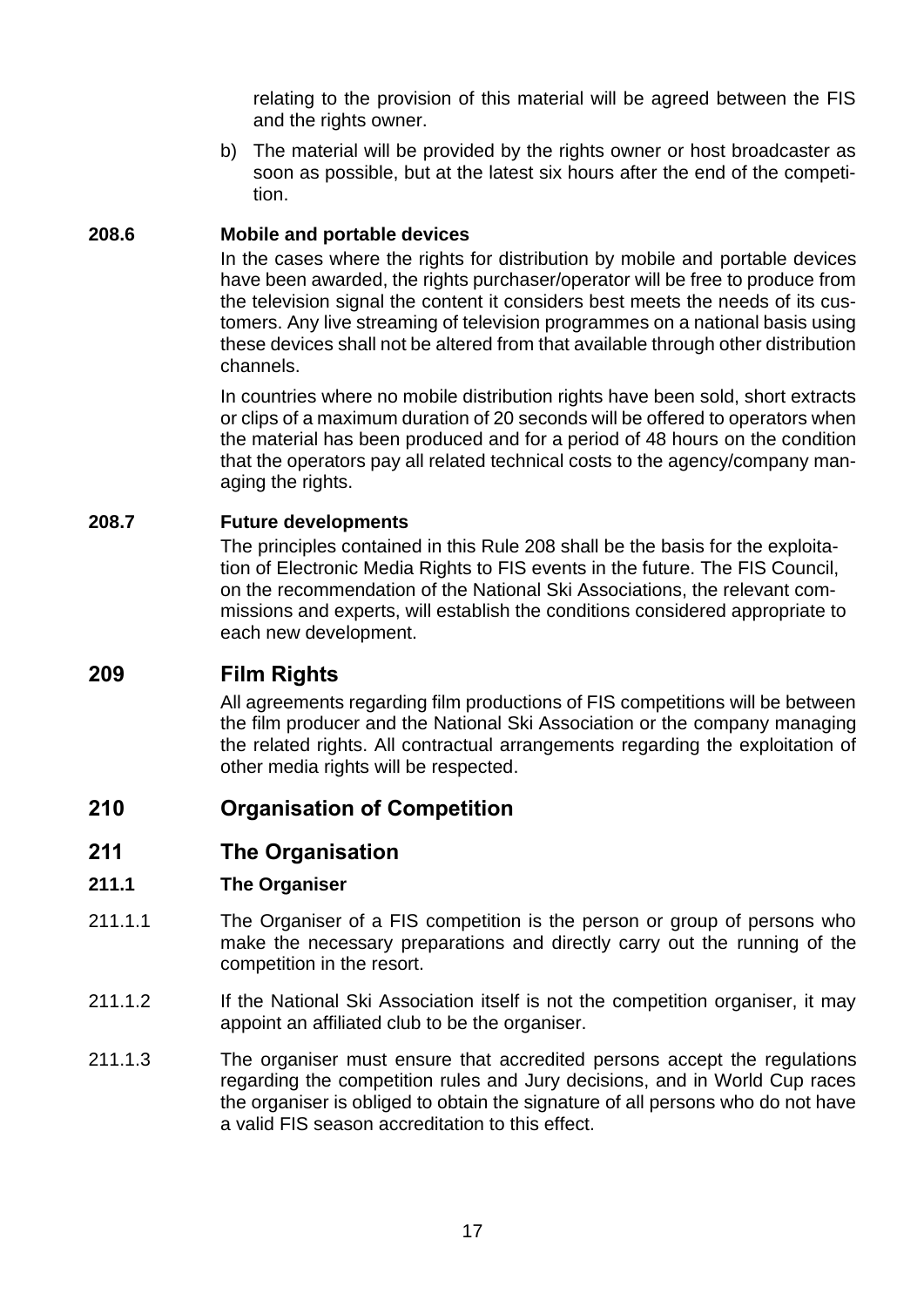# **211.2 The Organising Committee**

The Organising Committee consists of those members (physical or legal) who are delegated by the organiser and by the FIS. It carries the rights, duties and obligations of the organiser.

211.3 Organisers which hold competitions involving competitors not qualified under art. 203 - 204 have violated the International Competition Rules and measures are to be taken against them by the FIS Council.

# **212 Insurance**

- 212.1 The organiser must take out liability insurance for all members of the Organising Committee. The FIS shall provide its employees and appointed officials, who are not members of the Organising Committee (e.g. equipment controller, medical supervisor, etc.), with liability insurance when they are acting on behalf of the FIS.
- 212.2 Before the first training day or competition, the organiser must be in possession of a binder or cover notes issued by a recognised insurance company and present it to the Technical Delegate. The Organising Committee requires liability insurance with coverage of at least CHF 1 million; whereby it is recommended that this sum is at least CHF 3 million; this sum can be increased according to decisions of the FIS Council (World Cup etc). Additionally, the policy must explicitly include liability insurance claims by any accredited participant, including competitors, against any other participant including but not limited to officials, course workers, coaches, etc
- 212.3 All competitors participating in FIS events must carry accident insurance, in sufficient amounts to cover accident, transport and rescue costs including race risks, as well as an appropriate third party liability insurance. The National Associations are responsible for adequate insurance coverage of all their competitors sent and inscribed by them. The National Ski Association or their competitors must be able to show proof of the respective insurance coverage at any time on request of the FIS, one of its representatives or the organising committee.
- 212.4 All trainers and officials inscribed and sent to FIS events by a National Association must carry accident and third party liability insurance, in sufficient amounts to cover accident, transport and rescue costs from damages caused. The National Ski Association or their trainers and officials must be able to show proof of the respective insurance coverage at any time on request of the FIS, one of its representatives or the organising committee.

# **213 Programme**

A programme must be published by the organisers for each competition listed in the FIS Calendar which must contain the following:

- 213.1 name, date and place of the competitions, together with information on the competition sites and the best ways of reaching them,
- 213.2 technical data on the individual competitions and conditions for participation,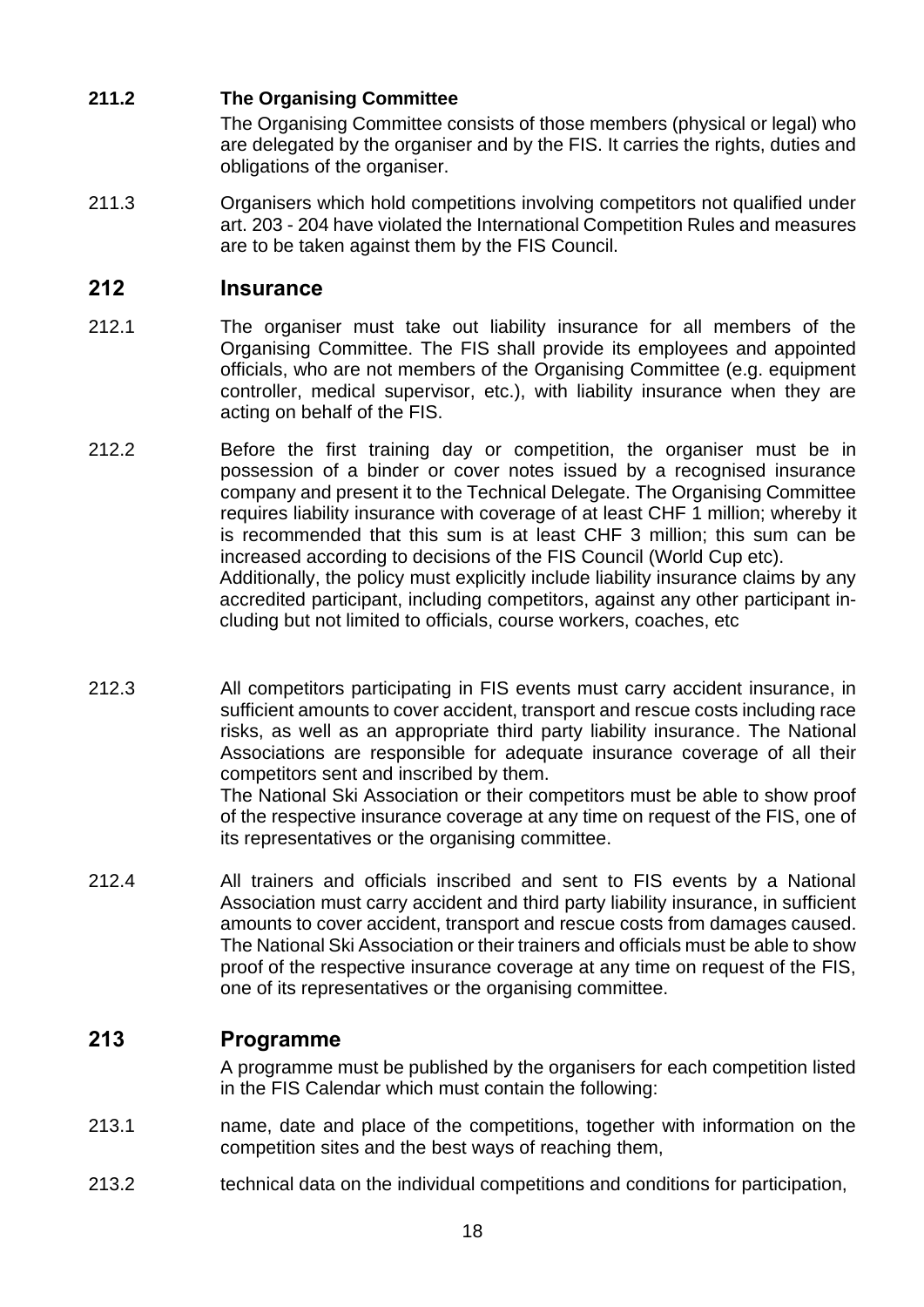- 213.3 names of principal officials,
- 213.4 time and place for the first team captains' meeting and the draw,
- 213.5 timetable for the beginning of the official training and the start times,
- 213.6 location of the official notice board,
- 213.7 time and place for the prize-giving,
- 213.8 final date of entry and address for entries, including telephone, telefax and email address.

# **214 Announcements**

- 214.1 The Organising Committee must publish an announcement for the event. It must contain the information required by art. 213.
- 214.2 Organisers are bound by the rules and decisions of the FIS in limiting the number of entries. A further reduction in entries is possible under art. 201.1 provided it is made clear in the announcement.
- 214.3 Postponements or cancellations of competitions and programme alterations must be communicated immediately by telephone, e-mail or telefax to the FIS, all invited or entered National Ski Associations and the appointed TD. Competitions moved to an earlier date must be approved by the FIS.

# **215 Entries**

- 215.1 All entries must be sent so that the Organising Committee receives them before the final date of entry. The organisers must have a final and complete list not later than 24 hours before the first draw.
- 215.2 National Ski Associations are not permitted to enter and draw the same competitors in more than one competition on the same date.
- 215.3 Only National Ski Associations are entitled to make entries for international competitions. Every entry should include:
- 215.3.1 code number, name, first name, year of birth, National Ski Association;
- 215.3.2 an exact definition of the event for which the entry is made.
- 215.4 Entries for FIS World Championships (see Rules for the Organisation of FIS World Championships).
- 215.5 The entry of a competitor by the National Ski Association for a race shall constitute a contract solely between the competitor and the organiser and shall be governed by the Athletes Declaration.

# **216 Team Captains' Meetings**

216.1 The time and location of the first team captains' meeting and of the draw must be shown in the programme. The invitations for all other meetings have to be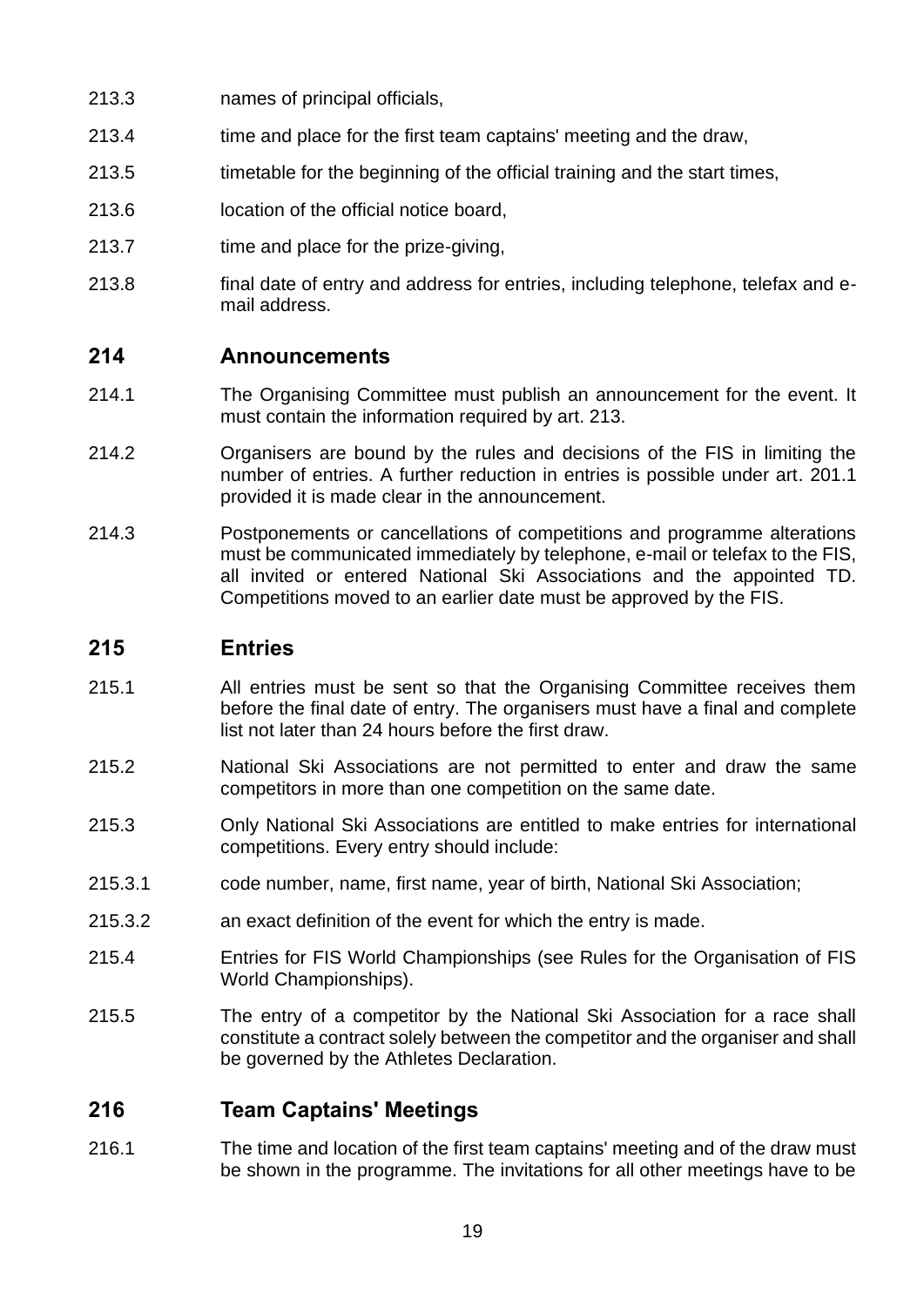announced to the team captains at their first meeting. Emergency meetings must be announced in good time.

- 216.2 Representation by a substitute from another nation during discussions at team captains' meetings is not allowed.
- 216.3 The team captains and trainers must be accredited by the organisers according to quota.
- 216.4 Team captains and trainers must obey the ICR and the decisions of the Jury and must behave in a proper and sportsmanlike manner.

#### **217 Draw**

- 217.1 Competitors' starting order for each event and each discipline is decided according to a specific formula by draw and/or point order.
- 217.2 The competitors entered by a National Ski Association will only be drawn if provided written entries have been received by the organiser before the closing date.
- 217.3 If competitors are not represented at the draw by a team captain or trainer, they will only be drawn if it is confirmed by telephone, telegram, e-mail or telefax by the beginning of the meeting that the competitors who are entered will participate.
- 217.4 Competitors who have been drawn and are not present during the competition must be named by the TD in the TD report, indicating if possible the reasons for absence.
- 217.5 Representatives of all the nations taking part must be invited to the draw.
- 217.6 If a competition has to be postponed by at least one day, the draw must be done again.

## **218 Creation and Distribution of Digital Content**

#### **218.1 Introduction**

Information and data are an essential part of understanding and presenting sport, both as a means of measuring and reporting on athletic performance and communicating and promoting sport to the public. FIS, as the international body governing the sports of Skiing and Snowboarding, and with the cooperation of its National Ski Associations, is entrusted for the development, management and accuracy of data related to their common activities.

As an important part of the promotion of Skiing and Snowboarding, FIS encourages National Ski Associations to provide their members, stakeholders and fans with data and information related to FIS activities.

All National Ski Associations are encouraged to provide general information relating to the events and competitions on the FIS calendar, for use by interested parties,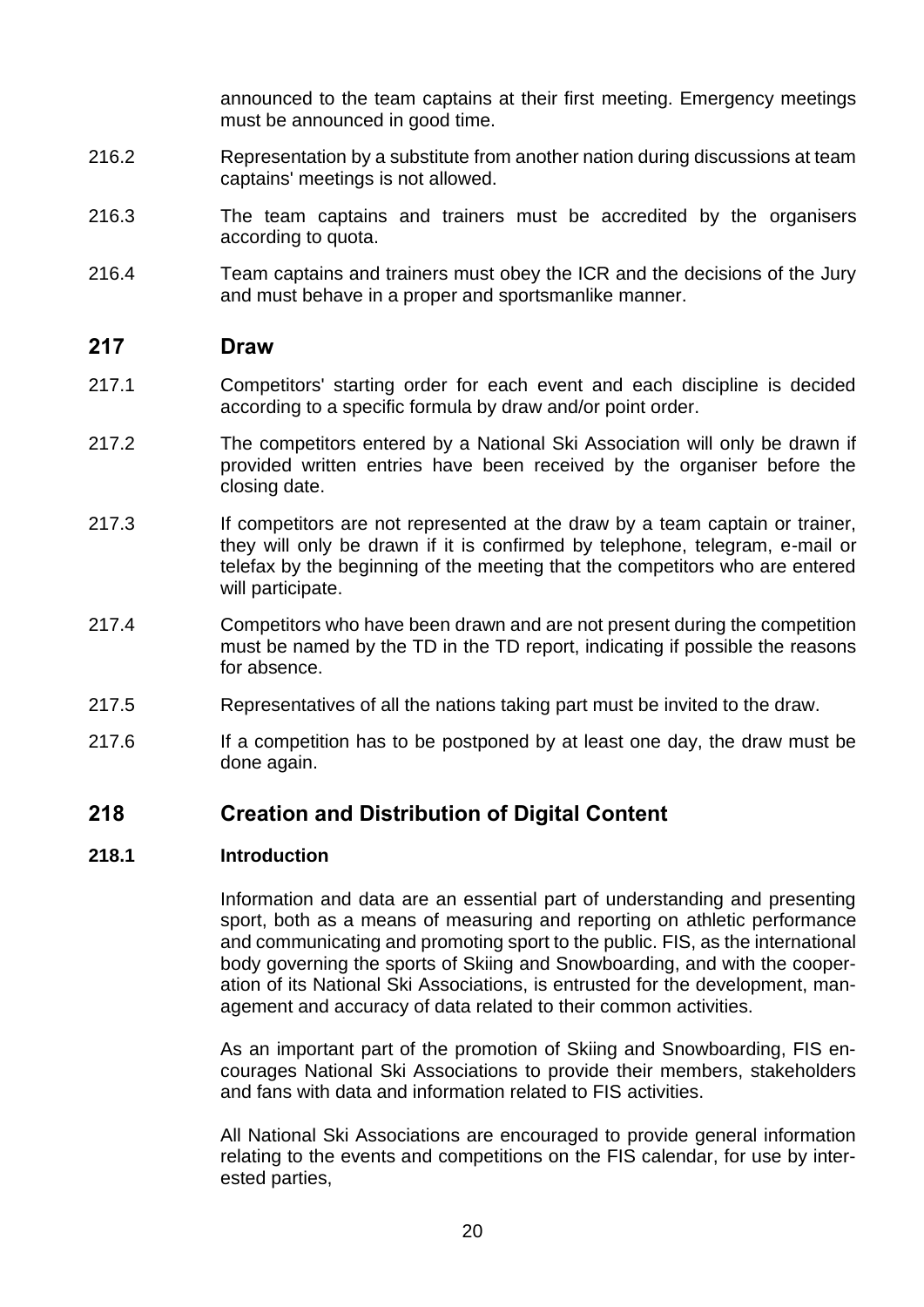The purpose of this Rule is to define digital content and identify how it can be exploited.

#### **218.2 Definition of Digital Content**

Digital Content shall mean all information related to FIS activities, which is made available in a digital form.

Digital Content is comprised of two elements:

- basic written digital content that is freely available, in the public domain and can be used without restriction. This includes documentary archives, reports, rules, official calendars, start and results lists including names of competitors, competition and venue information, running orders, statistics, rankings and standings and information regarding weather conditions, and
- specialist digital content which includes real time information provided by the Official Data and Timing Providers, athlete biographical information and performance data, event and other related content produced by stakeholders, including content on the social media sites of athletes, sponsors and officials

Also included are all video archives for which exploitation rights are available.

Digital content includes all formats, together with any graphical, textual, video or other representations of such data, information and statistics.

#### **218.3 Ownership of Digital Content**

The ownership of digital content is determined by the relevant permissions and the contractual relationship, if any, under which such content has been produced and the conditions to be applied for its exploitation.

#### **218.4 Use of Specialist Digital Content**

The development of digital technology has made it possible for the consumer to have instant access to specialist digital content that enhances the viewing experience and interest in sport.

Access to moving pictures can stimulate interest in FIS competitions, and the inclusion of live timing and data feeds adds to the attraction of any video production. Use of the live timing and data feeds on World Cup and World Championships competitions is subject to obtaining the agreement of the owner of these feeds.

#### **218.5 Access to Specialist Digital Content**

Each party seeking to access specialist digital content must find an agreement with the owner/rights holder of the digital content and defining the terms and conditions under which this content can be used. In all cases, and particularly with regard to personal data, a strict adherence to the GDPR or other equivalent law or regulation must be enforced.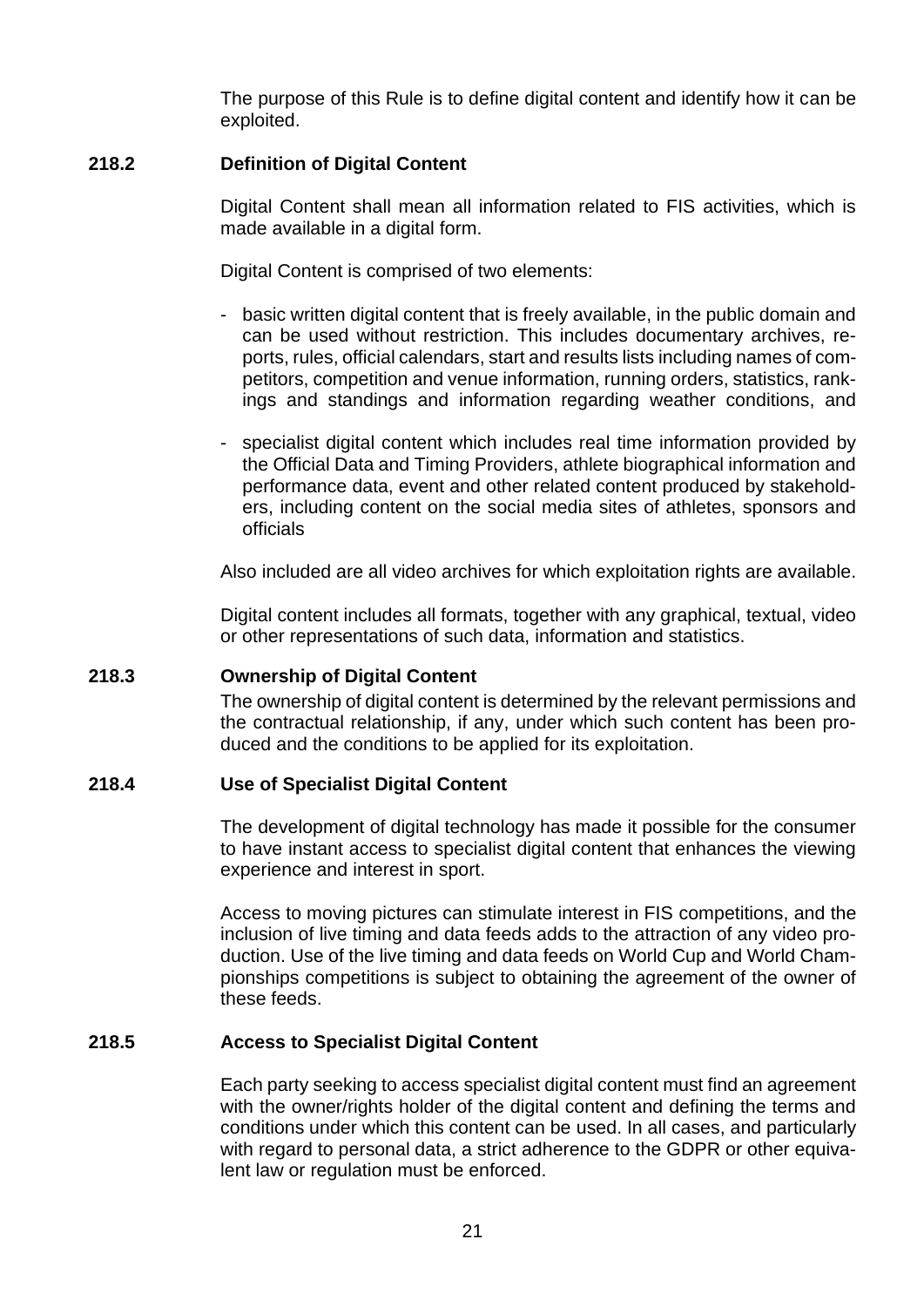The FIS shall advise anyone seeking to use specialist digital content, the name of the owner/rights holder and provide contact numbers.

Should individual owners/rights holders of specialist digital content consider it appropriate, their content could be bundled and offered centrally to the market using the FIS as their representative.

#### **218.6 Review**

In view of constant change and development in technology this rule will be kept under constant review and when appropriate updated on a regular basis.

## **219 Prizes**

- 219.1 The detailed rules concerning the awarding of prizes will be published by the FIS. Prizes shall consist of mementos, diplomas, cheques or cash. Prizes for records are forbidden. The FIS Council decides in the autumn on the minimum respectively maximum values of the prize money approximately one and a half years before the competition season. The organisers have to inform the FIS by October 15th of the amount.
- 219.2 If two or more competitors finish with the same time or receive the same points, they shall be given the same placing. They will be awarded the same prizes, titles or diplomas. The allocation of titles or prizes by drawing lots or by another competition is not allowed.
- 219.3 All prizes are to be awarded no later than the final day of a competition or event series.

# **220 Team Officials, Coaches, Service Personnel, Suppliers and Firms' Representatives**

In principle these regulations apply to all disciplines, taking into consideration the special rules.

- 220.1 The Organising Committee of an event must provide the Technical Delegate with a list of persons accredited to the competition.
- 220.2 It is forbidden for suppliers and for persons in their service to advertise inside the restricted area or to wear clearly visible commercial markings on their clothing or equipment which do not conform with art. 207.
- 220.3 Team officials accredited service personnel and suppliers receive from the FIS an official FIS accreditation and must perform their specified function. The individual organisers are free to accredit additional company representatives or other important persons.
- 220.4 Only persons who have the official FIS accreditation or a special accreditation from the organiser for course or jumping-hill have access to the courses and jumping-hills (according to special rules of the discipline).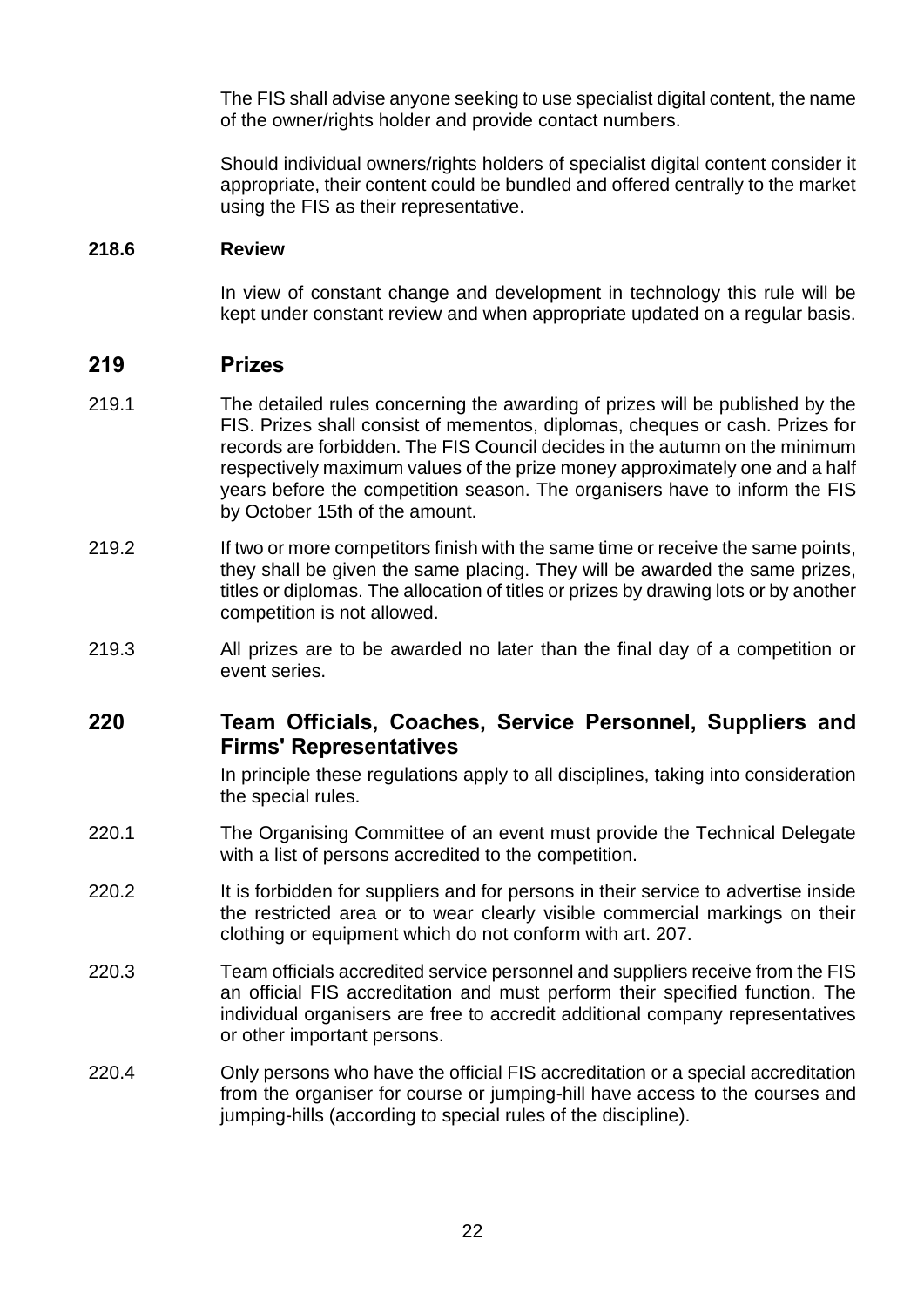#### **220.5 The Different Types of Accreditation**

- 220.5.1 Technical Delegates, the Jury, and the persons mentioned in art. 220 with clearly visible accreditation have access to the courses and jumping-hills.
- 220.5.2 Servicemen attached to teams are permitted entry to start area and service area at the finish. They are not allowed entry to the courses or jumping-hills.
- 220.5.3 Company representatives accredited at the discretion of the organisers who do not have FIS accreditation are not permitted entry to the courses and restricted service areas.

# **221 Medical Services, Examinations and Doping**

- 221.1 National Ski Associations are responsible for the fitness of their competitors to race. All competitors, male and female are required to undergo a thorough evaluation of their medical health. This evaluation is to be conducted within the competitor's own nation.
- 221.2 If requested by the FIS Medical Committee or its representative, competitors must undergo a medical examination before or after the competition.
- 221.3 Doping is forbidden. Any offence under these FIS Anti Doping Rules will be punished under the provisions of the FIS Anti-Doping Rules.
- 221.4 Doping controls may be carried out at any FIS competition (as well as out-of competition). Rules and procedures are published in the FIS Anti-Doping Rules and FIS Procedural Guidelines.

#### **221.5 Gender of the Competitor**

If any question or protest arises as to the gender of the competitor, FIS shall assume responsibility for taking the necessary steps to determine the gender of the competitor.

#### **221.6 Medical Services Required from Event Organisers**

The health and safety of all those involved in a FIS competition is a primary concern of all event Organisers. This includes the competitors as well as volunteers, course workers and spectators.

The specific composition of the medical support system is dependent on several variables:

- The size, level, type of the event being held (World Championships, World Cup, Continental Cup, FIS-level, etc.) together with the local medical standards of care and geographic locations and circumstances.
- The estimated number of competitors, support staff and spectators
- The scope of responsibility for the Event Medical Organisation (competitors, support staff, spectators) should also be determined.

The Organiser / The Chief of Medical and Rescue Services must confirm with the race director or technical delegate that the required rescue facilities are in place before starting the official training or competition. In the event of an incident, or issue that prevents the primary medical plan from being utilized, the back-up plan must be in place before recommencing the official training or competition.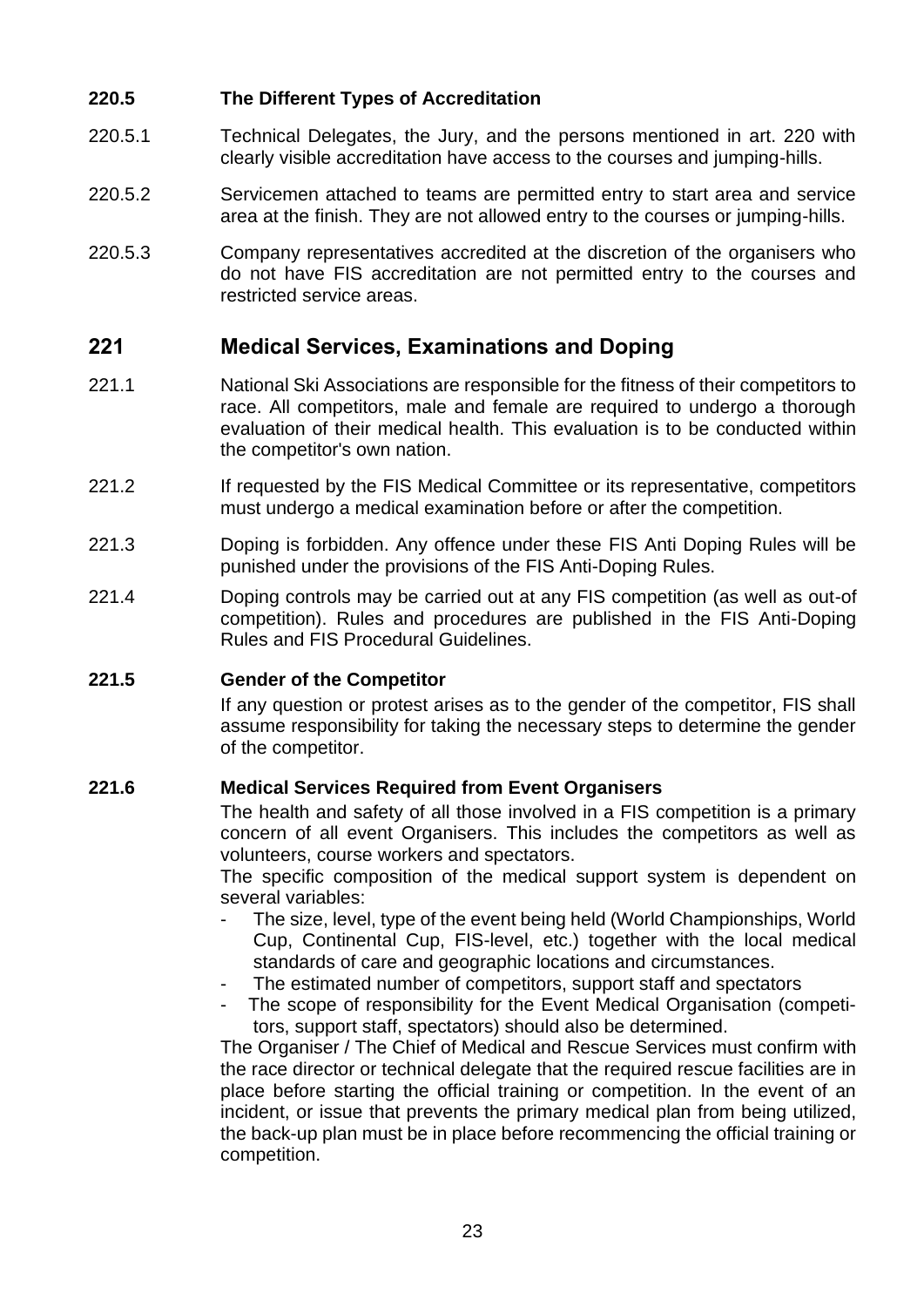The specific requirements concerning facilities, resources, personnel and team physicians are contained in the respective discipline rules and the FIS Medical Guide.

# **222 Competition Equipment**

- 222.1 A competitor may only take part in a FIS competition with equipment which conforms to the FIS Regulations. Competitors are responsible for the equipment that they use (skis, snowboard, bindings, ski boots, suit, etc). It is their duty to check that the equipment they use conforms to the FIS specifications and general safety requirements and is in working order.
- 222.2 The term competition equipment encompasses all items of equipment which the competitor uses in competitions. This includes clothing as well as apparatus with technical functions. The entire competition equipment forms a functional unit.
- 222.3 All new developments in the field of competition equipment must be approved in principle by the FIS. The FIS does not take any responsibility for the approval of new technical developments, which at the time of introduction may contain unknown risk to the health or cause an increase in the risk of accidents.
- 222.4 New developments must be submitted by May 1<sup>st</sup> (Grass Ski August 1<sup>st)</sup>, at the latest, for the following season. The first year new developments can only be approved provisionally for the following season and must be finally confirmed prior to the subsequent competition season.
- 222.5 The Committee for Competition Equipment publishes equipment by-laws after approval by the FIS Council (definitions or descriptions of the equipment items which are allowed).

In principle unnatural or artificial aids which modify the performance of the competitors and/or constitute a technical correction of the individual's physical predisposition to a defective performance, as well as competition equipment which impact the health of the competitors or increase the risk of accidents are to be excluded.

#### **222.6 Controls**

Before and during the competition season or on submission of protests to the Technical Delegate at the competition concerned, various controls can be carried out by members of the Committee for Competition Equipment or official FIS Equipment Controllers. Should there be a well-founded suspicion that regulations were violated, the equipment items must be confiscated immediately by the controllers or Technical Delegates in the presence of witnesses and be forwarded sealed to the FIS, which will submit the items to a final control by an officially recognised institution. In cases of protest against items of the competition equipment, the losing party will bear the investigation costs.

No testing of equipment or material in independent laboratories may be requested at races where a FIS Technical Expert has performed the controls, unless it can be demonstrated that the controls have not been carried out according to the rules.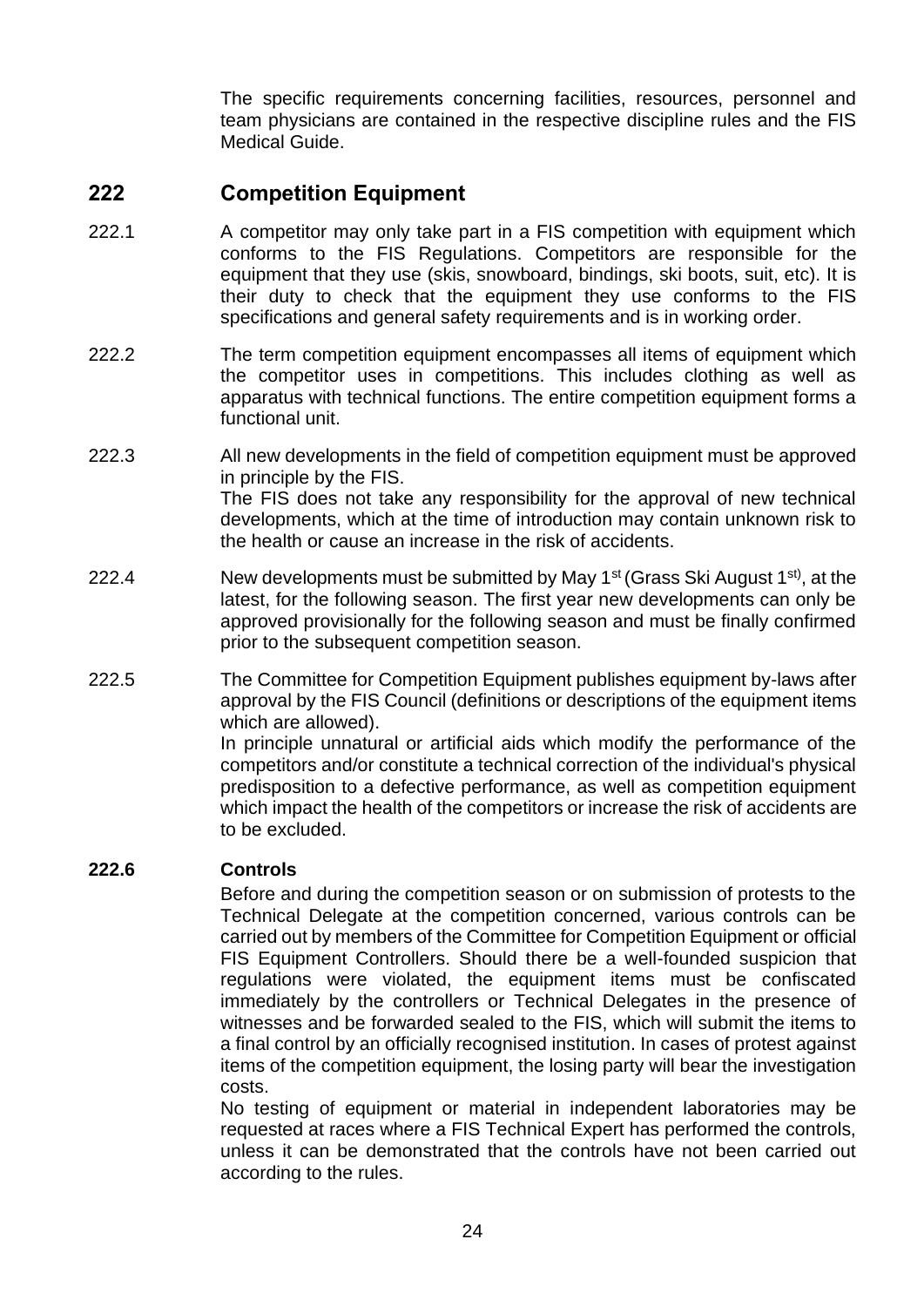222.6.1 At all FIS events where official FIS measurement experts using the official FIS measurement tools are appointed, the result of measurements carried out at the time are valid and final, irrespective of previous measurements.

#### **222.7 Prohibited of scientific and medical Equipment at FIS Events**

It is prohibited for any National Ski Association, its representative or team members to bring and/or use any of the following scientific or medical equipment ("Equipment") into/at any Event Venue during FIS World Championships, World Cups and other competitions registered in the FIS Calendar:

- Oxygen tanks, cylinders and related devices;
- Hypoxic or hyperoxic tents, chambers and related devices;
- Cryogenic chambers for whole body cryotherapy and related devices.

It is the responsibility of the National Ski Association to ensure compliance with this Article 222.7 by all its representatives or team members. Failure to respect this Article 222.7 will be subject to Penalties provided by Article 223.3. In case of recurrence, disqualification of an athlete shall be imposed irrespectively of whether the violation of this provision would result in an advantage for the Athlete(s) with regard to the end result of the competition.

In addition to the sanctions listed above, the FIS may order the immediate removal of the Equipment from the Event Venue at the costs of the responsible NSA.

#### **222.8 Fluorinated ski wax prohibition**

Use of fluorinated wax or tuning products containing fluorine is prohibited for all FIS disciplines and levels.

Fluorinated wax can be a competitive advantage and its use in competition will result in disqualification. (see competition rules and equipment specifications.)

# **223 Sanctions**

#### **223.1 General Conditions**

- *223.1.1 An offence for which a sanction may apply and a penalty be imposed is defined as conduct that:*
	- is in violation or non-observance of competition rules, or
	- constitutes non-compliance with directives of the jury or individual members of the jury in accordance with 224.2 or
	- constitutes unsportsmanlike behaviour
- *223.1.2 The following conduct shall also be considered an offence:*
	- attempting to commit an offence
	- causing or facilitating others to commit an offence
	- counselling others to commit an offence
- *223.1.3 In determining whether conduct constitutes an offence consideration should be given to:*
	- *-* whether the conduct was intentional or unintentional,
	- whether the conduct arose from circumstances of an emergency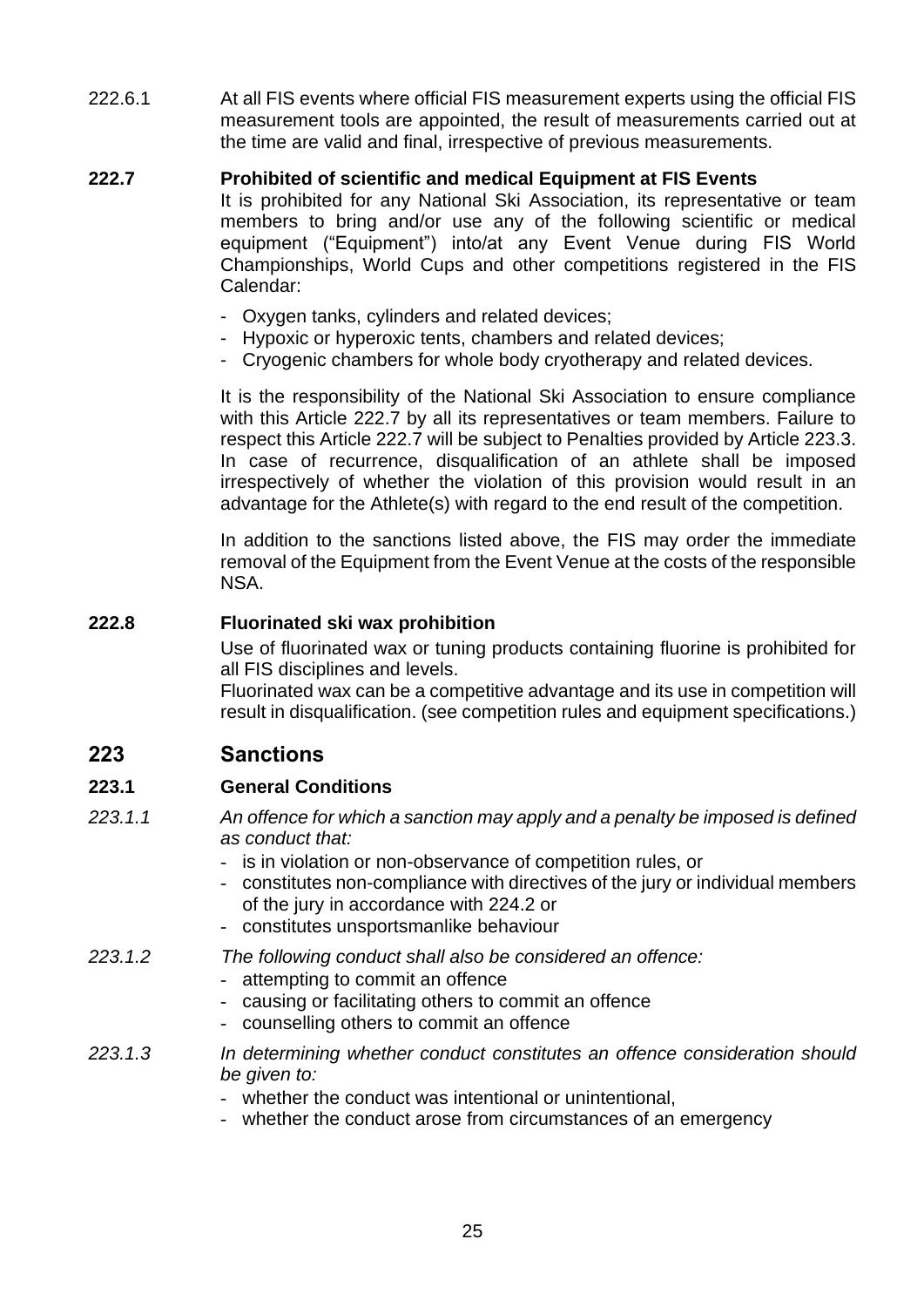223.1.4 All FIS affiliated associations, including their members registered for accreditation, shall accept and acknowledge these rules and sanctions imposed, subject only to the right to appeal pursuant to the FIS Statutes and ICR

## **223.2 Applicability**

#### *223.2.1 Persons*

These sanctions apply to:

- all persons who are registered with or accredited by the FIS or the organiser of an event published in the FIS calendar (an event) both within and without the confines of the competition area and any location connected with the competition, and
- all persons who are not accredited, within the confines of the competition area

#### **223.3 Penalties**

- *223.3.1 The commission of an offence may subject a person to the following penalties:*
	- Reprimand written or verbal
	- Withdrawal of accreditation
	- Denial of accreditation
	- Monetary fine not more than CHF 100'000.--
	- A time penalty
- 223.3.1.1 FIS-affiliated associations are liable to the FIS for the payment of any fines and incurred administrative expenses imposed on persons whose registration or accreditation they arranged.
- 223.3.1.2 Persons not subject 223.3.1.1 also are liable to the FIS for fines and incurred administrative expenses. If such persons do not pay these fines, they shall be subject to a withdrawal of any permission to apply for accreditation to FIS events for a period of one year.
- 223.3.1.3 Payment of fines is due within 8 (eight) days following their imposition.
- *223.3.2 All competing competitors may be subject to the following additional penalties:* - Disqualification
	- Impairment of their starting position
	- Forfeiture of prizes and benefits in favour of the organiser
	- Suspension from FIS events
- 223.3.3 Competitors shall only be disqualified if their mistake would result in an advantage for them with regard to the end result, unless the Rules state otherwise in an individual case.
- 223.4 A jury may impose the penalties provided in 223.3.1 and 223.3.2, however they may not impose a monetary fine of more than CHF 5'000.-- or suspend a competitor beyond the FIS event at which the offence occurred.

#### **223.5 The following Penalty decisions may be given verbally:**

- reprimands
- the withdrawal of accreditation for the current event from persons who had not been registered with the organiser through their National Associations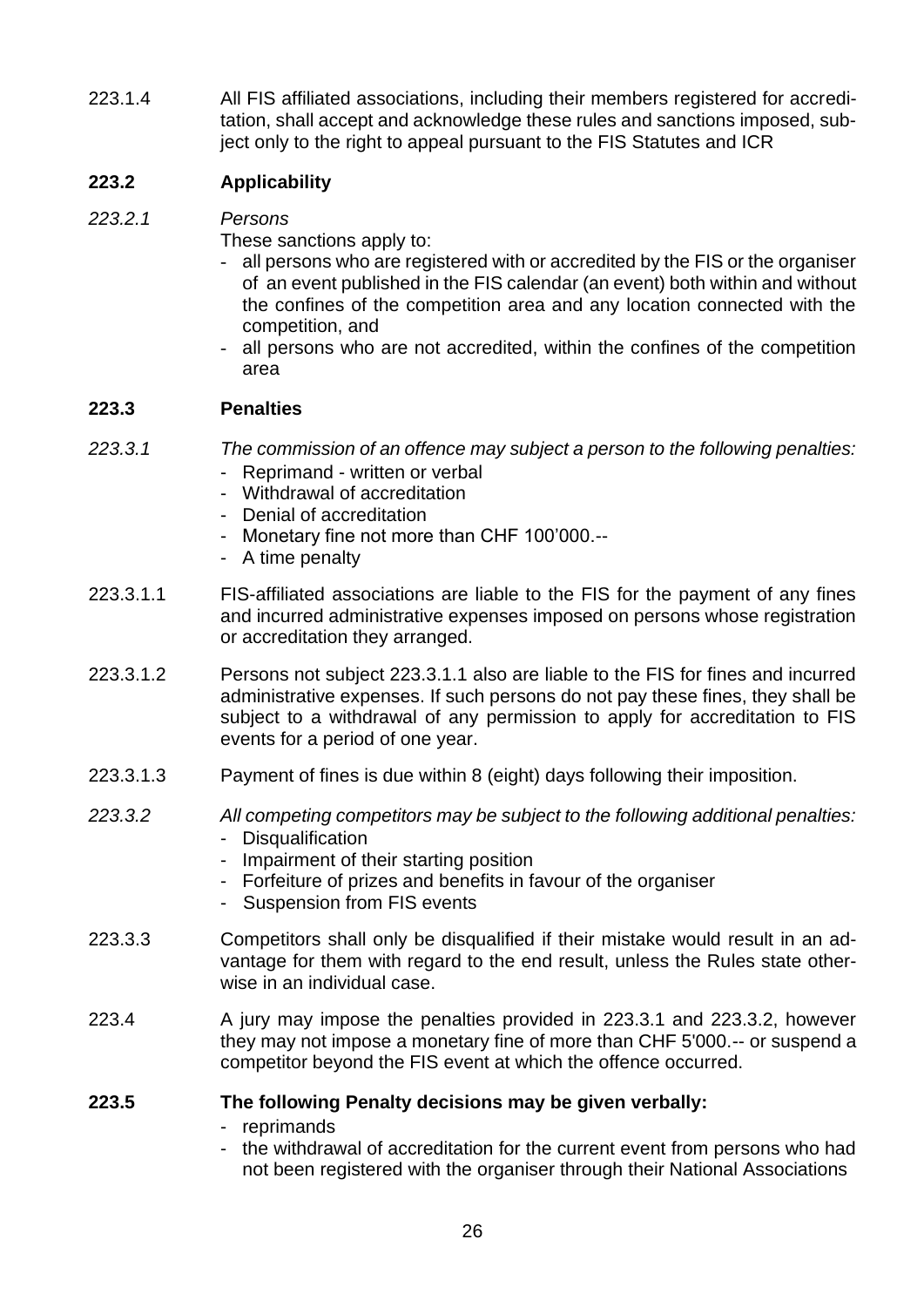- the withdrawal of the accreditation for the current event from FIS-accredited persons
- the denial of accreditation to the current event from persons who are within the confines of the competition area or any other location connected with the competition.

#### **223.6 The following Penalty decisions shall be in writing:**

- monetary fines
- disqualification
- impaired starting position
- competition suspensions
- withdrawal of accreditation from persons who had been registered through their National Association
- withdrawal of accreditation of FIS accredited persons
- 223.7 Written Penalty decisions must be sent to the offender (if it is not a competitor), the offender's National Association and the Secretary General of FIS.
- 223.8 Any disqualification shall be recorded in the Referee's and/or the TD`s Report.
- 223.9 All penalties shall be recorded in the TD's Report.

# **224 Procedural Guidelines**

## **224.1 Competence of Jury**

The Jury at the event has the right to impose sanctions according to the above rules by majority vote. In the case of a tie, the Chair of the Jury has the deciding vote.

224.2 Within the location, especially during the training and the competition period, each voting Jury member is authorised to issue oral reprimands and withdraw the accreditation which is issued for the current event.

#### **224.3 Collective Offences**

If several persons commit the same offence at the same time and under the same circumstances, the Jury's decision as to one offender may be considered binding upon all offenders. The written decision shall include the names of all offenders concerned, and the scope of the penalty to be assessed upon each of them. The decision will be delivered to each offender.

#### **224.4 Limitation**

A person shall not be sanctioned if proceedings to invoke such sanction have not been commenced against that person within 72 hours following the offence.

- 224.5 Each person who is a witness to an alleged offence is required to testify at any hearing called by the Jury, and the Jury is required to consider all relevant evidence.
- 224.6 The Jury may confiscate objects that are suspected of being used in violation of equipment guidelines.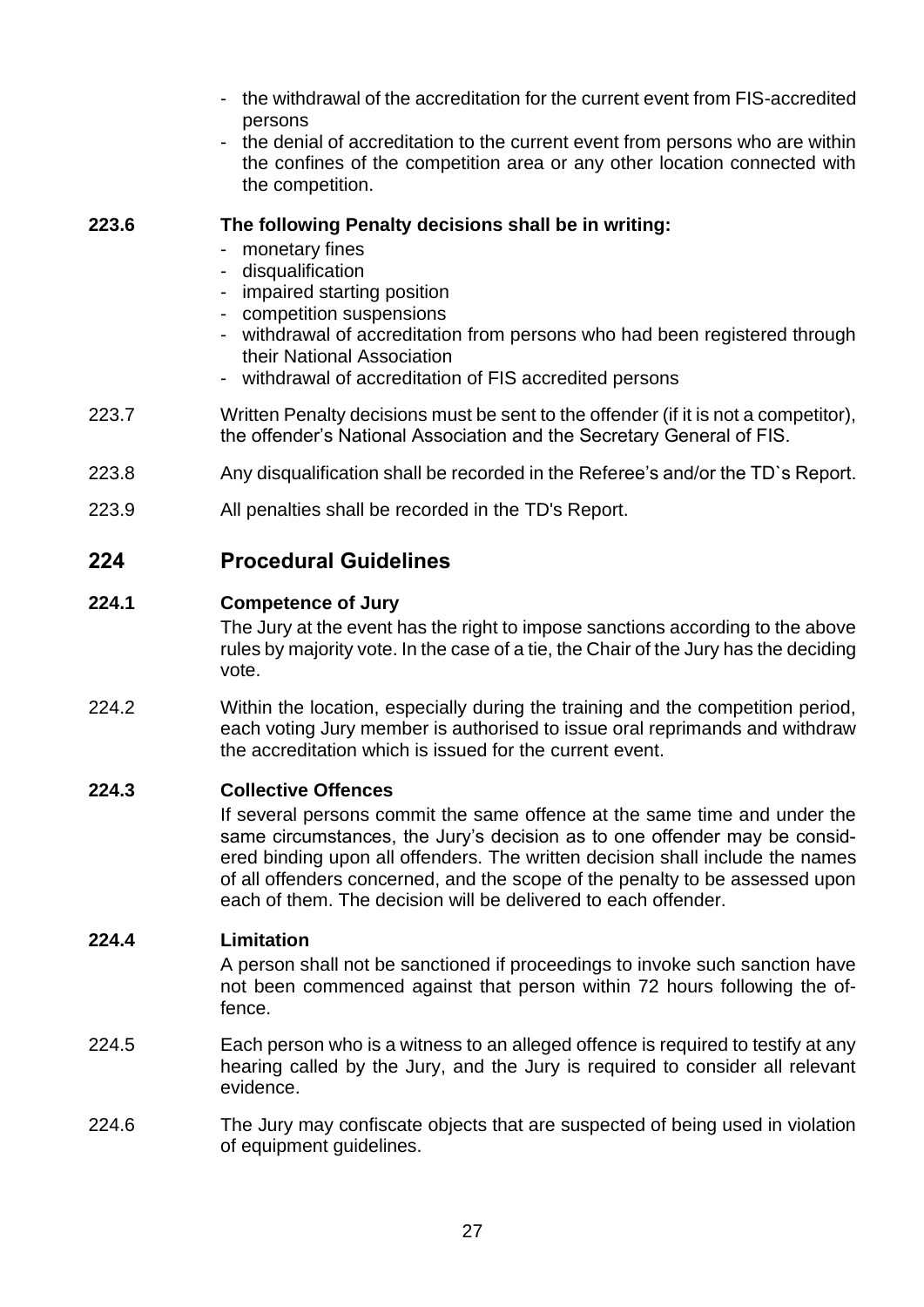224.7 Prior to the imposition of a penalty (except in cases of reprimands and withdrawal of accreditation according to 223.5 and 224.2), the person accused of an offence shall be given the opportunity to present a defence at a hearing, orally or in writing.

#### **224.8 All Jury decisions shall be recorded in writing and shall include:**

- 224.8.1 The offence alleged to have been committed
- 224.8.2 The evidence of the offence
- 224.8.3 The rule (s) or Jury directives that have been violated
- 224.8.4 The penalty imposed.
- 224.9 The penalty shall be appropriate to the offence. The scope of any penalty imposed by the Jury must consider any mitigating and aggravating circumstances.

#### **224.10 Remedies**

- 224.10.1 Except as provided for in 224.11, a penalty decision of the Jury may be appealed in accordance with the provisions in the ICR.
- 224.10.2 If an appeal is not filed within the deadline established in the ICR, the penalty decision of the Jury becomes final.

#### **224.11 The following decisions of the Jury are not subject to appeal:**

- 224.11.1 Oral penalties imposed under 223.5 and 224.2
- 224.11.2 Monetary fines less than CHF 1'000.-- (One Thousand Swiss Francs) for single offence and a further CHF 2'500.-- for repeated offences by the same person.
- 224.12 In all remaining cases, appeals are to be directed to the Appeals Commission, as per the ICR.
- 224.13 The Jury shall have the right to submit to the Appeals Commission recommendations for penalties in excess of monetary fines of CHF 5'000.- and suspensions beyond the event in which the offence occurred (223.4).
- 224.14 FIS Council shall have the right to submit to the Appeals Commission comments with respect to any written penalty decisions by the Jury.

#### **224.15 Costs of Proceedings**

Fees and cash expenses, including travel expenses (costs of the proceedings) are to be calculated comparable to costs paid to TD's and are to be paid by the offender. In the case of a reversal of Jury decisions, in whole or in part, the FIS covers all costs.

#### **224.16 Enforcement of Monetary Fines**

224.16.1 The FIS oversees the enforcement of monetary fines and the costs of proceedings. Enforcement costs are considered costs of the proceedings.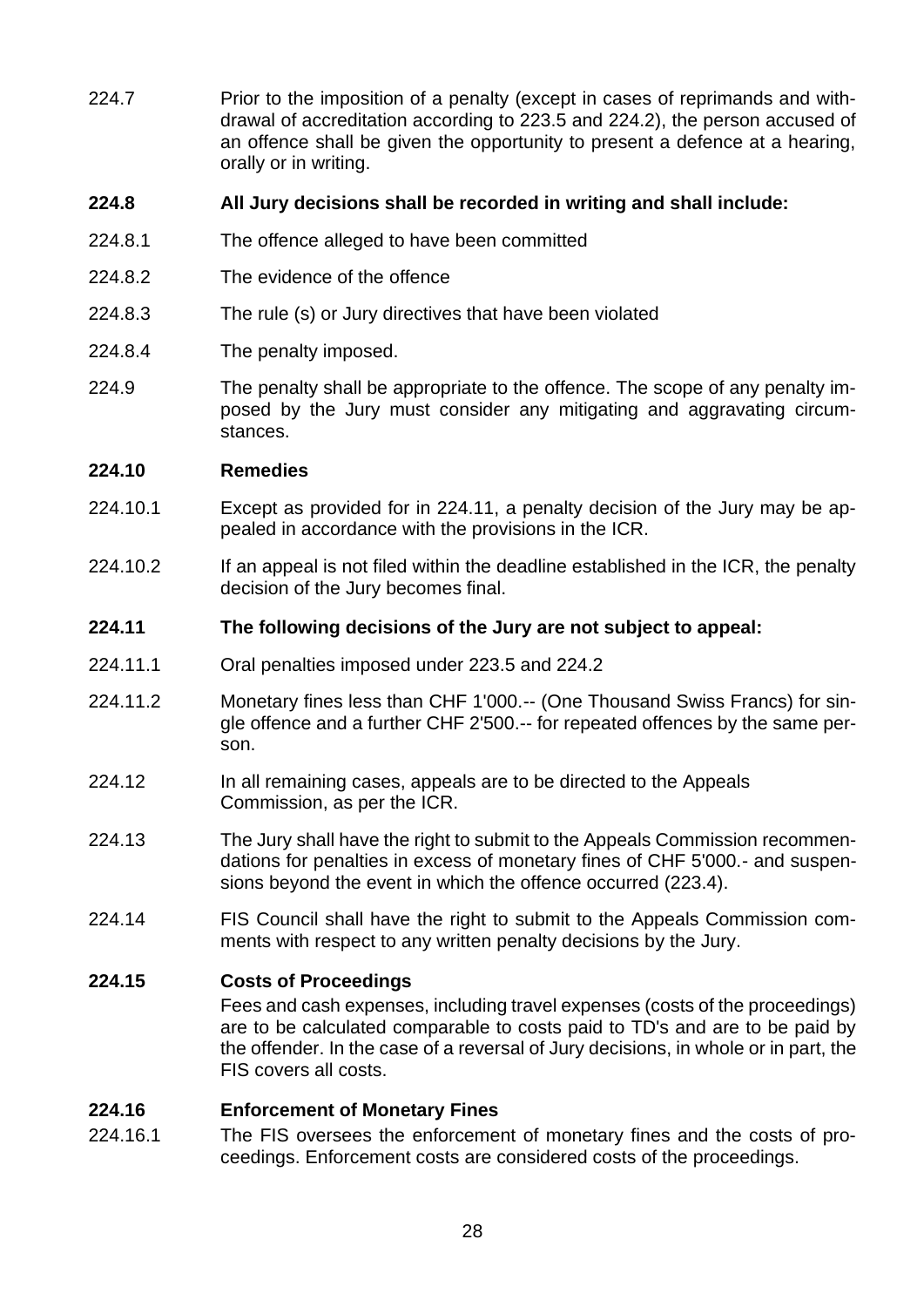224.16.2 Any outstanding monetary fines imposed on an offender is considered a debt of the National Association to which the offender is a member.

## **224.17 Benefit Fund**

All monetary fines are paid into the FIS Youth Promotion Fund.

224.18 These rules are not applicable to any violation of FIS Doping rules.

# **225 Appeals Commission**

# **225.1 Appointments**

- 225.1.1 The FIS Council shall appoint from the Discipline Sub-Committee for Rules (or Discipline Committee if there is no Rules Sub-Committee) a Chair and a Vice Chair of the Appeals Commission. The Vice Chair shall preside when the Chair is either unavailable or is disqualified for bias and prejudice.
- 225.1.2 The Chair shall appoint 3 members to the Appeals Commission from the Discipline Rules Sub-Committee or Discipline Committee for each case appealed or submitted to be heard, which may include the Chair, whose decisions shall be by majority vote.225.1.3 To avoid either actual bias and prejudice or the appearance of bias and prejudice, members appointed to an Appeals Commission shall not be members of the same National Association as the offender whose case is under appeal. In addition, members appointed to an Appeals Commission must report voluntarily to the Chair any bias and prejudice they may hold for or against the offender. Persons who are biased and prejudiced shall be disqualified from serving on the Appeals Commission by the Chair or, in the event the Chair is disqualified, by the Vice Chair.

## **225.2 Responsibility**

225.2.1 The Appeals Commission shall only hold hearings with respect to appeals by offenders or by the FIS Council from decisions of competition juries, or matters referred to it by competition juries recommending penalties in excess of those provided for in the Sanction rules.

## **225.3 Procedures**

- 225.3.1 The Appeal must be decided within 72 hours of receipt of the Appeal by the Chair, unless all parties involved in the Appeal agree in writing to an extension of time for the hearing.
- 225.3.2 All appeals and responses must be submitted in writing, including any evidence the parties intend to offer in support of or in response to the Appeal.
- 225.3.3 The Appeals Commission shall decide on the location and format for the Appeal (phone conference, in person, e-mail exchanges). The Appeals Commission members are required to respect the confidentiality of the appeal until the decision is made public and to consult only with the other members of the panel during the deliberations.

The Chair of the Appeals Commission may request additional evidence from any of the parties involved, providing this does not require disproportionate means.

225.3.4 The Appeals Commission shall allocate costs of the appeal pursuant to 224.15.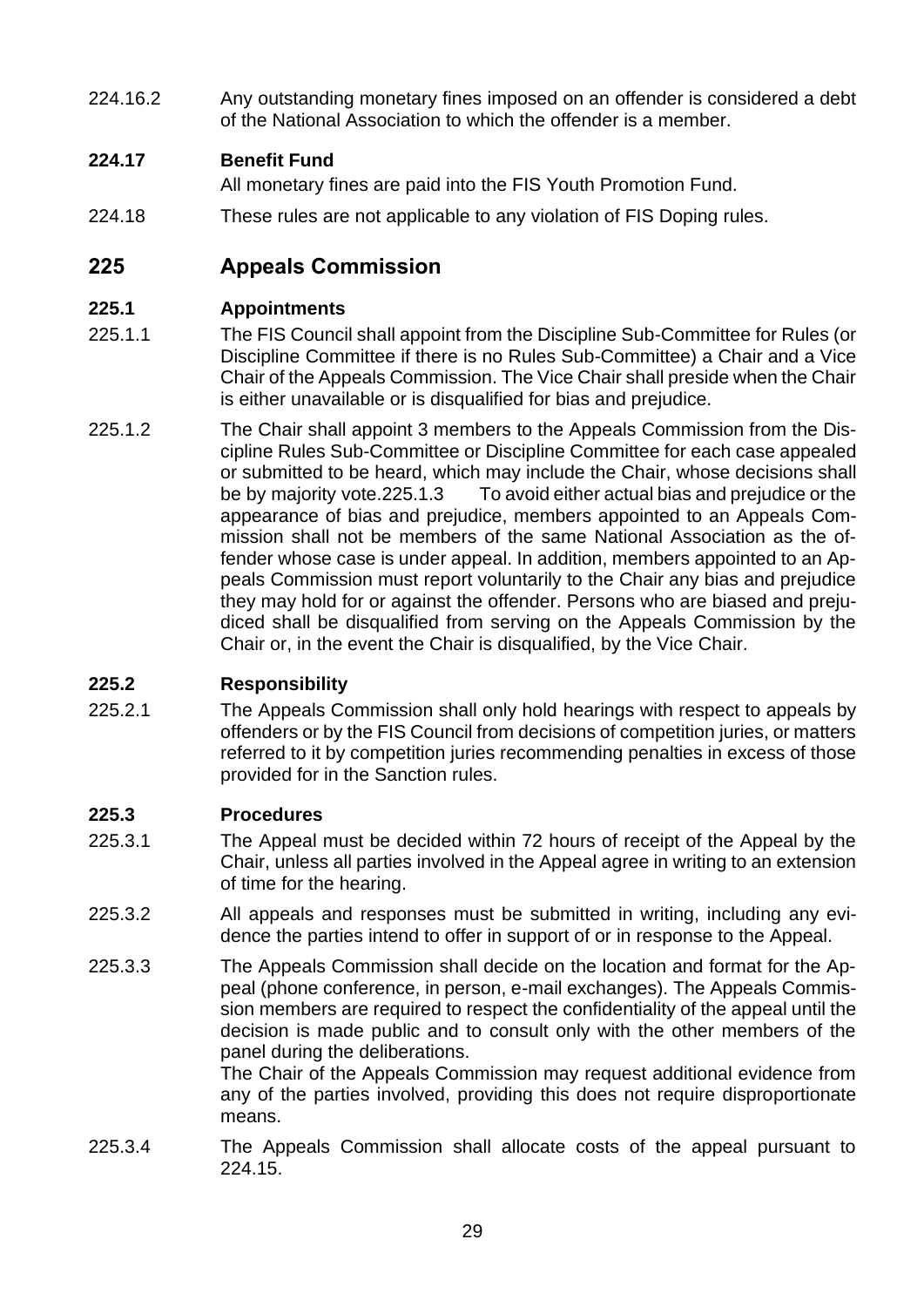225.3.5 Decisions of the Appeals Commission may be announced orally at the conclusion of the deliberations or hearing should one take place. The decision, together with its reasoning, shall be submitted in writing to the FIS, which shall deliver them to the parties involved, their National Associations and all members of the Jury whose decision was appealed. In addition, the written decision shall be available at the FIS Office.

# **225.4 Further Appeals**

- 225.4.1 Decisions of the Appeals Commission may be appealed to the FIS CourtCourt of Arbitration for Sports (CAS) in accordance with Article 52; 52.1 and 52.216.7.6 of the Statutes.
- 225.4.2 Appeals to the FIS Court CAS shall be in writing and submitted to the FIS Secretary-General in accordance with the Code of Sports-related Arbitration time limits prescribed in Article 52; 52.1 and 52.2 of the Statutes from the date of the publication of the Appeals Commission decision.
- 225.4.3 An Appeal to the Appeals Commission or to the **FIS CourtCAS** will not delay the implementation of any penalty decision of the Competition Jury, Appeals Commission or Council.

# **226 Violation of Sanctions**

Where there is a violation of a sanction that has been imposed according to ICR 223 or the FIS Anti-Doping Rules, the Council may impose such further and other sanctions that it considers appropriate.

In such cases, some or all of the following sanctions may apply:

#### **226.1 Sanctions against individuals involved:**

- a written reprimand;

*and/or*

a monetary fine not to exceed the sum of CHF 100'000.--

*and/or*

competition suspension at the next level of sanction - for example if a three month suspension for a doping offence was imposed, a violation of the suspension will cause a two year suspension; if a two year suspension for a doping offence was imposed, a violation of the suspension will cause a lifetime suspension;

#### *and/or*

- withdrawal of accreditation from individuals involved.

## **226.2 Sanctions against a National Ski Association:**

- withdrawal of FIS funding to the National Ski Association; *and/or*
- cancellation of future FIS events in the country involved;
- *and/or*
- withdrawal of some or all FIS membership rights, including participation in all FIS calendar competitions, voting rights at the FIS Congress, membership of FIS Committees.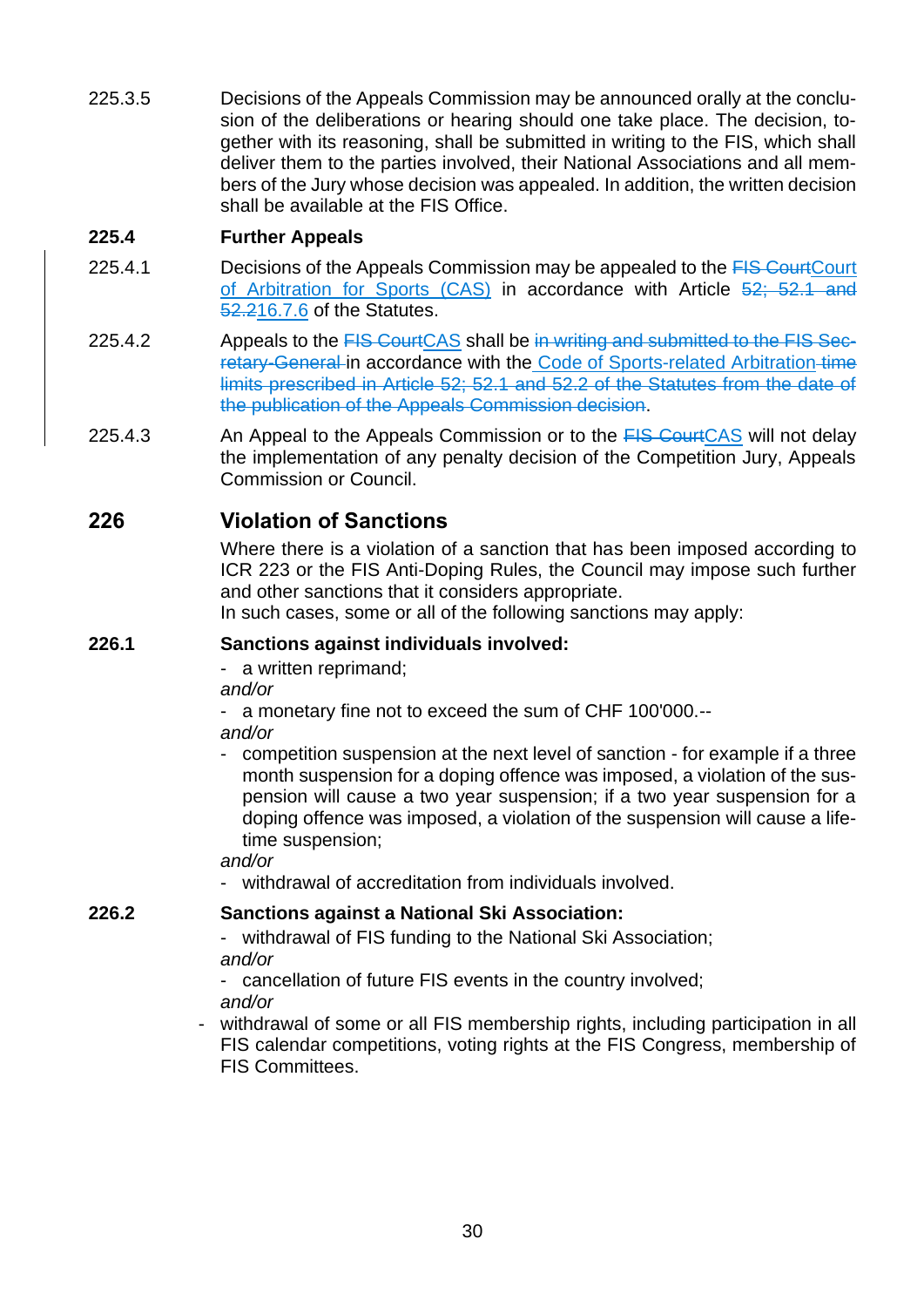# **2 nd Section**

# **Joint Regulations for Ski Jumping Competitions**

# **400 Organisation**

# **401 The Competition Committee and Officials**

## **401.1 Members:**

- − the chief of competition
- − the competition secretary
- − the chief of hill
- − the chief distance measurer
- − the chief of calculations
- − the chief of security
- − the chief of technical facilities
- − the chief of equipment
- − the chief of first aid services.

Additional officials may be appointed to the Competition Committee as specific needs arise.

#### **401.2 The Officials and their Duties**

#### *401.2.1 The Chief of Competition*

is responsible for the preparation of all technical and administrative aspects of the competition and directs, controls and monitors the work of all officials. The Chief of Competition chairs the Team Captains' Meeting in coordination with the Technical Delegate (TD) / Race Director (RD).

The Chief of competition directs on assignment of the Jury the technical aspects during both official trainings and the competition.

#### *401.2.1.1 The Competition Secretary*

is responsible for all administrative and secretarial work associated with the competition. This official is in charge of preparing for other officials all forms, lists, and tables, including start lists, results lists, minutes of the team captains meeting, and informational bulletins on the competition. The competition secretary also accepts any protests arising from the competition and works as secretary of the Jury.

#### *401.2.1.2 The Starter*

is responsible to ensure that all participants start from the designated start place in the proper order and within the designated start time.

Whenever a competitor violates the rule for the starting procedure, the starter must immediately report to the Jury.

At OWG, WSC, and WSFC there is an additional start referee who has to supervise that the starting procedure is carried out correctly and controls any infringements. He/she ensure that no unauthorised persons are present in the start area and has authority over the starter and assistant.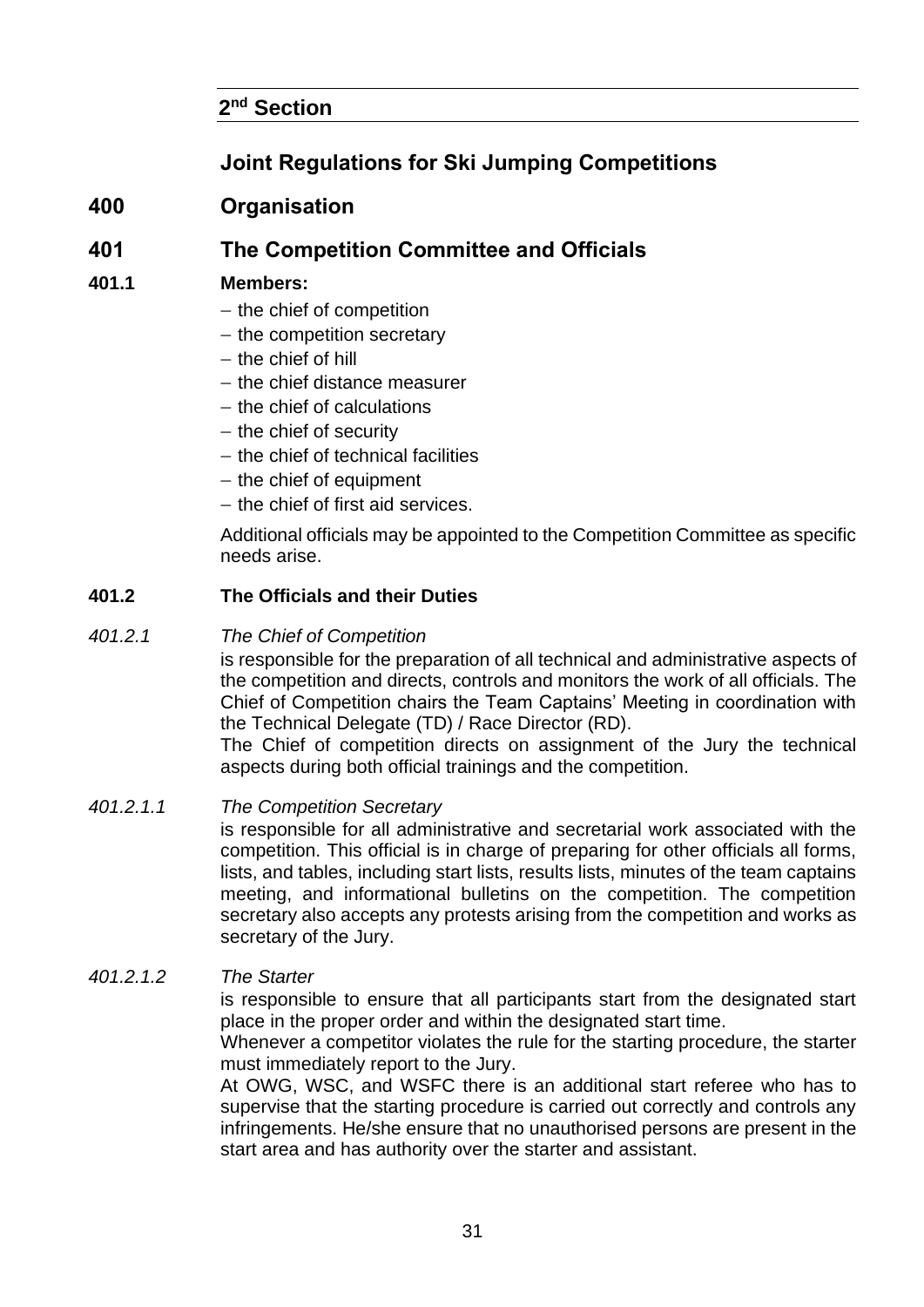*401.2.3 The Chief of Hill*

is responsible for the preparation of the jumping hill. He/she coordinates and controls the work of the chief of the inrun and the chief of the landing area. During both training and the competition, the Chief of Hill remains in continual contact with the Chief of the competition and keeps him/her informed about hill conditions.

#### *401.2.3.1 The Chief of the Inrun*

is responsible for the preparation of the takeoff and the inrun.

During the competition, the chief of the inrun observes and controls the entire length of the inrun. In the case of a fall or an obstruction on the inrun, the Jury uses information from the chief of the inrun to determine whether to allow the competitor a re-jump.

On jumping hills not equipped with automatic start lights, the chief of the inrun must position an assistant at the takeoff to give the signal that the hill is clear. This assistant receives the signal to open the jump from chief of competition.

#### *401.2.3.2 The Chief of the Landing Area*

is responsible for preparing the landing slope and the outrun area with manual packing and grooming techniques with suitable skis (alpine skis) or mechanical equipment. This is to provide optimal conditions for the competition.

#### *401.2.4 Forejumpers*

The Chief of Forejumpers

is responsible for testing the in-run with the help of forejumpers prior to the start of the training and the competition, as well as for keeping the track clear during the event under changing conditions e.g. snowfall. The chief of forejumpers will be informed by the chief of competition how many forejumpers are required and at what time they should be prepared to jump.

#### **Forejumpers**

The National Ski Association of the respective competition organizer is responsible for providing qualified forejumpers that are available each official training/competition day: at least eight (8) for WC and six (6) for the other competition categories during the winter and five (5) for the summer competitions on all levels. They are not classified in the competition. However, they must be capable of starting from the gate established by the jury for the event. The minimum age limit that applies to competitors according to the rules of the corresponding competition series also applies to the forerunners. The minimum age for ski flying competitions is 18 (ICR Article 454.3).

Forejumpers must be registered by their National Ski Association, have signed the FIS athletes' declaration, must meet all of the criteria of ICR Article 215 and must observe all ICR provisions and other FIS rules referring to competitors.

The Jury is entitled to appoint additional forejumpers from the nonqualified competitors, but they must be registered by the respective National Ski Association according ICR Article 215.

#### *401.2.5 The Chief Distance Measurer*

The responsibilities of this position are as follows: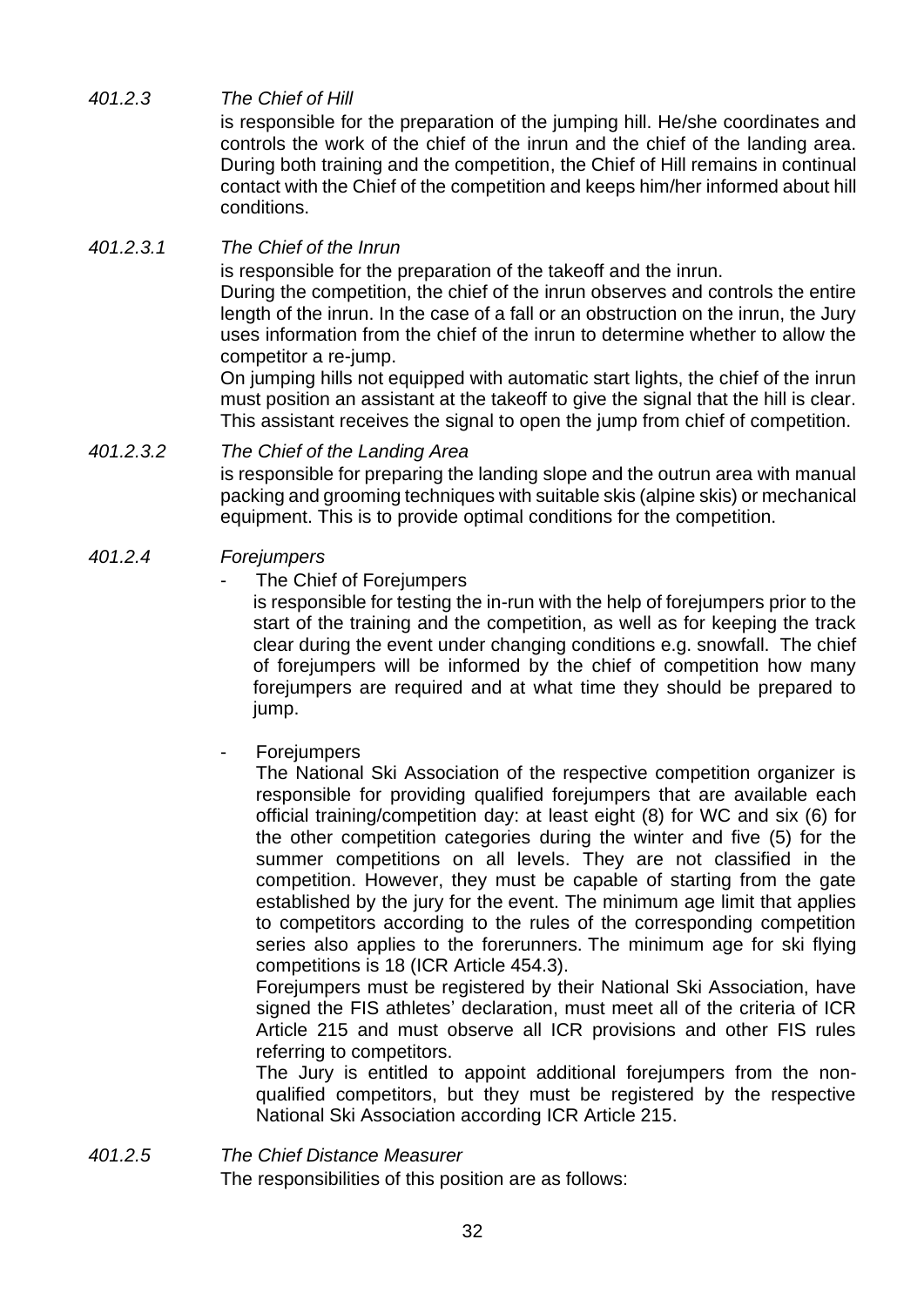- − the correct placement of the distance markings on both sides of the landing hill (art. 415.1)
- − the placement of measurers according to ICR Rules and of the distance recorder (art. 404.2.1 and 404.2.2).

The chief distance measurer must supervise the efforts of distance measurers. He/she must arrange the measurers in such an order that the least experienced and skilled are situated above the P point of the landing hill. He/she must constantly oversee the reporting by measurers of the distances jumped and the communication of these distances to calculations personnel and the public announcer.

Before the competition, the chief distance measurer shall instruct distance measurers in the measuring techniques to be used.

It is mandatory for each distance measurer to be present during the training prior to the competition in order to receive the instruction of the chief distance measurer. Non-participation during this training shall bar the measurer from acting in the role as a measurer for the competition.

*401.2.6 The Chief of Calculations*

is responsible for the calculation of the results. Together with the assistants, the chief of calculations is responsible for the quick collection of the basic scoring data and making a quick and correct calculation.

#### *401.2.7 The Chief of Security*

is responsible for ensuring that persons not involved in running the competition are kept at a safe distance from the hill so that they do not interfere with or disturb the work of the officials. Specific responsibilities include the following:

- − ensuring that only authorised personnel are allowed access to the Judges tower and coaches platform
- − ensuring that an appropriate area for journalists and photographers has been set up and fenced off for control
- − ensuring before the competition that entrances, stands, and other facilities for competitors, officials, and spectators are properly marked, fenced off for control, and in good order
- − ensuring that only authorised personnel and competitors have access to the inrun and the take off. Team officials and members of media/press are not permitted at the inrun and take off.

Giving information to the jumper on the inrun with the help of technical equipment is prohibited. Information given by the organiser is permissible.

#### *401.2.8 The Chief of Technical Facilities*

is responsible for the control and orderly functioning of all technical systems and devices used during the competition. This official shall ensure that the following are functioning properly:

- − devices to measure and display the jumping distances, the inrun and wind velocities
- − spotlight
- − all systems of artificial inrun cooling
- − internal telephone or radio communication lines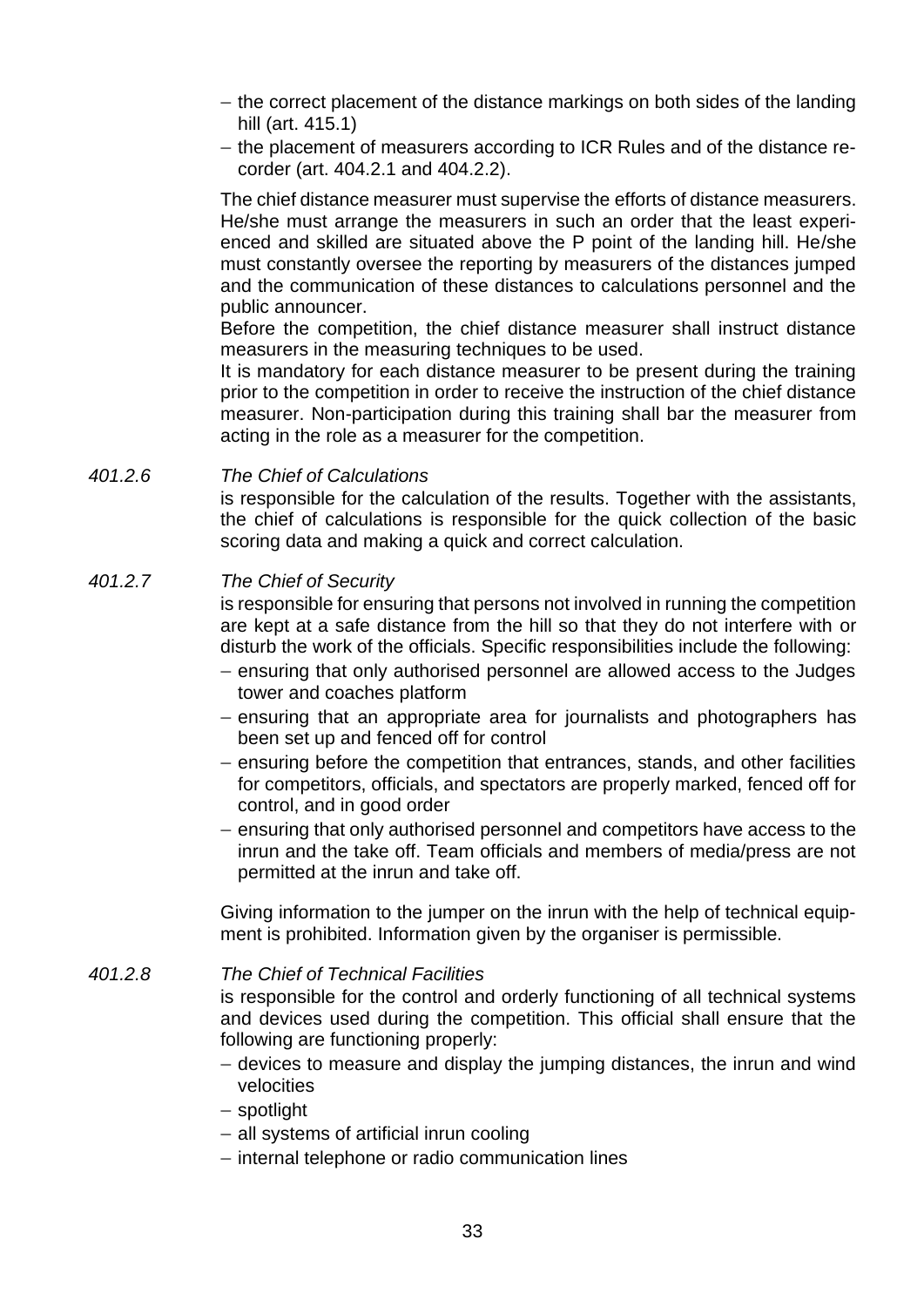− the electronic-scoreboard display of start numbers, distances jumped, style points, and overall points of each participant.

*401.2.9 The Chief of Equipment* is responsible for supplying proper equipment to the chief of competition. The chief of equipment must also work closely with the chief of competition before the competition to make sure that the proper equipment and tools will be on hand during the competition.

#### *401.2.10 The Chief of Medical and Rescue Service* is responsible for the treatment of first aid for everyone at both the official training and the competition – competitors, spectators, officials, etc. This official is also responsible for establishing emergency procedures for transportation to a medical facility. Specific responsibilities include ensuring that proper medical teams and the necessary medical equipment are present during both official training and the competition. Details of the Medical Support Requirements are given in chapter 1 of the FIS Medical Guide containing Medical Rules and Guidelines.

# **402 The Jury and Competition Management**

# **402.1 The Jury**

- *402.1.1 The Jury consists of the following members:*
	- − the Technical Delegate (TD)
	- − the Chief of the competition
	- − the Assistant of the TD.

## **402.1.2 The Duties of the Jury**

The Jury must ensure that the entire competition, including the official training sessions, is organised and carried out in accordance with the Rules of the International Competition Rules (ICR).

The Jury must decide:

402.1.2.1 From which maximum inrun-length the jumpers must start.

The length of the inrun must be determined in such a way, that the jumping hill is used to its full capacity.

For the competition, the Jury is required to meet, once a jump has reached 95 % of the established Hill Size (HS) to consider whether the round of jumps is to continue. The Jury must decide whether the round in progress can be continued with the same inrun speed, or whether it must be cancelled and repeated from a lower starting gate.

If the jumps are too short, the round can be stopped, cancelled, and started over from a higher gate. In the event that the so called Wind/Gate Compensation System is in place, the in-run length can also be changed within a competition round (see art. 422.1).

402.1.2.2 In which sphere of the wind condition (velocity) the jumper is allowed to start.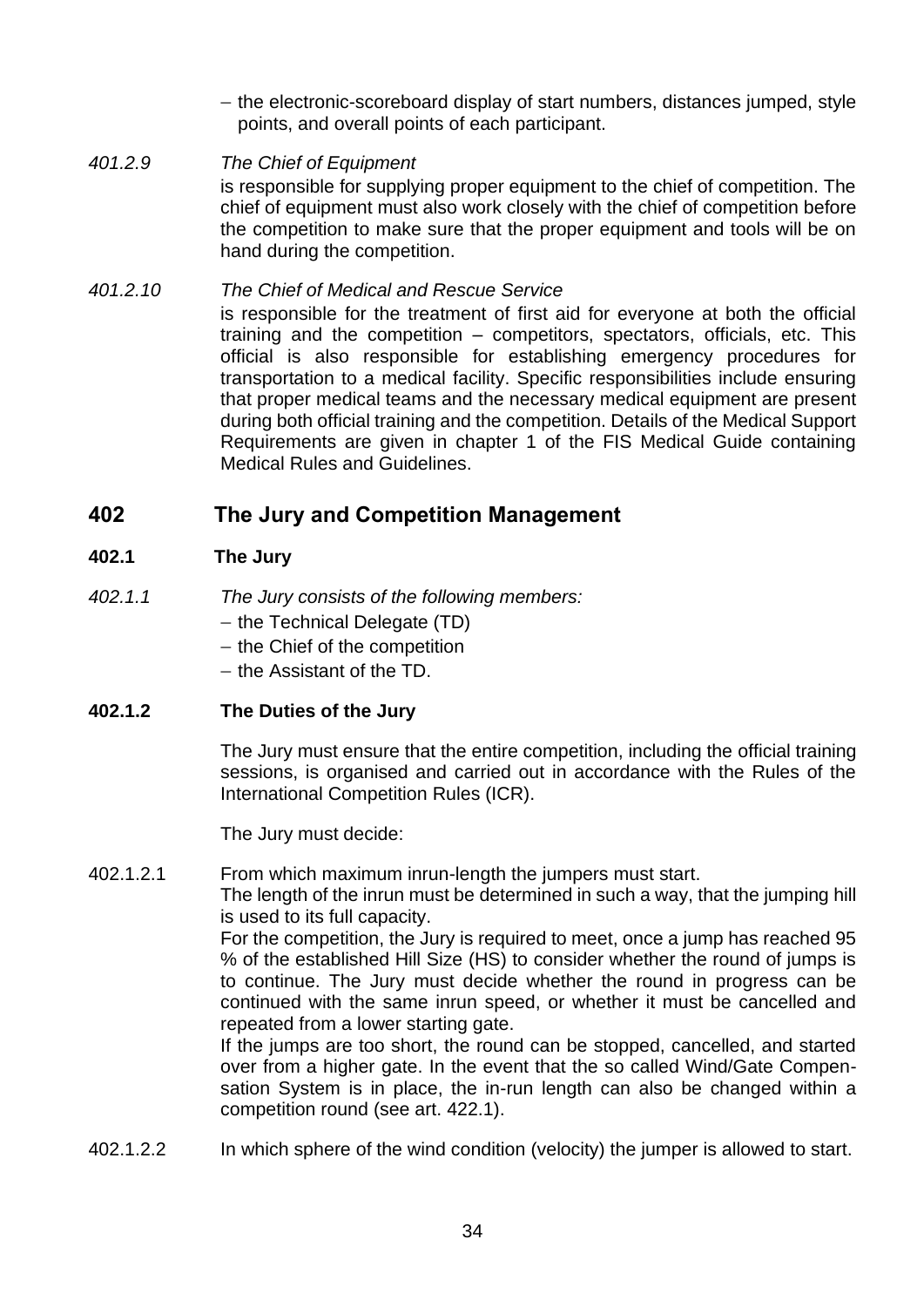- 402.1.2.3 The need to interrupt, postpone or cancel the competition.
- 402.1.2.4 About the starting order for a competitor who is either delayed arriving at the start due to "force majeure", or concerning a re-jump for a competitor who has been obstructed. In cases in which the Jury cannot take an immediate decision the jump or rejump may be provisionally granted. This decision must be announced to the public.
- 402.1.2.5 All protests, disqualifications, sanctions and questions that occur during the competition and are not covered or not covered completely by the ICR Rules and Regulations.

### **402.1.3 Decisions**

All decisions by the Jury must be made by open vote and a resolutions-protocol must be drawn up on all decisions which were taken. Each of the members has one vote. All the decisions of the Jury require plain/simple majority. The members must vote (agreement or rejection, abstention is not possible) with the following exceptions:

− member is prevented from voting due to "force majeure",

In case of a tie, the respective Chair of the Jury has the decisive vote.

### **402.2 The Competition Management**

- 402.2.1 At OWG, SWC, WSFC, WCJ and GPJ competitions the Competition Management consists of the following members:
	- − the Race Director FIS (RD)
	- − the Technical Delegate (TD)
	- − the Chief of Competition
	- − the Assistant of the TD, 2 TD Assistants for WSCFC and WCJ SF
	- − the Assistant of the RD
	- − the Equipment Controller
- 402.2.2 At COC and FIS Cup, EYOF, YOG and Continental Games competitions the Competition Management consists of the following members:
	- − the COC/ FIS Cup/ FIS Coordinator
	- − the Technical Delegate (TD)
	- − the Chief of competition and
	- − the Assistant of the TD.

#### 402.2.3 For University Winter Games (UWG) the competition-Competition management Management consists of the following members:

- − the Technical Delegate,(TD) (who is the chair, appointed by FIS)
- − the Chief of Competition
- − the Assistant of the TD (appointed by FIS)
- − the FISU Race Director (appointed by FISU)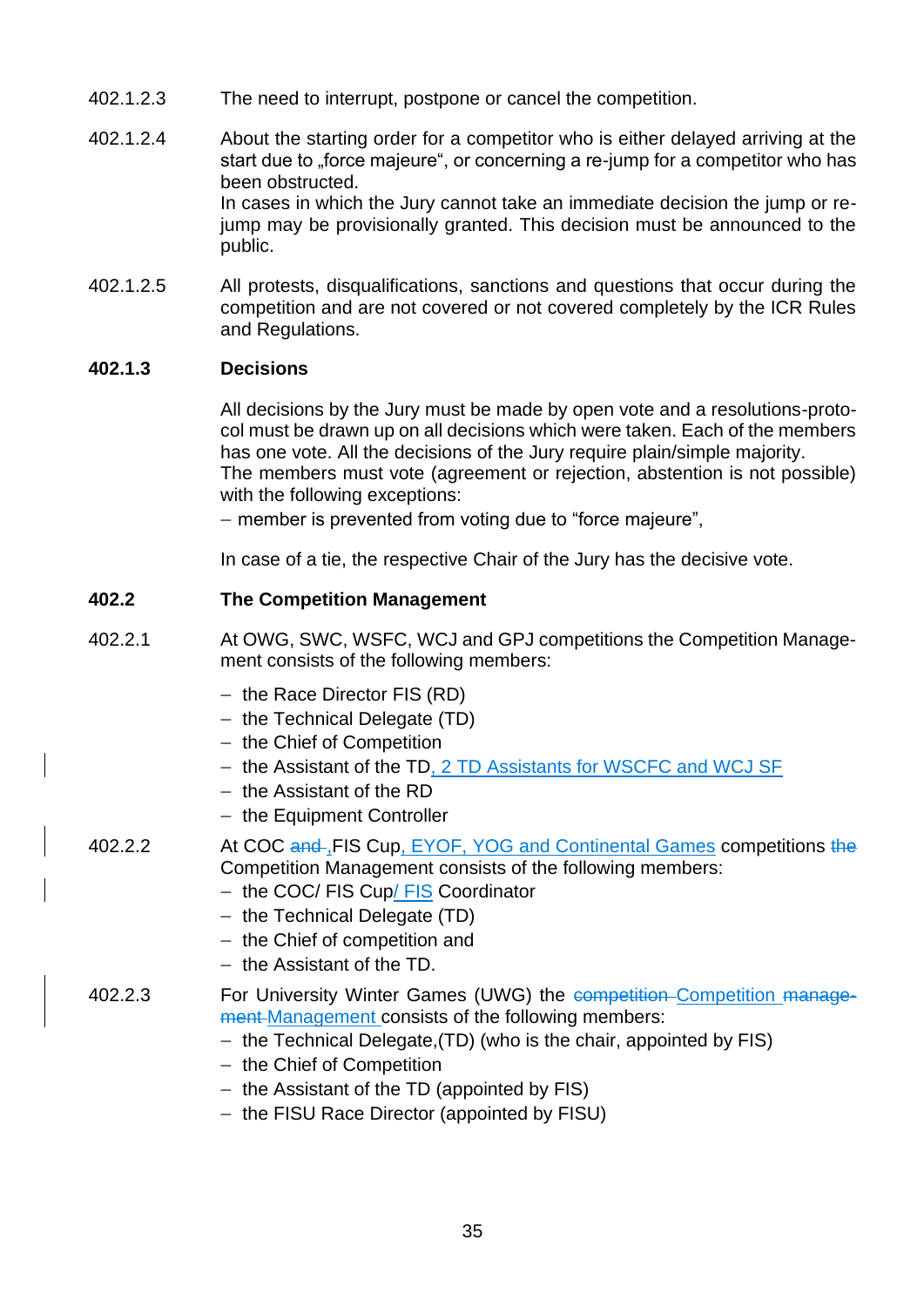# **403 FIS Officials for Jury and Competition Management**

### **403.1 The FIS Technical Delegate (TD)**

403.1.1 TDs are appointed for all Ski Jumping competitions on the FIS Calendar (nomination art. 405). The TD is responsible for ensuring that the competition is carried out in accordance with ICR Rules and with the appropriate Cup Competition Regulations. At OWG, WSC, WCSF, JWSC, WCJ-, GP- and COCJevents the TD cannot in general be a member of the host Nation's Ski Association; however, the FIS Council may make exceptions to this rule. The TD is obliged to uphold the decisions of the Jumping Committee and must possess a valid license at the time of appointment.

### *403.1.2 Requirements and Qualifications*

A TD candidate must have an extensive background in support roles for officials. The TD must be able to communicate clearly in the official FIS language of English. The TD candidate's National Ski Association submits the candidate's qualifications to the Sub-Committee for Officials, Rules and Control for review. The qualification period for a new candidate is three years. When starting this qualification period, the candidate should be under 43 years of age. The Jumping Committee will grant exceptions to this rule in wellsubstantiated cases in which the National Ski Association files a petition for admission on behalf of the candidate.

The guidelines for TD qualifications as ratified by the FIS Council are valid for certification as a TD. Candidates for TD are not entitled to reimburse-ment for their expenses during the qualification period.

## *403.1.3 Examination and License* After completing all requirements for qualification, the candidate is granted admission to the examination. The guidelines for the FIS TD examination as

ratified by the FIS Council are valid for the examination. After passing the examination, the candidate will receive a license; this license consists of a passbook and a TD badge.

### *403.1.4 Further Qualification and Revocation*

To retain a FIS license, a TD must participate every two years in a certification course organised by the FIS.

A TDs license will be revoked if the TD fails to work as an assigned TD for two consecutive years without justified cause. Re-appointment and certification are possible only after the FIS receives a support letter from the National Ski Association's Chair of officials and the head course instructor verifies the TDs successful participation in a FIS TD certification course. The re-appointment has to be confirmed by the Sub-Committee for Officials, Rules and Control. Once TDs reach the age of 65, they are automatically retired as FIS TD.

*403.1.5 The Duties of the Technical Delegate*

### *403.1.5.1 Before the Competition*

The inspection points to be covered by the TD include the following:

− the organisation of the event, lodging conditions, meals, transportation, preparation for the media, and working conditions must be inspected.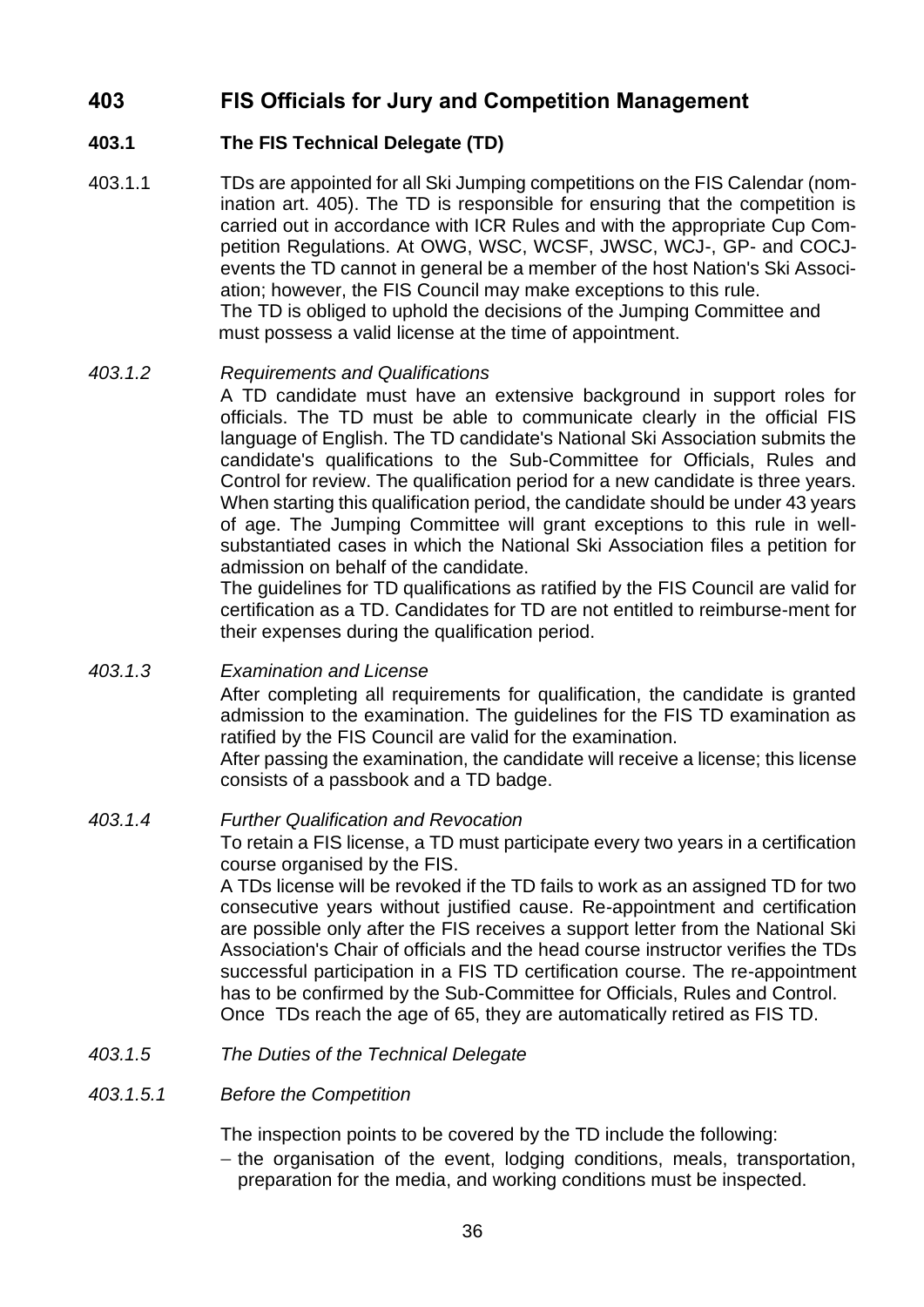- − the jumping hill(s). The preparation of the hill, the agreement between the hill's actual profile and that in certificates, jumpers' safety, and measuring devices must be reviewed. The control of the measurement of lengths, widths and inclinations as well as the control of the layout, operational elements and installations as defined in the TD report.
- − technical and organisational planning for the competition. The TD must assess working conditions for Judges, distance measurers, and calculation personnel; this official must also
- − evaluate the communication network (telephone and radio), the coaches stand, the scoreboard display, start lights, start control, first aid services, and spectator control.
- − control of all technical devices
- − the competition program. Inspection must cover training times; team captains meetings, the competition schedule, doping control, equipment control, and the awards ceremony.
- − Control of the passes for the Jumping Judges and the confirmation of their participation.

The TD has the authority to ask the Organising Committee for any support deemed necessary to the fulfilling of these tasks.

### *403.1.5.2 During the Competition*

It is the responsibility of the TD to ensure that the competition is carried out in accordance with ICR Rules. The TD must be present throughout the entire competition and must be located in the Judges tower. It is essential that the TD has a direct communication line with the Jury, thereby making possible quick and accurate decisions by the Jury.

Whenever a problem arises that is not completely covered in ICR Rules or arises from a concern of Jury members, the TD must initiate both the discussion and the decision-making processes.

### *403.1.5.3 After the Competition*

Immediately after the competition ends, the TD must do the report on all aspects of the event; the report shall consist of the designated report form and any additional comments deemed relevant. This report shall include but is not limited to a discussion of organisational preparation, preparation of the hill(s), an evaluation of the competitive event, a final results list and a complete set of minutes from all meetings and Jury decisions. The report is available online.

### **403.2 FIS Race Director (RD)**

This official is nominated by the FIS for competitions of the highest category (see art. 402.2.1). The FIS Race Director must possess a TD-license for Ski Jumping.

### 403.2.1 The Duties of the Race Director include:

- − Represents the interests of the International Ski Federation.
- − Schedules and conducts inspections.
- − Supervises that all aspects of the organiser contract are correctly fulfilled.
- − Monitors the proper operation of the event according to the regulations and guidelines of FIS and reports to the resp. Technical Committees.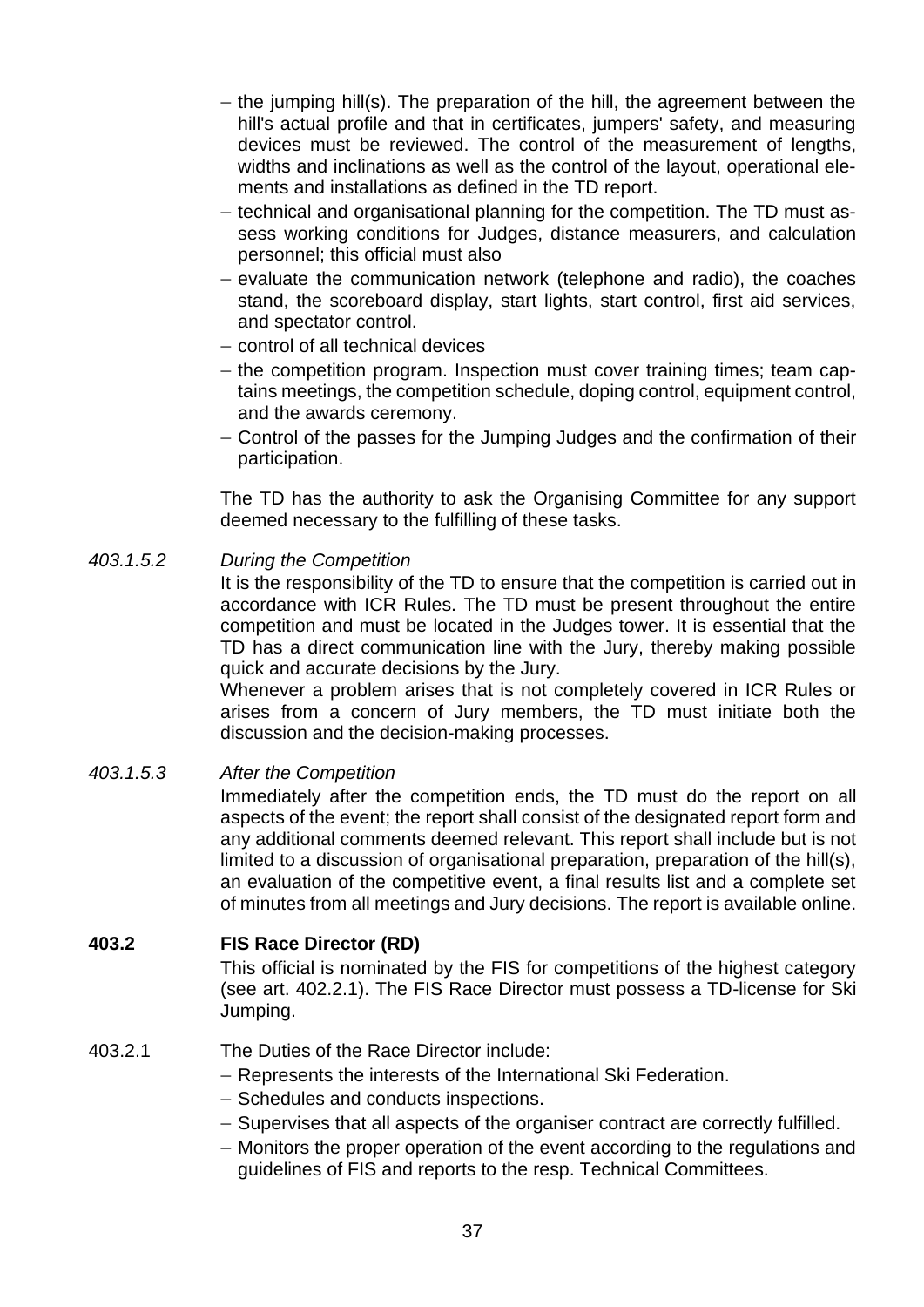- − Responsibilities for the coordination of all persons and parties involved.
- − Coordination of decisions concerning postponements and replacements of an event after cancellations.

The RD has the authority to ask the organising committee for any support deemed necessary to the fulfilling of these tasks.

### **403.3 TD-Assistant**

The TD-Assistant must possess a TD-license for Ski Jumping.

- Additionally, the TD Assistant is responsible for the following special functions: − Inspection of the validity of the hill certificate after arrival
- − Responsible for the correct and duly preparation of the competition facility (athletes area, chairlift, warm up area, starting area, in-run, take off, landing area as well as out run area)
- − Inspection of the security relevant installations (sideboards, fences)
- − Connection to trainers
- − Completion of the TD report form with any additional comments deemed relevant.

### **403.4 RD-Assistant**

This official is nominated by the FIS for competitions of the highest category (see art. 402.2.1). The RD-Assistant must possess a TD-license for Ski Jumping and will be appointed by the RD for specific tasks.

Additionally, the RD-Assistant is responsible for the following special tasks:

- − Placement of the technical systems for the in-run speed measuring and the measuring of the wind velocity.
- − Control and monitoring of the technical systems.
- − Coordinates and directs the starting procedure.

### **403.5 COC-/FIS-Cup Coordinator**

This official is nominated by the FIS for COC and FIS-Cup competitions (see art. 402.2.2). The COC-/FIS-Cup Coordinator must possess a TD-license for Ski Jumping.

403.5.1 The Duties of the COC-/FIS-Cup Coordinator include:

- − Represents the interests of the International Ski Federation.
- − Supervises that all aspects of the organiser contract are correctly fulfilled.
- − Monitors the proper operation of the event according to the regulations and guidelines of FIS and reports to the resp. technical Committees.
- − Responsibilities for the coordination of all persons and parties involved.
- − Coordination concerning postponements and replacements of an event after cancellations.

The COC-/FIS-Cup Coordinator has the authority to ask the organising committee for any support deemed necessary to the fulfilling of these tasks.

### **403.6 Equipment Controllers**

These officials are nominated by FIS for Cup competitions (WC, COC, FIS Cup) (see art. 402.2.1). The Equipment Controllers must possess a TD-license for Ski Jumping.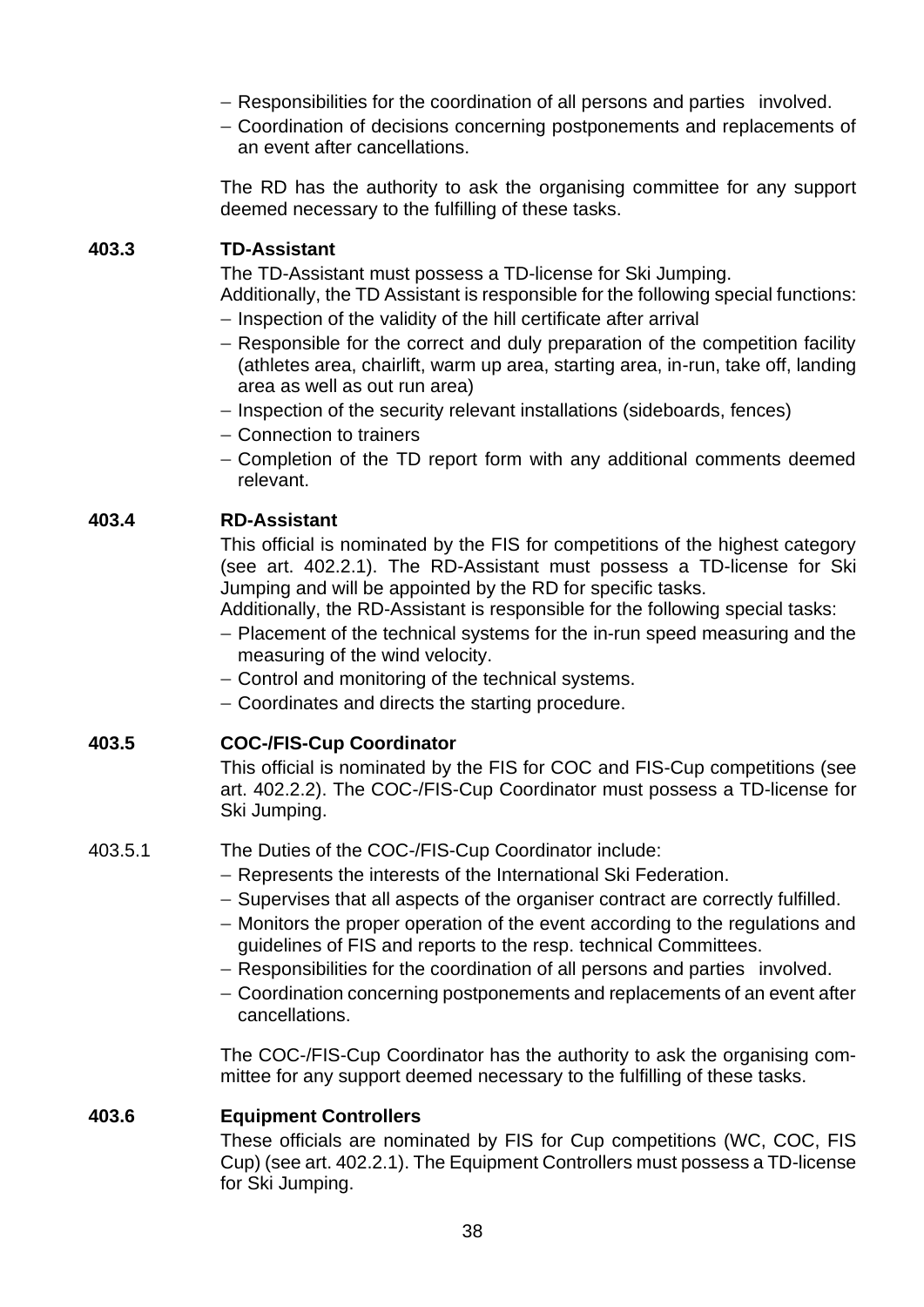- 403.6.1 The Duties of the Equipment Controller are:
	- − Responsibilities for the correct preparation and maintenance of the necessary equipment control devices.
	- − Controls the equipment, records of any infringements and makes reports to the Jury.

## **404 Judges and Referees**

### **404.1 Jumping Judges**

404.1.1 Jumping Judges are appointed for all competitions sanctioned on the FIS Calendar (nomination art. 405). At this level of competition, five Jumping Judges must be in attendance. These Judges must hold a current FIS license and one of them can be recognised as a candidate for Jumping Judge. The Jumping Judge's mandate is based on the instructions and rules set out by the Sub-Committee for Officials, Rules and Controls.

### *404.1.2 Requirements and Qualifications*

Candidates applying for certification as a Jumping Judge must have a minimum of three years of practical experience as a national-level Judge. The candidate's National Ski Association brings the relevant qualifications to the Chair of the Sub-Committee for Officials, Rules and Control. It is the responsibility of the National Ski Association's Chair of officials to indicate in written form that the candidate possesses the understanding of Ski Jumping sport necessary to qualify for a Jumping Judge's license.

The candidate's qualification period shall be a minimum of two years. During this period, it is the responsibility of the National Ski Association to provide the candidate with the necessary training and practical assignments. Candidates should be no older than 43 before the start of their qualification period. In exceptional cases, the National Ski Association may file a petition on behalf of the candidate with the Sub-Committee for Officials, Rules and Control for an exception to this rule.

After having qualified, candidates for Jumping Judge should familiarise themselves with all aspects of Ski Jumping. They must learn the following:

- − the optimal aerodynamic flight positions and the sequence of movements from flight to landing and on to the outrun
- − the standards for position and movement during flight, during landing, and on the outrun (art. 431)
- − the point deductions for faults during flight, during landing, and on the outrun (art. 431.2).

All candidates must possess good communication skills in at least one of the official FIS languages.

Candidates for Jumping Judges are not entitled to be reimbursement for their expenses during the qualification period.

#### *404.1.3 Examination*

After all requirements for qualification have been completed, the National Ski Association's Obman informs the Chair of the Sub-Committee for Officials,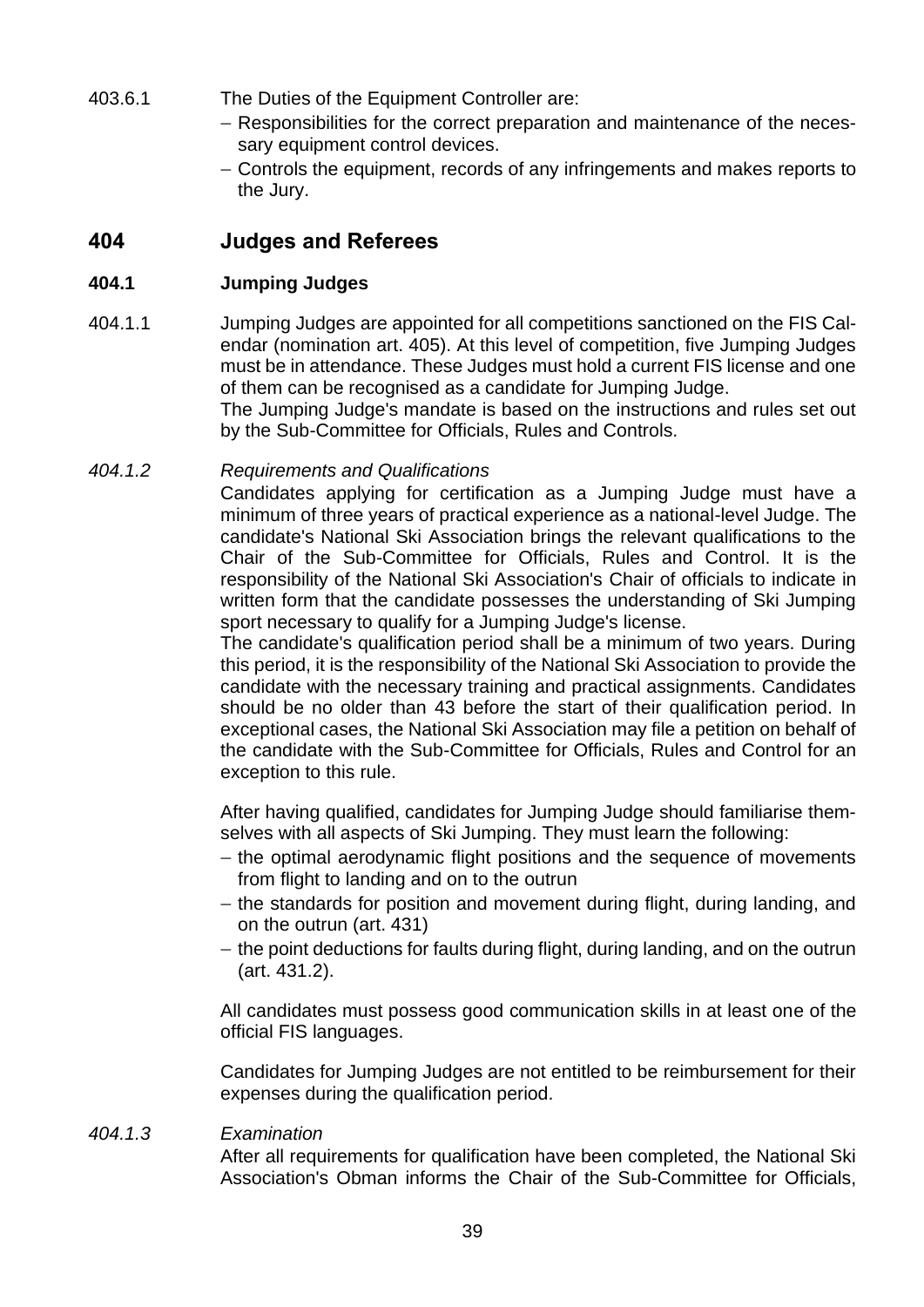Rules and Control of the candidate's satisfactory completion of the qualifications. At this time, the national Chair of officials also informs the FIS Chair of the candidate's assignment to an international jumping competition for the taking of the practical examination.

The candidate should be at most 45 years old at the time of the practical examination.

### *404.1.4 License*

After passing the practical examination, the candidate will receive a license; this license consists of a Jumping Judges passbook and a FIS Judges badge. All assignments as a Jumping Judge and all participation in FIS courses must be recorded in the passbook.

To confirm the assignments or participation in the Jumping Judges passbook, the TD, TD-Assistant, another jury member or the responsible of the education are the only persons authorised.

### *404.1.5 Further Qualification and Revocation*

All licensed Jumping Judges must participate annually in either an international or a national update/certification course.

If either of the following occurs, the Judge may no longer officiate as a Jumping Judge at international competitions:

- − The Judge cannot show proof of any judging assignments or activity.
- − The Judge fails to participate in a certification course for Judges for a period of two consecutive years.

Reinstatement of the Judge's FIS license is possible after successfully completing an international Judges course and receiving a written recommendation from the national Obman and from the head instructor and by the confirmation of the Sub-Committee for Officials, Rules and Control.

Once Jumping Judges reach the age of 65, they are automatically retired as Jumping Judges. However, they may continue to function as a Jumping Judge for competitions in their own Ski Associations at national-level competitions.

### *404.1.6 Duties*

- 404.1.6.1 The Jumping Judge shall follow the fundamental principle of scoring all jumps objectively as an expert. By appointing individuals as Jumping Judges, the FIS indicates its confidence that these Judges will follow rules of conduct to the best of their ability. Judges are expected to do as follows:
	- − prepare themselves for competitions with extensive on-hill practice throughout the skiing season
	- − strive to judge each jumper objectively and in an unprejudiced manner.

Jumping Judges need both constant practice and a multitude of competitive assignments on a variety of jumping hills. When judging at a competition, Judges must

- − be present in the Judges compartment during training
- − be familiar with all aspects of the jumping hill and be familiar with the place assigned in the Judges tower
- − be familiar with the system to be used to record style points
- − be in position well before the start of the trial round of competition.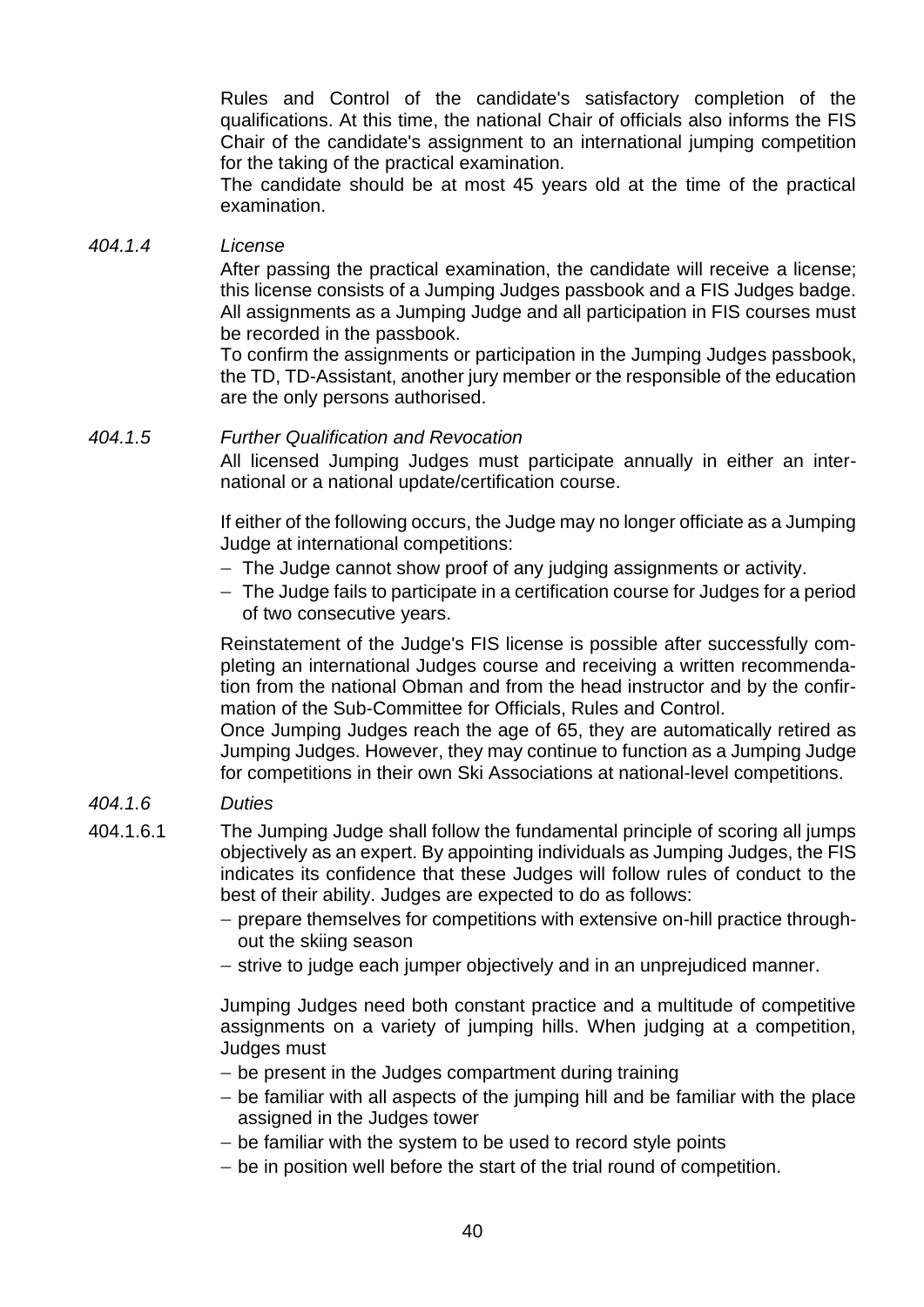404.1.6.2 The Jumping Judges must judge each jump independently from the other Jumping Judges and other persons according to the regulations of the ICR (art. 430).

> They must not use or have on their person any means of communication to other persons. The Jumping Judge must enter their given points deduction personally and without assistance into the data system and/or on the style note card (start and/or result lists cannot be used as score cards). In the case of all discrepancies the deduction (score) entered by the Judge into the data system is decisive.

> Within the entire length of an interval of the respective athlete discrepancies of the entries (scores) can be announced and corrected.

### **404.2 Distance Measuring Officials**

For all Ski Jumping competitions listed in the FIS Calendar of events, the distances jumped shall be reported by distance measurers (art. 432.1 and 432.2). Each National Ski Association participating in the event may enter one distance measurer as long as the person nominated possesses the required qualifications and performs these duties during all official training periods. Foreign distance measurers are not entitled to be reimbursement for expenses arising from their appointment by the organisers.

### *404.2.1 Distance Measurers*

take their place on one side of the landing hill on the prepared standing positions behind the distance boards according to the measuring area assigned to them by the chief of distance measurer. If foreign distance measurers are appointed, they must be assigned to measuring areas which lie between the landing segment K-point up to Hill Size (w) and must be determined by a draw, which is supervised by the chief distance measurer.

The measuring area of a distance measurer must not exceed the following ranges:

| up to 60 % of the Hill Size (HS) | 5 meters;    |
|----------------------------------|--------------|
| from 60 % to 80 % HS             | 4 meters and |
| from 80 % to 100 % HS            | 3 meters.    |

Distance measurers have the clear responsibility to watch only over the measuring area which they were assigned to, and to show the given landing spots in their measuring area immediately and to give those to the distance recorder clearly (according to art. 432.2) regardless of the actions of the people beside them.

At OWG, SWC, WSFC, JWSC and World Cup, Grand Prix, COC and FIS Cup events video distance measuring will be used, so that the distance measurers who are positioned in the landing segment of the video distance measuring will only then go into action if there is a technical failure of the video measuring. For this reason the measuring distance, which these distance measurers are assigned to, can be up to 10 m long, and the distance measurers have to stand higher off to the side. In addition, there must be cross-lines marked every 5 m on the landing hill.

At OWG, SWC, WSFC, WC, SGP the measuring can be done without distance measurers as long as the recording of all jumps is secured.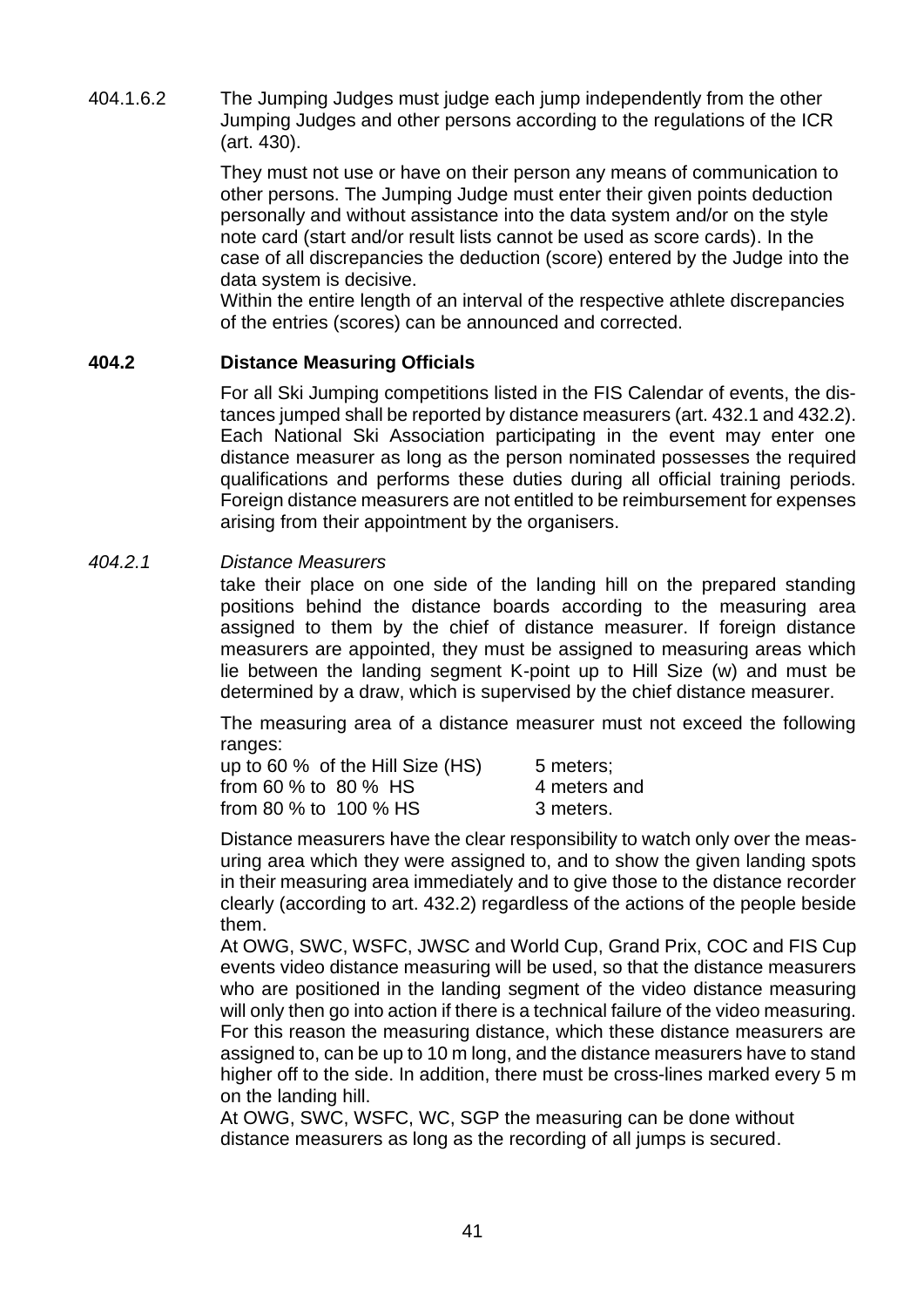### *404.2.2 The Distance Recorder*

The distance recorder shall be located in a suitable location on the landing hill opposite of the distance measurers but offers the distance recorder an advantageous position from which to receive reported distances. The distance recorder is responsible for the accurate recording and reporting of jumping distances indicated by the distance measurers. At the conclusion of the competition, the distance recorder must deliver the original Distance Record Chart to the competition secretary for processing and final review by calculations personnel.

## **405 The Nomination, Reimbursement, and Insurance of Competition Officials**

### **405.1 Nominations**

The FIS shall nominate certain officials for international Ski Jumping competitions. Jumping Judges may not be assigned to events in which a family member is participating (grandparents, parents, children, brother, sister, husband, wife)

405.1.1 Olympic Winter Games (OWG), World Ski Championships (WSC), World Ski Flying Championships (WSFC) and Junior World Ski Championships (JWSC)

*For OWG, WSC, and WSFC:*

- − the TD
- − the RD
- − the TD-Assistant, 2 TD-Assistants for OWG, WSFC and WSC
- − the RD-Assistant
- − the Equipment Control
- − the Chief Distance Measurer
- − six Jumping Judges (five Jumping Judges for WSFC).

Five at a time, the nominated Jumping Judges will officiate at the respective Ski Jumping competitions at OWG and SWC<del>, or at the respective competition</del> days at WSFC, taking turns based on a draw decision(in exceptional cases the respective competition management together with the respective Sub-Committee Chair can decide about a different system).

The 6<sup>th</sup> Jumping Judge of the respective competition or competition day will act as start or fall referee (Jury decision).

*For JWSC:*

− TD

- − TD-Assistant
- − the Chief Distance Measurer
- − five Jumping Judges.

The nomination of all named competition officials is carried out by the FIS Council.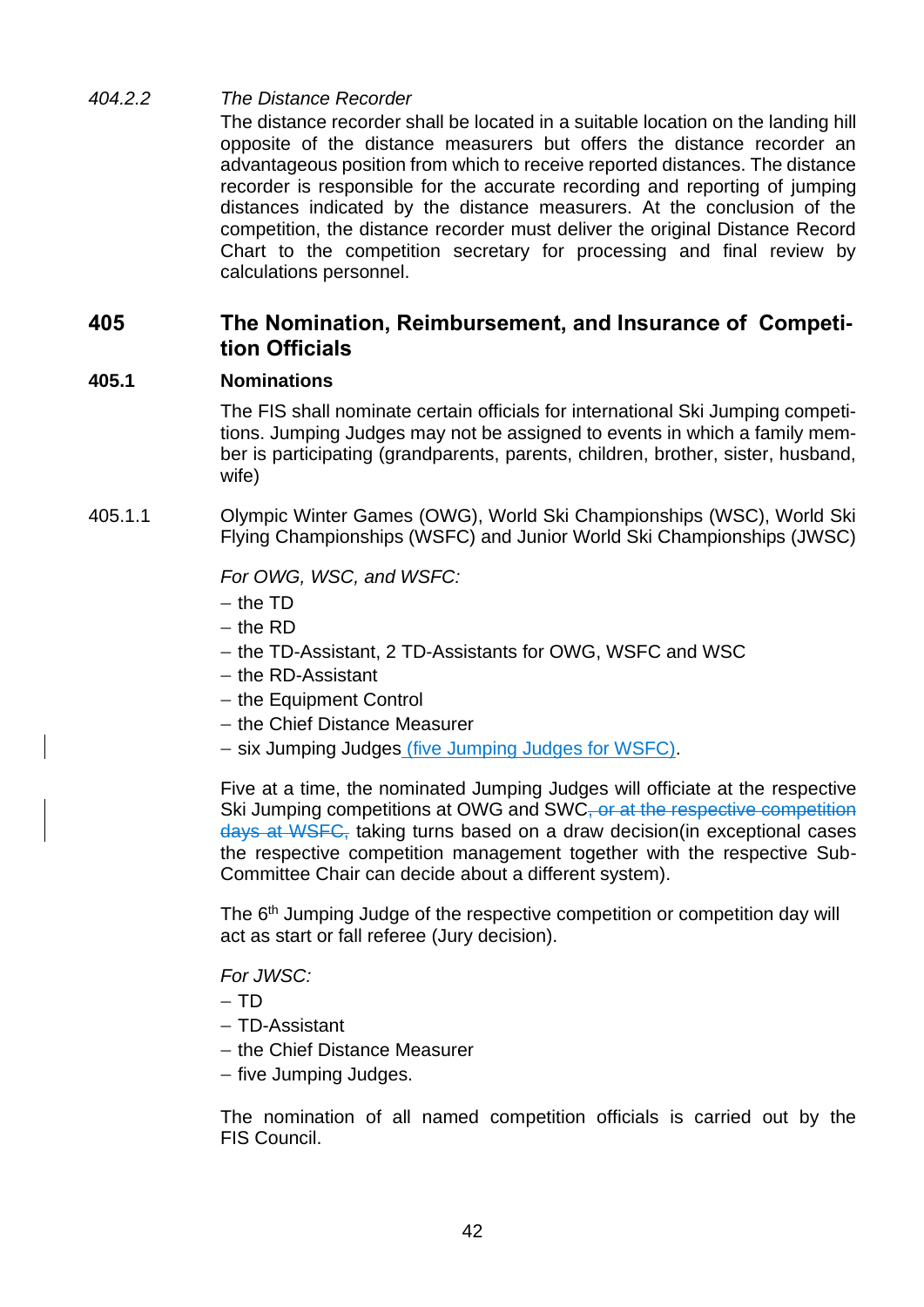|         | The Jumping Judges nominated must belong to different Ski Associations.<br>One of the Jumping Judges should be a member of the Ski Association of the<br>organising country.                                                                                                                                                                                                                      |
|---------|---------------------------------------------------------------------------------------------------------------------------------------------------------------------------------------------------------------------------------------------------------------------------------------------------------------------------------------------------------------------------------------------------|
| 405.1.2 | World Cup- and Grand Prix-Ski Jumping Competitions (WCJ, GPJ)<br>$-$ TD<br>$-$ RD                                                                                                                                                                                                                                                                                                                 |
|         | - TD-Assistant, 2 TD-Assistants for Ski Flying WC<br>- RD-Assistant,<br>- four foreign Jumping Judges (for a competition with three or more classifi-<br>cations, there will be five foreign Jumping Judges) and<br>- one Jumping Judge of the host country.                                                                                                                                      |
|         | The Sub-Committee for Officials, Rules and Control nominates the TD and TD-<br>Assistant for the event by name and determines which four (five) National Ski<br>Associations may nominate one of their own qualified Jumping Judges to offi-<br>ciate at the event.                                                                                                                               |
|         | The National Ski Association of the host country shall nominate the remaining<br>Jumping Judge from their own list of qualified Jumping Judges.<br>Five at a time, the nominated Jumping Judges will officiate at the respective<br>competitions, taking turns based on a draw decision.<br>The 6 <sup>th</sup> Jumping Judge of the respective competition will be available and at<br>disposal. |
| 405.1.3 | Continental Cup Ski Jumping Competitions (COCJ), EYOF, YOG and Conti-<br>nental Games<br>$-$ the TD<br>- the COC Coordinator/ FIS Coordinator<br>$-$ the TD Assistant                                                                                                                                                                                                                             |
|         | - one foreign Jumping Judge for COCJ and Asian Games, four foreign Jump-<br>ing Judges for EYOF, YOG and Continental Games.                                                                                                                                                                                                                                                                       |
|         | The Sub-Committee for Officials, Rules and Control nominates the TD and TD-<br>Assistant and determines which National Ski Association may nominate one<br>of their own qualified Jumping Judges to officiate at the event.<br>The National Ski Association of the host country for a COCJ event shall<br>nominate the four remaining Jumping Judges.                                             |
| 405.1.4 | FIS Cup Ski Jumping (FCJ)<br>FIS nominates the FIS Cup Coordinator. The Sub-Committee for Officials,<br>Rules and Control nominates the TD, the TD Assistant. The National Ski<br>Association nominates the five Jumping Judges. The TD and the TD Assistant<br>and the five Judges must possess a valid FIS license at the time of<br>appointment.                                               |
| 405.1.5 | International Ski Jumping Competitions (FIS)<br>The National Ski Association of the host country shall nominate the TD, the<br>TD Assistant and the five Jumping Judges. The TD and the TD Assistant and<br>the five Judges must possess a valid FIS license at the time of appointment                                                                                                           |

 $\overline{\phantom{a}}$ 

 $\begin{array}{c} \rule{0pt}{2.5ex} \rule{0pt}{2.5ex} \rule{0pt}{2.5ex} \rule{0pt}{2.5ex} \rule{0pt}{2.5ex} \rule{0pt}{2.5ex} \rule{0pt}{2.5ex} \rule{0pt}{2.5ex} \rule{0pt}{2.5ex} \rule{0pt}{2.5ex} \rule{0pt}{2.5ex} \rule{0pt}{2.5ex} \rule{0pt}{2.5ex} \rule{0pt}{2.5ex} \rule{0pt}{2.5ex} \rule{0pt}{2.5ex} \rule{0pt}{2.5ex} \rule{0pt}{2.5ex} \rule{0pt}{2.5ex} \rule{0$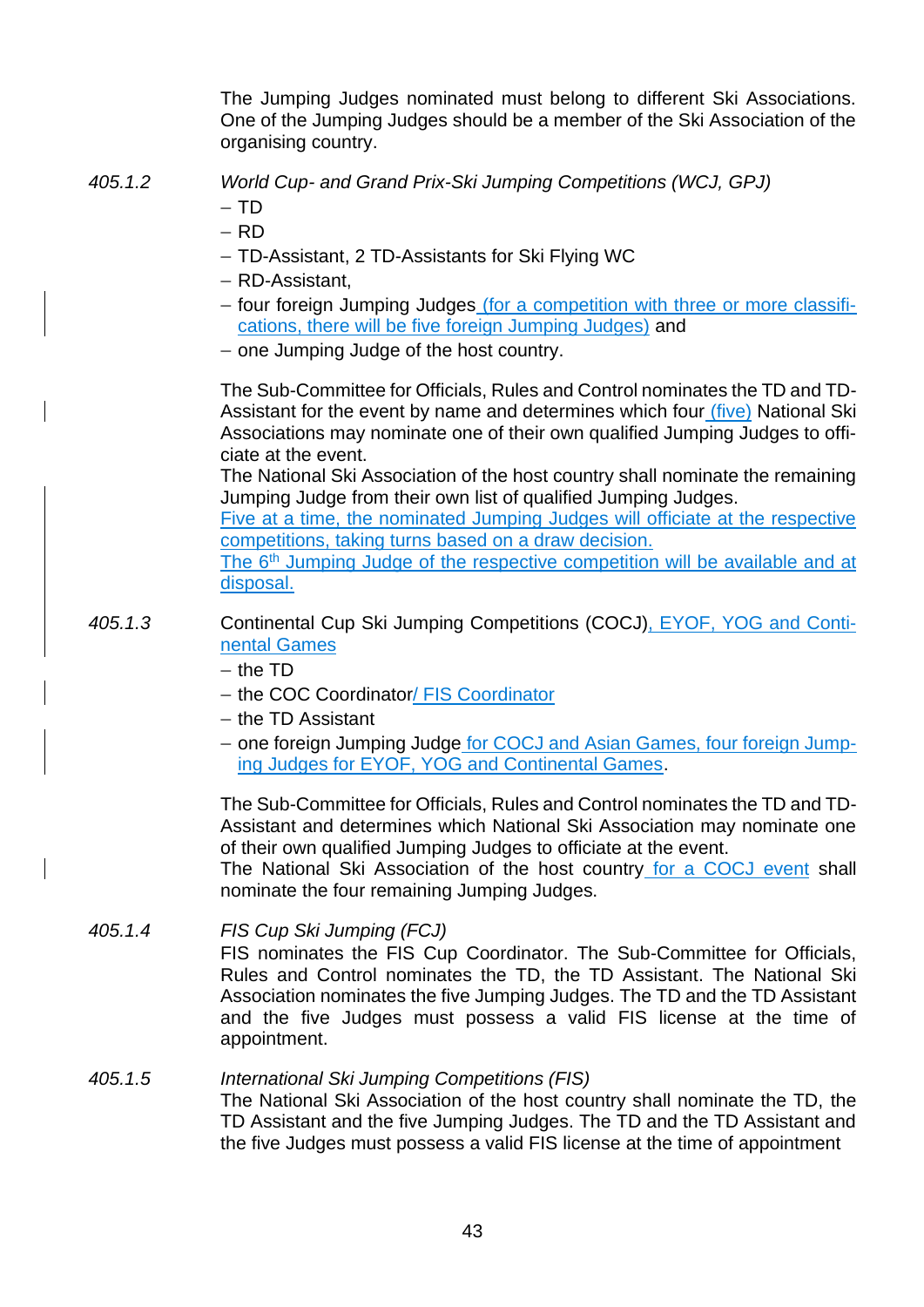### **405.2 The Nomination of Substitutes**

Whenever a competition official nominated by the FIS is unable to attend the competition and fulfil an assignment ("force majeure"), the official must be replaced. For OWG, WSC, WSFC, JWSC, WCJ, GPJ and COCJ events, the substitute nomination must be confirmed by the FIS Office.

### **405.3 The Reimbursement of Expenses**

The competition Organising Committee is responsible for the cost of travel and accommodation to the following amounts (bank transfer costs and eventual taxes (VAT) and costs have to be paid by the organiser):

### *405.3.1 Travel Expenses*

- − first class train fare,
- − air fare for longer distances (economy class)
- − and/or CHF 0.70 per km for travel by car (car expenses from and to the airport or rail station)
- − parking costs

The basis for the calculation of expenses is the official's address in the FIS database.

Prior to travel, the nominated competition official must confer with the organiser regarding the travel arrangements (train, plane or car).

### *405.3.2 Daily Allowance*

CHF 100.– per day of travel to and from the event. The TD and TD Assistant get in addition during OWG, WSC, WSFC, WCJ and GPJ, COC, JWSC and, if necessary, for FCJ (see 405.4.5) competitions CHF 100.– per day for the duration of the event.

### *405.3.3 Accommodation*

Free room and board in an adequate hotel at the event. The stay at the event shall be coordinated with the Organising Committee, including both the days of official training and the days of the competition.

### 405.3.4 Costs for visa

The costs for obtaining visas have to be paid by the organiser. The reimbursement of costs includes travel costs to the embassy respectively consulate according the ICR art. 405.3.1 travel expenses and the visa costs on receipt.

- **405.4** The reimbursement of expenses mentioned above will apply to the competitions and officials listed below:
- *405.4.1 OWG, WSC, and WSFC*
	- − the TD
	- − the TD-Assistant/Assistants
	- − the RD-Assistant
	- − the Chief Distance Measurer
	- − six Jumping Judges.
- *405.4.2 JWSC*
	- − the TD and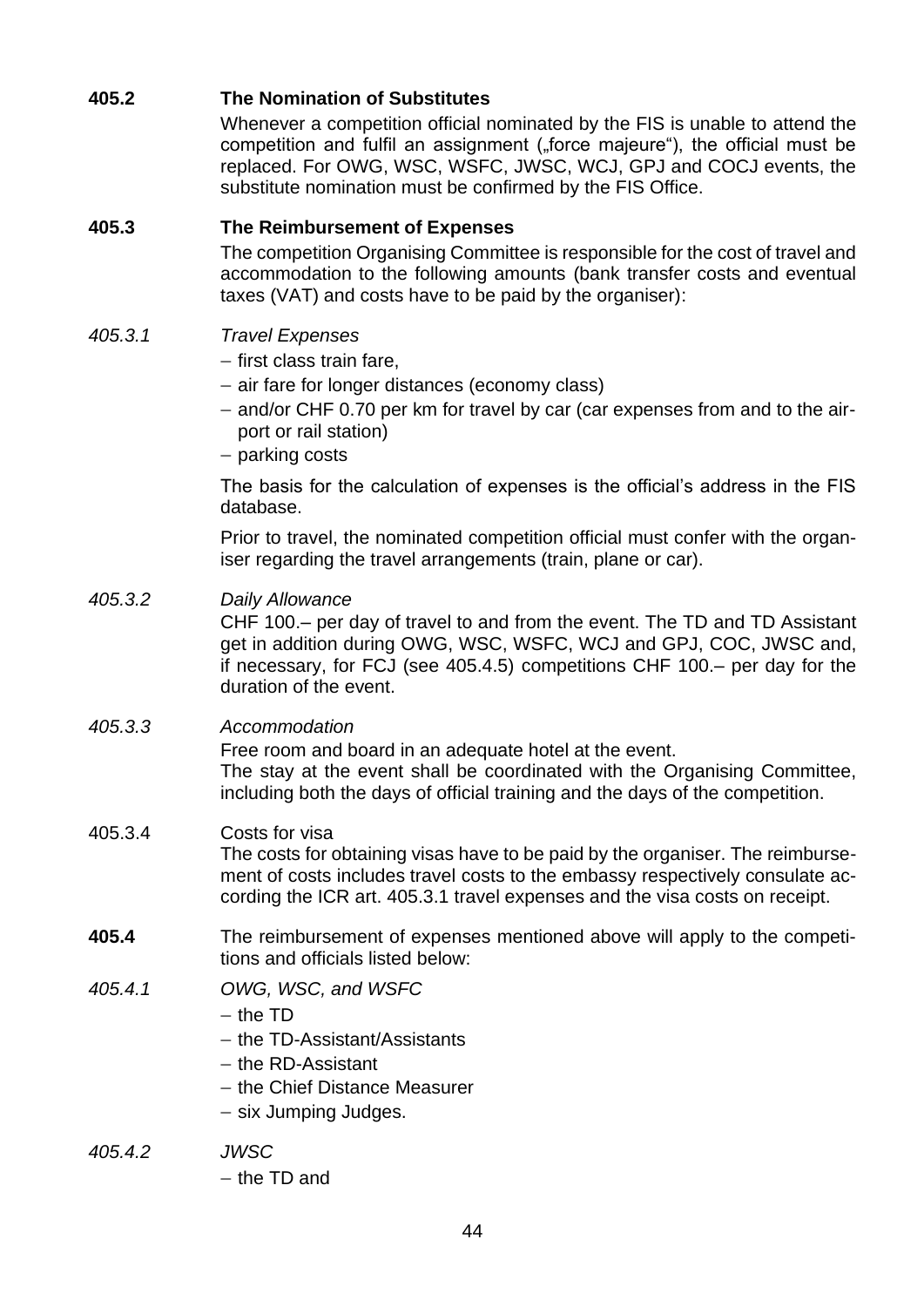|         | - the TD-Assistant.                                                                                                                                                                                                                                                                                                                                                                                                                                      |
|---------|----------------------------------------------------------------------------------------------------------------------------------------------------------------------------------------------------------------------------------------------------------------------------------------------------------------------------------------------------------------------------------------------------------------------------------------------------------|
|         | At JWSC, the reimbursement according to the regulations for JWSC shall ap-<br>ply to the following:<br>- the Chief Distance Measurer<br>- the five Jumping Judges.                                                                                                                                                                                                                                                                                       |
| 405.4.3 | <b>WCJ- and GPJ-Competitions</b><br>$-$ the TD<br>- the TD-Assistant<br>$-$ the RD-Assistant<br>- the fourall foreign Jumping Judges.                                                                                                                                                                                                                                                                                                                    |
| 405.4.4 | <b>COCJ Competitions</b><br>$-$ the TD<br>- the TD-Assistant and<br>- one foreign Jumping Judge.                                                                                                                                                                                                                                                                                                                                                         |
| 405.4.5 | FIS Cup (FCS) and International Ski Jumping Competitions (FIS)<br>- the FIS-Cup Coordinator.<br>- the nominated foreign TD, TD Assistant and Jumping Judges<br>These officials have to be paid according to art. 405.3.2                                                                                                                                                                                                                                 |
| 405.4.6 | National nominations for FIS Officials at FIS Cup and International Competitions<br>For the nominated TD, TD Assistant and the five Jumping Judges the National<br>Ski Association resp. the Organiser is responsible for providing at least<br>traveling expenses, full board and accommodation during the event according<br>to the national rules.<br>TD and TD-Assistant get (except the expenses) at least one daily allowance<br>as reimbursement. |
| 406     | The Age Classification of Competitors                                                                                                                                                                                                                                                                                                                                                                                                                    |
| 406.1   | The following age classifications have been established for FIS Ski Jumping                                                                                                                                                                                                                                                                                                                                                                              |

- 406.1 The following age classifications have been established for FIS Ski Jumping competitions:
	- − Youth I and II
	- − Juniors up to 20 years of age on 1st January of the current calendar year.
	- − Seniors: all competitors over the age limit for juniors.

| Youth I |                  | Youth II         |
|---------|------------------|------------------|
| Season  | Years of birth   | Years of birth   |
| 2022/23 | 2008, 2009, 2010 | 2005, 2006, 2007 |
| 2023/24 | 2009, 2010, 2011 | 2006, 2007, 2008 |
| 2024/25 | 2010, 2011, 2012 | 2007, 2008, 2009 |

## *Nordic Junior World Ski Championships*

Competitors must have reached their  $16<sup>th</sup>$  birthday before the end of the calendar year (1<sup>st</sup> January – 31<sup>st</sup> December) in question.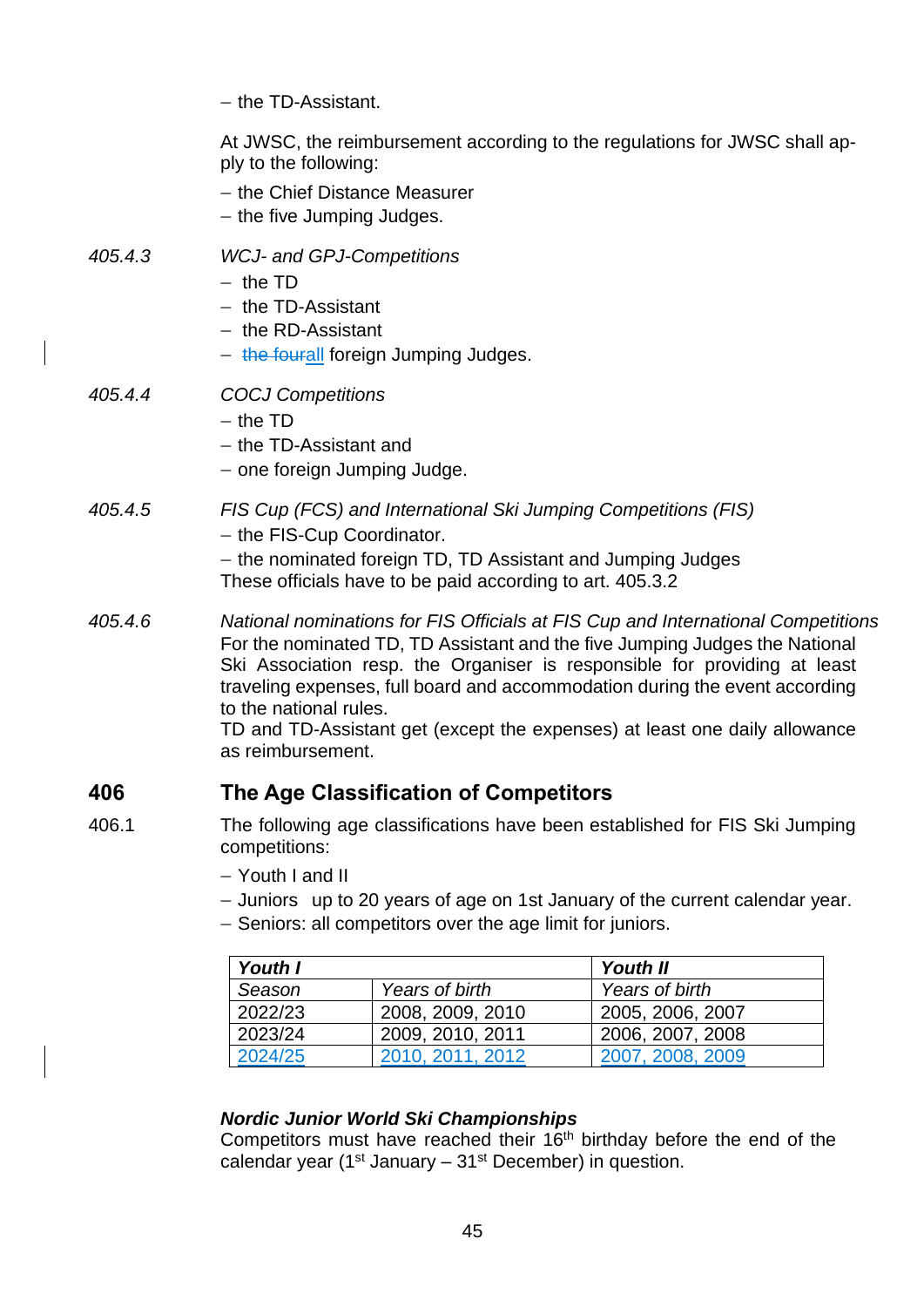| Season  | Age       | Years of birth               |
|---------|-----------|------------------------------|
| 2022/23 | $16 - 20$ | 2003, 2004, 2005, 2006, 2007 |
| 2023/24 | $16 - 20$ | 2004, 2005, 2006, 2007, 2008 |
| 2024/25 | $16 - 20$ | 2005, 2006, 2007, 2008, 2009 |

#### *OWG, WSC, WSFC, WC, COC and FIS Cup*

Competitors must have reached their  $16<sup>th</sup>$  birthday before the end of the calendar year ( $1<sup>st</sup>$  January –  $31<sup>st</sup>$  December) in question:

| Season  | Years of birth   |
|---------|------------------|
| 2022/23 | 2007 and earlier |
| 2023/24 | 2008 and earlier |
| 2024/25 | 2009 and earlier |

- 406.2 In OWG, WSC, and WSFC competition, all competitors shall start in one category. For JWSC competition, the age regulations are as in art. 406.1.
- 406.3 For all other international Ski Jumping competitions, separate age groups may be established. The entry form must advise participants what the various age groups will be.
- 406.4 Junior competitors may start in the Senior classification provided their National Ski Association has entered their name in that category. However, Juniors wishing to start in this category must have the skills to compete in that class.
- **410 The Jumping Hill**

### **411 Standards for the Construction of Jumping Hills**

### **411.1 Classification of the Jumping Hills according to sizes.**

The class of the hill will be determined by the distance of the L-point (HS): Hills are classified by sizes as follows:

| <b>Description</b> | <b>Width HS</b>  | <b>Respective Width w</b> |
|--------------------|------------------|---------------------------|
| Small hills        | to 49 m          | to $44 \text{ m}$         |
| Medium hills       | 50 m to 84 m     | 45 m to 74 m              |
| Normal hills       | 85 m to 109 m    | 75 m to 99 m              |
| Large hills        | 110 m and larger | 100 m and larger          |
| Flying hills       | 185 m and larger | 170 m and larger          |

Large hills for which the height difference between the lowest point in the outrun and the edge of the takeoff exceeds 88 m will not be homologated by the FIS.

Whenever new twin-hill construction is to take place, the difference between the distances at HS on the normal and large hill should be a minimum of 25 meters.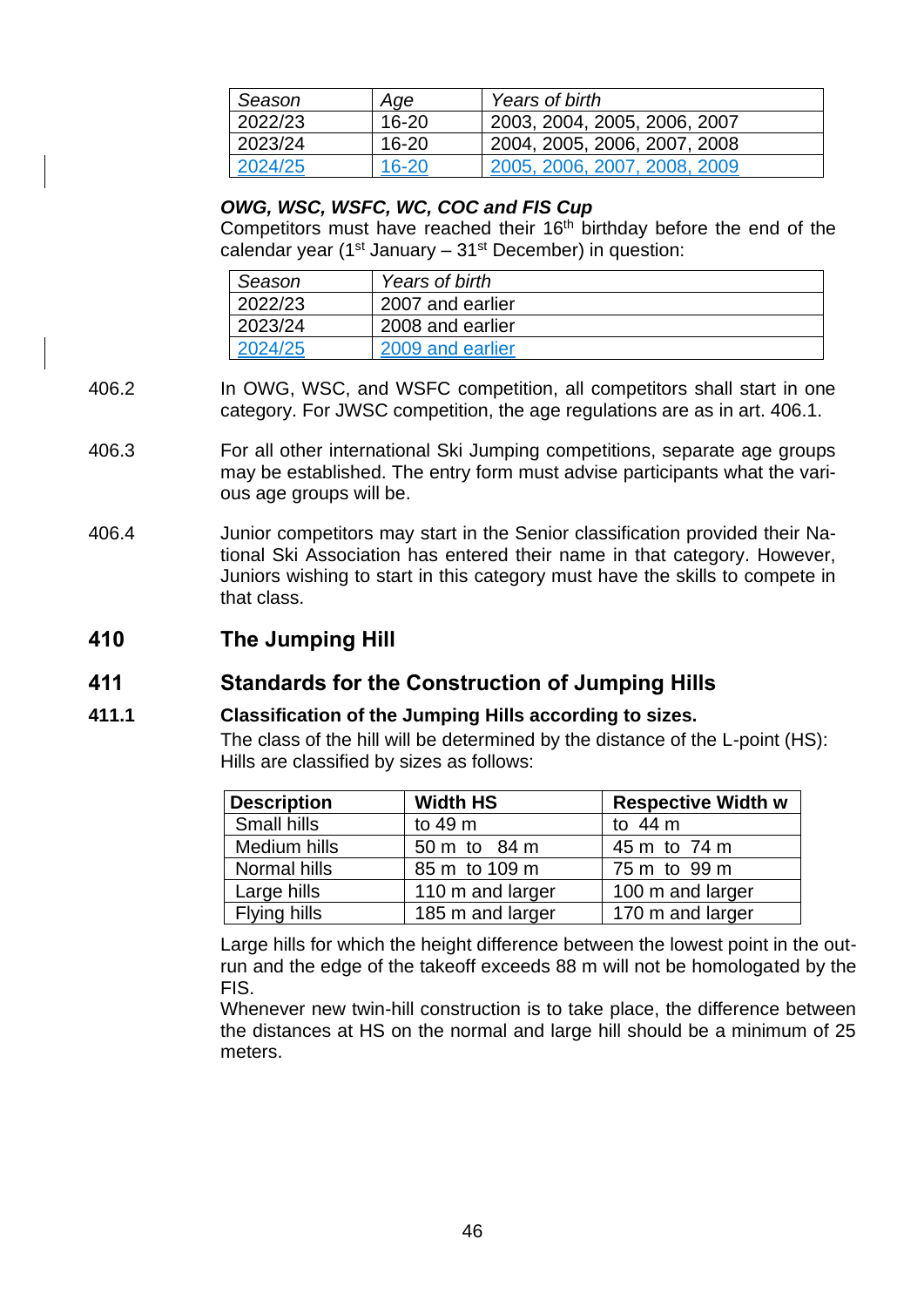## **411.2 The Geometrical Elements for the Jumping Hill (Fig. 1)**

*Inrun*

- highest start place
- B lowest start place
- $E_1$  the beginning of the radius curve
- $E<sub>2</sub>$  the end of the curve, the beginning of the takeoff
- T the edge of the takeoff
- $e_1$  the length of the inrun from the highest start place to the edge of the takeoff table
- e<sup>2</sup> the length of the inrun from the lowest start place to the edge of the takeoff table
- e<sup>s</sup> the length of the starting place area
- t the length of the takeoff
- $\gamma$  the gradient of the straight section of the inrun
- $\alpha$  the gradient of the takeoff
- $r_1$  the radius of the curve of the inrun at point  $E_2$

### *Profile of Landing Area*

- T the edge of the takeoff of the hill (=coordinate origin)
- s the height of the takeoff<br>P the beginning of the land
- the beginning of the landing area
- K construction point
- L the end of the landing area
- U the start of the outrun area, lowest point of the profile
- HS the measured distance (Hill Size) from the edge to the takeoff to the end of the landing area L
- w distance between the edge of the takeoff and the construction point K, measured according to ICR art. 415.1
- h the height difference from the edge of the takeoff to the K point
- n the horizontal distance from the edge of the takeoff to the K point
- $z<sub>U</sub>$  the height difference from the edge of the takeoff to the lowest point U
- $I_1$  the length of the curve P-K
- I<sub>2</sub> the length of the curve K-L
- I the length of the curve of the landing area P-L
- a the length of the outrun
- $\beta$ <sub>o</sub> the tangent angle of the landing hill knoll at the base of the takeoff
- $\beta$  the tangent angle at P point
- $\beta$  the tangent angle at K point
- $\beta$ <sub>L</sub> the tangent angle at L
- $r_{L}$  the landing hill radius P-L
- $r<sub>2</sub>$  the radius curve at L
- r<sub>2</sub> the radius curve at U
- $b_1$  the clear width of the inrun
- b<sub>2</sub> width at the base of the takeoff
- $b_k$  the prepared width at the K point
- $b<sub>u</sub>$  the prepared width at the end of the r<sub>2</sub> radius and the start of the outrun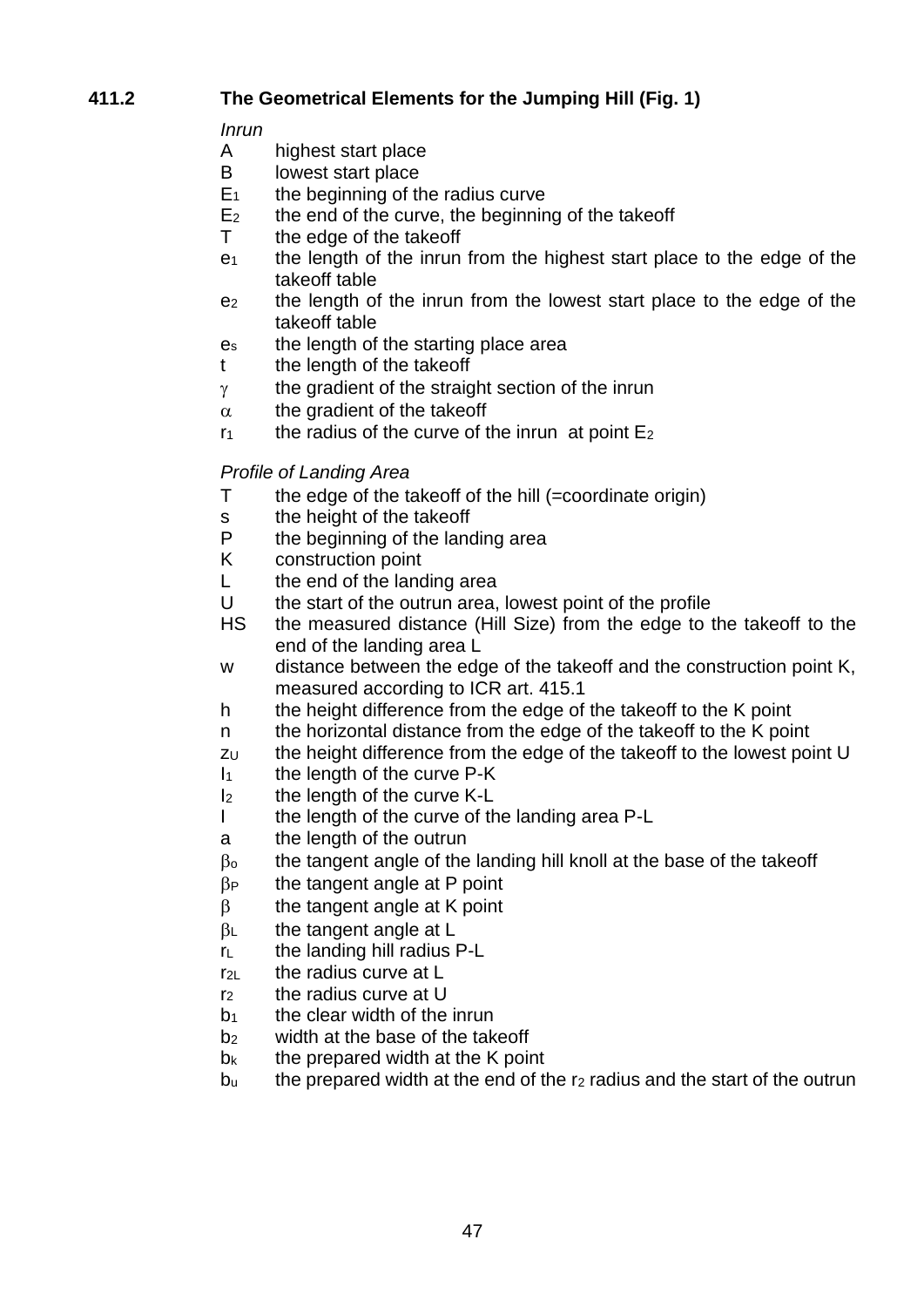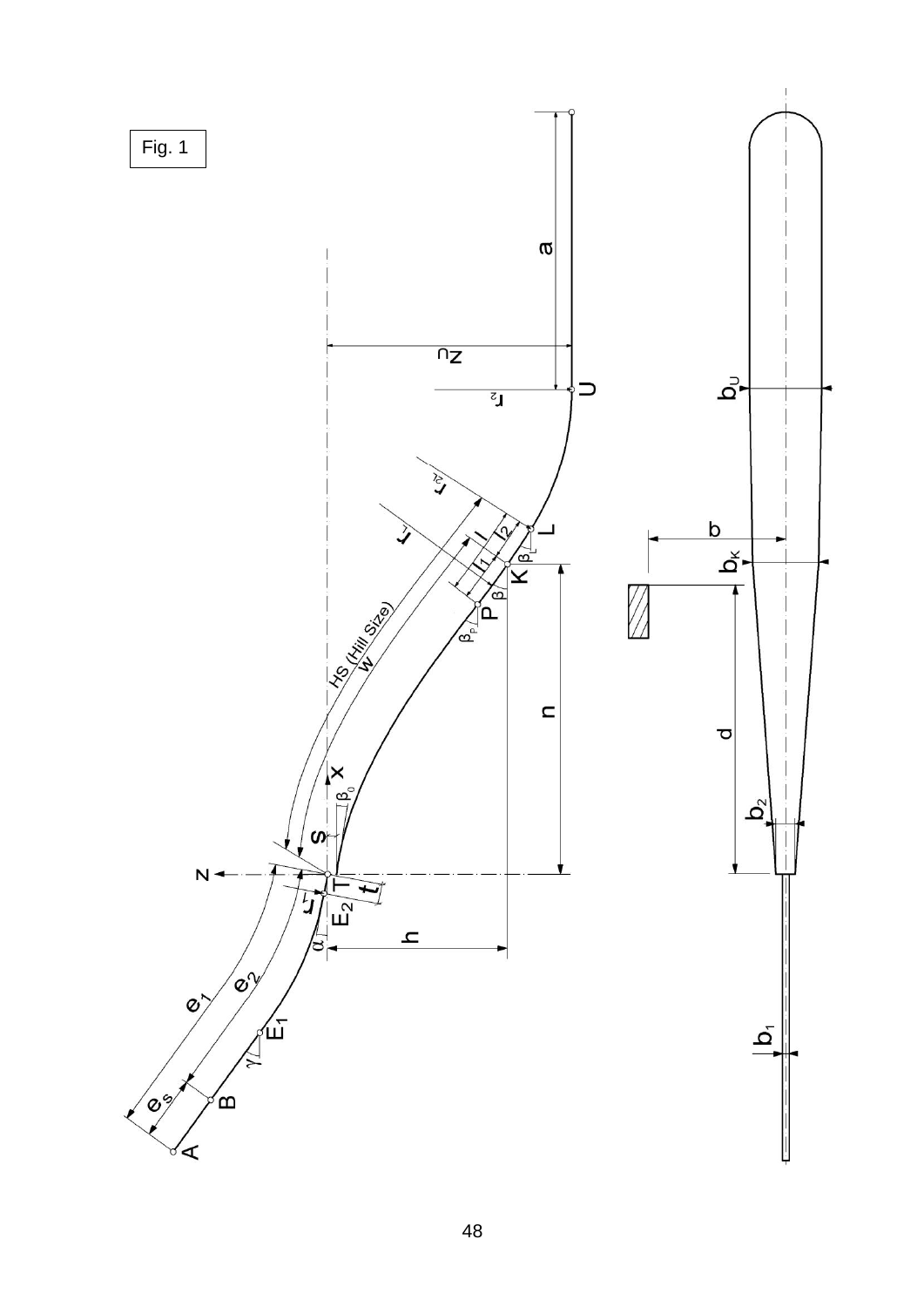## **411.3 Description of the Side Profile**

### *411.3.1 The Inrun*

The inrun is composed of a straight section with  $\gamma$  gradient, followed by a curve with a bend rising from 0 to the end of the curve with the radius  $r_1$  at the beginning of the takeoff and a straight takeoff table with length t and gradient  $\alpha$ . Starting places must be set above area es with the same distance between them.

### *411.3.2 Landing Hill Profile*

The landing hill profile shall consist of the following components: starting from the bottom of the takeoff, the entire landing hill, the transition curves and the outrun area.

- 411.3.2.1 The knoll area of the landing hill begins at the bottom of the takeoff with a height of s, below the edge of the takeoff, with inclination  $\beta_0$  and ends at the P-point with inclination  $\beta_{p}$ . The preparation of the landing hill profile under the jumper's take off (knoll) must provide good landing conditions for short jumps and an optimum flight curve for the long jumps.
- 411.3.2.2 The landing area from P to L is of a circular shape which is determined by the radius r<sub>L</sub>. This radius starts at the P point with the tangent angle  $\beta_p$ . At the K point and at L the tangent angles are  $\beta$  and  $\beta$ <sub>L</sub>.
- 411.3.2.3 The curve from landing hill to outrun can be either clothoid or circular.
- 411.3.2.4 The outrun shall provide enough area for slowing and stopping. It must have a horizontal cross-section contour. The length profile can have an inclination or bend(s).
- **411.4** The following jumping hill requirements are essential and must be complied with when preparing a hill for competition.

The relationship value between the written speed velocities  $v_0$  in m/s (= km/h: 3.6) and lengths in m.

 $t = 0.25 v_0$  (guiding value)  $s = 0.025$  w, at least 0.70 m (quiding value)

The clear width between the guard rails at the inrun is at least:

| $h_1 =$ | 1.5 m            | for $w < 30$ m              |
|---------|------------------|-----------------------------|
| $b_1 =$ | $1.0 m + w/60$   | for 30 m $\leq w \leq 74$ m |
| $b_1 =$ | $1.5 m + w/100$  | for 85 m $\leq w \leq 99$ m |
| $b_1 =$ | $2.50 \text{ m}$ | for $w > 100$ m             |

to maximum of 25 cm more than these values. Minimum width of the prepared areas of the Landing area and Outrun:

- $b_2 = 0.06$  w, with a minimum of 3 m
- $b_{K}$  = 0.20 w, with a minimum of 6 m
- $b_A = 0.22$  w, with a minimum of 6.5 m.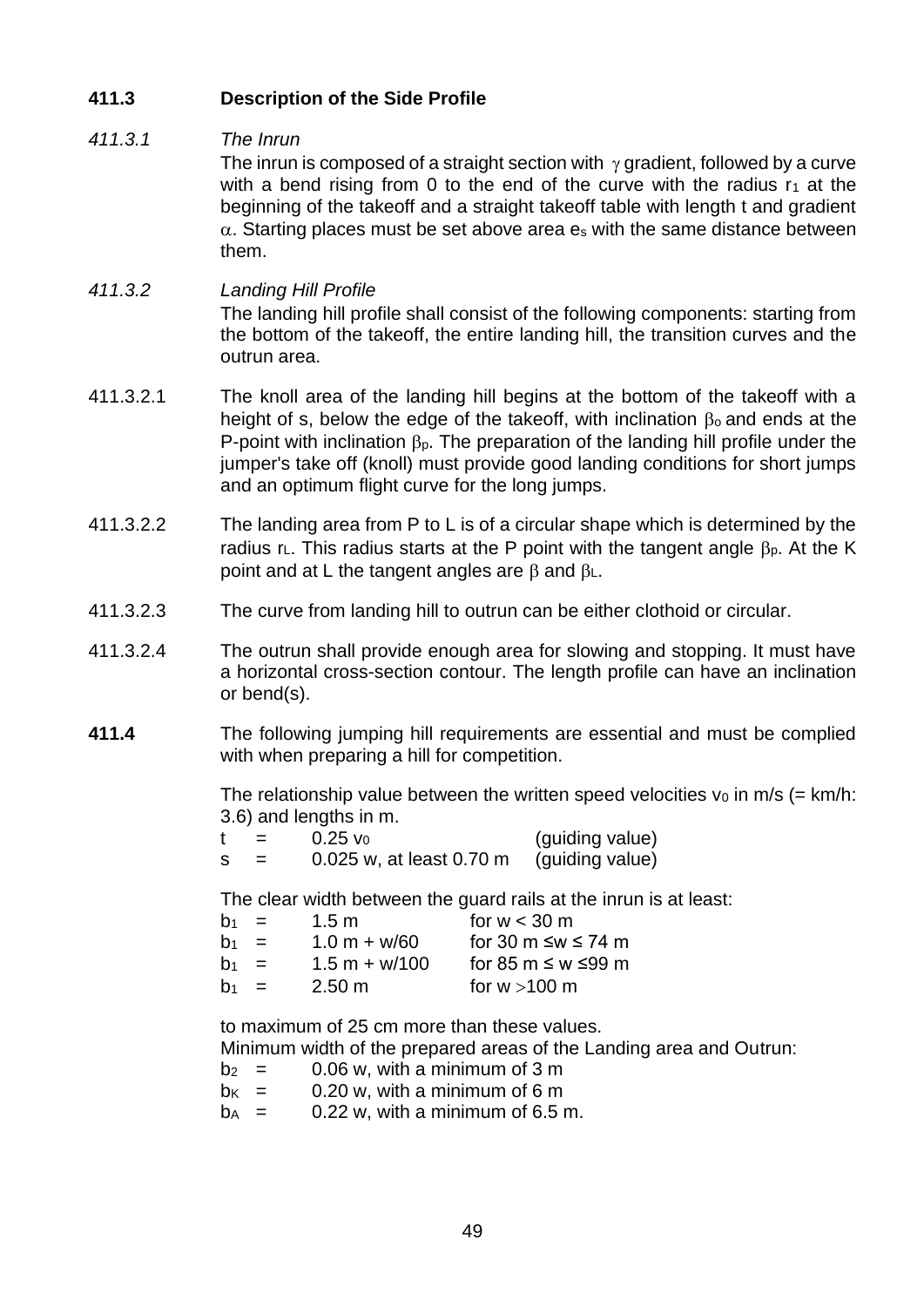### **411.5 Construction Requirements for the Jumping Hill that Serve the Elements of Competition and Safety**

#### *411.5.1 The Inrun*

The jumping hill inrun is designed to provide the necessary speed  $v_0$  at which a maximum jumping distance for the hill can be reached. The layout of the starting gates shall be equal in their distance apart and with a maximum height difference between each starting place not exceeding 0.40 m. In addition, the starting gates shall be numbered so that the lowest starting gate is designated as start gate number 1.

The prepared snow surface of the inrun must equal the designed snow depth of the profile boards. To the outside of the profile boards, a guard rail of minimum 0.5 m in height is to be constructed. The minimal placement of the guardrails shall be from the start till 1m from the edge of takeoff. The distance between guardrails and prepared  $b_1$  width should not exceed an additional 25 cm in overall width.

Within the prepared guardrail section there must exist no protrusions (sharpedged screw heads / irregular shape parts). As well only gaps and openings with a maximum width of 15 mm are allowed (exception: timing equipment). The first guardrail section of the starting gate shall be placed at an outward angle with a rounded corner edge. The top edge of the guardrail material must be rounded and smooth along the entire length of the inrun on all panels. All constructions that extend past the end of the take-off must be covered with a stable, secured, soft material.

#### *411.5.2 The Landing Area*

From the bottom of the take-off, the entire designed width of the landing slope must be prepared with snow. No obstacles are allowed in the prepared area and movable devices must be removed when the hill is in use.

Placement of guardrails on both sides of the landing area is required for the safety of a fallen jumper or stopping of a runaway ski. Guardrails shall be minimum 70 cm high above the prepared snow profile of the landing. Placement of guardrails on the landing shall start from 0.1 w to the end of the transition curve. The upper end of guardrails must run into the slope horizontally. Within the prepared guardrail section no protrusions (sharpedged screw heads/irregular shape parts) are allowed, which may endanger an athlete. As well only gaps and openings with a maximum width of 15 mm may exist. The snow profile height as well as the distance markers (paddles) should be marked on the guardrails. In addition, the guardrails must be parallel to the landing slope profile.

The landing area within the guardrails must be free and clear of any obstructions that could endanger a fallen jumper.

The upper edges of all guard rails must be rounded. Guardrails must be set up in such a way that a stray ski of a fallen jumper cannot go through.

Guardrails constructed in concrete have to be padded with minimum 3 cm permanent soft material on the inside of the landing area.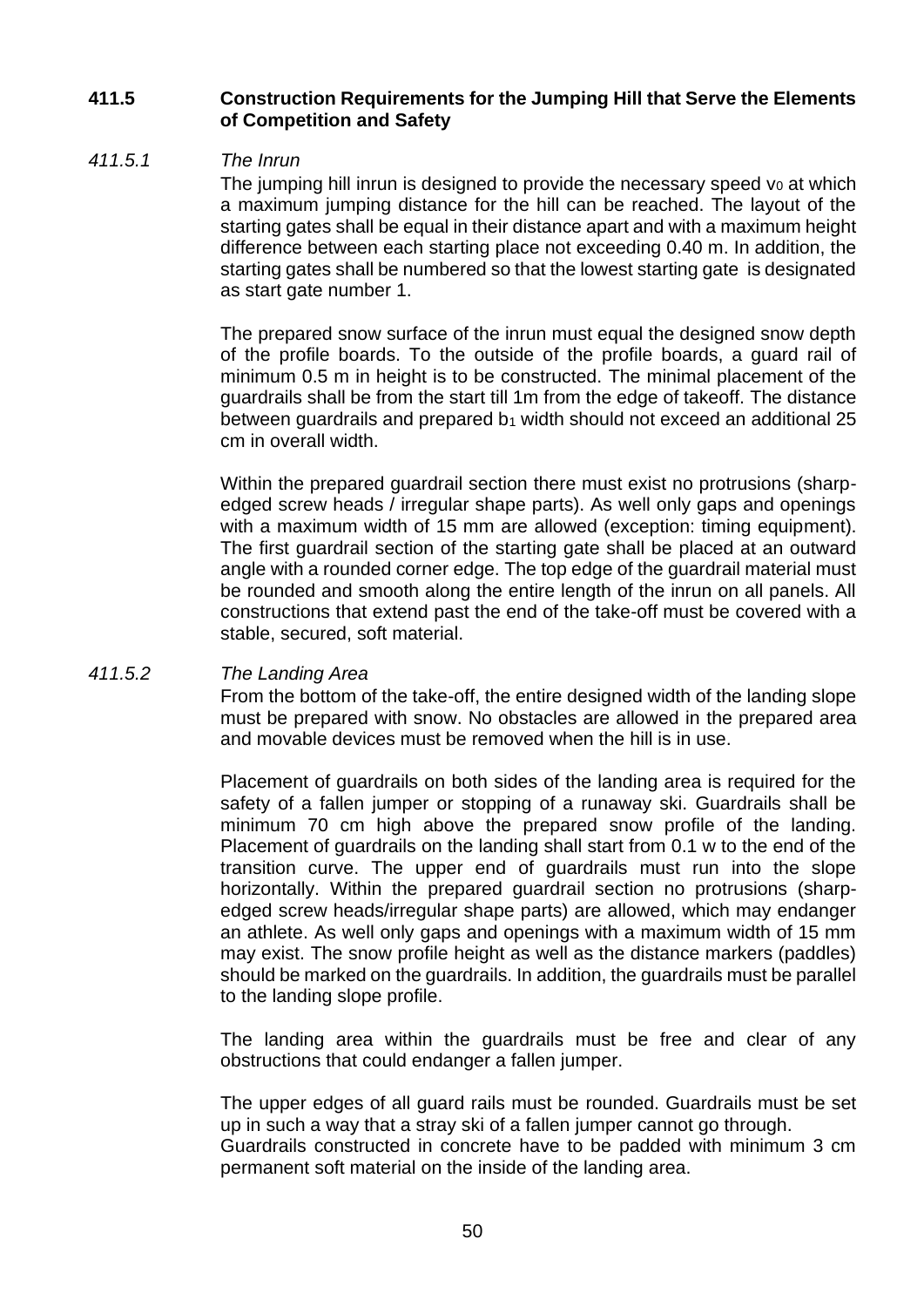### *411.5.3 The Outrun*

Guardrails with a height of at least 1 m above the snow profile must be mounted away from U around the entire outrun area until the exit gate in a stable manner, so that they are able to fulfil the function of guardrails for fallen athletes and loosened skis. Guardrails must be constructed in accordance with art. 411.5.2 "The Landing Area". Temporary solutions are possible and must be constructed in accordance with art. 411.5.2 "The Landing Area".

### *411.5.4 The Judges Tower*

The five judging compartments shall be separated by solid partitions and have a minimum size of 1.0 m width and 1.2 m depth. It is recommended that the compartments shall ascend upward towards the takeoff and according to the flight trajectory path of the jumper. The height difference between the window sill and compartment floor should be 1.0 m. The compartment walls shall be constructed in a way that prevents a Judge from viewing the given score of the other Judges. The compartment for the chief of competition as well as other competition officials must be constructed in such a way that it eliminates mutual distractions and interference with the Judges abilities to execute their duties.

When two jumps share a common outrun it is not necessary to have two Judges towers when the height difference of the K point of the two hills does not exceed 3 m. The Judges tower must be positioned on the side of the smaller of the two jumping hills. The placement of the tower and judging compartments shall be calculated on the horizontal distance from takeoff and the height norms for the larger hill.

### *411.5.5 The Coaches Stand*

For jumping hill facilities, where international competitions are to be organised, coaches must have two suitable stands (for 20 persons each). One stand should be in the area near the edge of the takeoff and the second should have an unobstructed view of the portion of the jumpers flight and the landing. For OWG, WSC and WCS events, coaches' stands for 40 coaches must be available.

#### *411.5.6 The Ski Jumping Hill Infrastructures* For OWG, WSC, WSFC, JWSC and WCJ competitions, the infrastructure requirements are regulated in the FIS matrix, available in the document library of the FIS Website.

## **412 Jumping Hills with Plastic Covering**

The Sub-Committee for Jumping Hills sets forth the restrictive norms for constructing a hill with plastic covering, especially for required areas for covering and basic inrun, landing area and outrun constructions. These norms are based on the latest technology and they are available in the document library of the FIS Website. They also include projects for planning and application forms for homologation of jumping hills with plastic covering.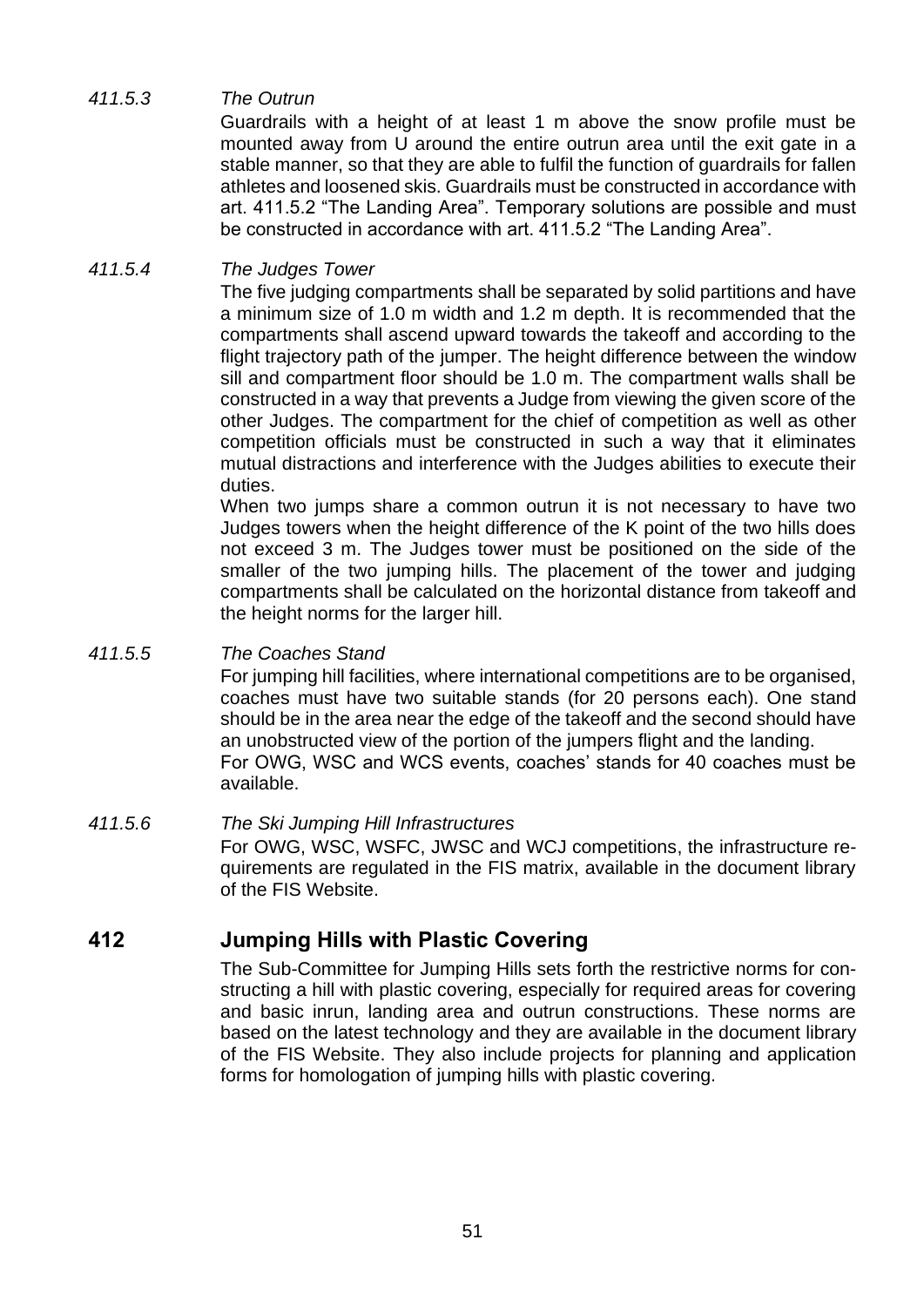# **413 Ski Flying Hills**

Particular rules apply to Ski Flying hills. The new building or reconstruction of any current Ski Flying hill may be started only after plans have been approved by the FIS. The following restrictions and requirements must also be met:

- − h:n must be at least 0.60.
- $-$  The maximum value of V<sub>0</sub> is 30 m/s.
- − The height difference between the edge of the takeoff platform and the end of landing area (= U-point; = end of the radius  $r_2$ ) shall be  $\leq 135$  m beginning from U there may be added a radius or transition curve with maximum inclination of tangent in U of 5°.
- − The width of the landing slope at K (b<sub>k</sub>) must be  $b_k \ge 0.18$  w
- − The width at the end of the r<sup>2</sup> radius and the start of the outrun at U-point  $b_u$  must be  $\geq 0,20$  w

In addition on the edge of the take-off platform, on both sides outside of the landing area guardrails, the exact snow profile height of the K-point, the HS distance and the U-point, have to be marked. This marking has to be fixed with concrete material. These marks have to correspond and reflect the given marks on the hill certificate.

## **414 The Approval of Jumping Hills**

Jumping competitions listed in the FIS Calendar may be carried out only on jumping hills with current FIS approval and an official hill certificate. The Sub-Committee for Jumping Hills provides certificates for normal, large, and Ski Flying hills.

Small and medium jumping hills must be homologated by National Ski Associations if no international competitions are to be arranged. Standards of National Ski Associations for small and medium size hills can deviate from FIS standards.

The new standards are valid for jumping hills that will be built or reconstructed after 1st January 2018. Certificates for jumping hills awarded by the FIS before 1<sup>st</sup> January 2018 on the basis of the pre-existing construction standards are still valid.

### **414.1 New or Reconstructed Jumping Hills**

414.1.1 Before the start of hill construction, the owners of the jump hill must submit their plans to the hosting National Ski Association. The plans are then submitted for approval to the Chair of the Sub-Committee of Jumping Hills Hills as well as to the Jumping Committee for confirmation of logistical and organisational aspects. This process shall be done for both new and reconstructed jumping hills. It is a submission requirement to submit 3 copies of the plans and dwx-/dxf-files, 1:500 scale, including both profile and aerial view of the proposed jumping hill.

> In addition to the construction plans, the submitted plan must include a certified meteorological survey by a state certified agency, institute or business. The survey shall provide data on both the snow and the wind conditions of the proposed site. The report information shall be taken at the following site placement.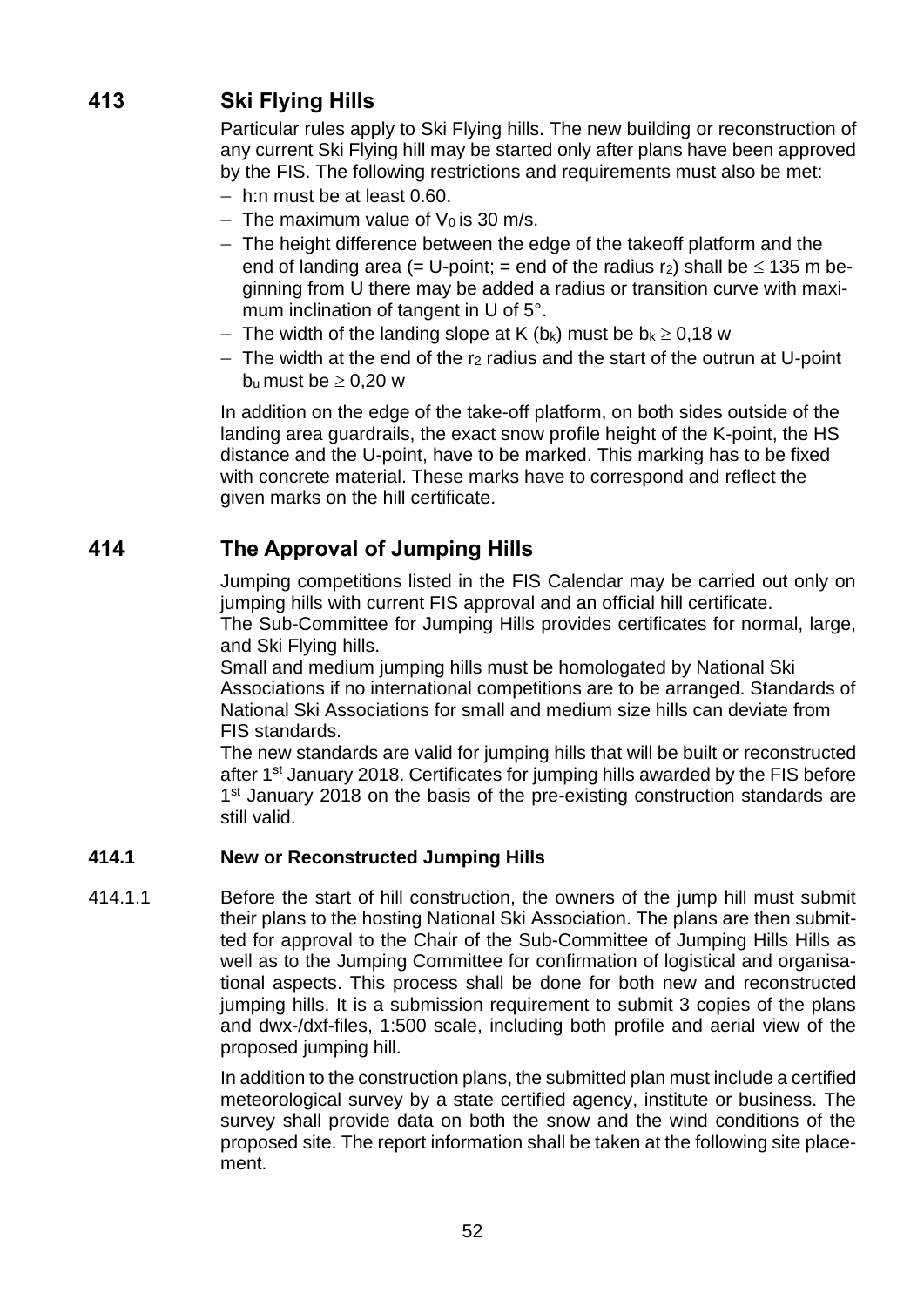Accurate wind data shall be measured and recorded at the site plan location between the takeoff of the jump and the landing hill area. The time period to be recorded is from the beginning of December to the end of March. Wind data to be measured shall be both wind direction and wind velocity. The wind velocity shall be measured in m/s.

In general, site selection, planning, and jump complex design should maintain, respect, and comply with both conservation and environmental ideals.

- 414.1.2 The certificate for Jumping Hills which are intended to be used for international competitions can only be granted if all requirements and measures demanded by the Jumping Committee are kept.
- 414.1.3 The Chair of the Sub-Committee for Jumping Hills is authorised to grant preliminary construction permission if FIS standards for jumping hills (art. 411) are completely met and the meteorological report is complete and positive. The Chair will then inform the other members of the Sub-Committee for Jumping Hills of these actions and add the application to the agenda for discussion and final approval at the Sub-Committee's next meeting.
- 414.1.4 Whenever applications do not meet FIS standards for the construction of jumping hills (art. 411), the Sub-Committee for Jumping Hills must decide whether to grant permission for the construction of the hill during one of its upcoming meetings.

The Sub-Committee for Jumping Hills may grant permission for deviations from FIS standards for the construction of jumping hills if convincing reasons for the deviation are firmly supported and jumpers' safety can be guaranteed through the trouble-free sport-technical performance of the jumps.

### **414.2 The Homologation of Jumping Hills**

414.2.1 After completing construction, renovation, or correction to a jumping hill, the National Ski Association is responsible for applying for the homologation of that jumping hill to the Chair of the Sub-Committee for Jumping Hills. The application must include 3 copies pdf A and dwg-/ dxf-files of the profile and vertical views to in the scale of 1:500-and dwg- $\frac{dx}{dt}$ -files. For the homologation, the correctness of the plans must be verified by an authorised professional survey agency.

> The Chair of the Sub-Committee for Jumping Hills appoints a member of the Sub-Committee to inspect the facility. If the facility conforms to the Ski Jumping hill rules and special rules (art. 412), the Chair of the Sub-Committee will award the certificate.

- 414.2.2 For all jumping hills with plastic mats, meant to host international competitions, a second profile certificate is required. The special plastic hill certificate must be displayed next to the original hill certificate. The hill owner must apply for an approval for the plastic covering.
- 414.2.3 After the plans have been reviewed, the Chair of the Sub-Committee for Jumping Hills shall personally work out the hill certificate for hill profiles that are in agreement with FIS construction standards.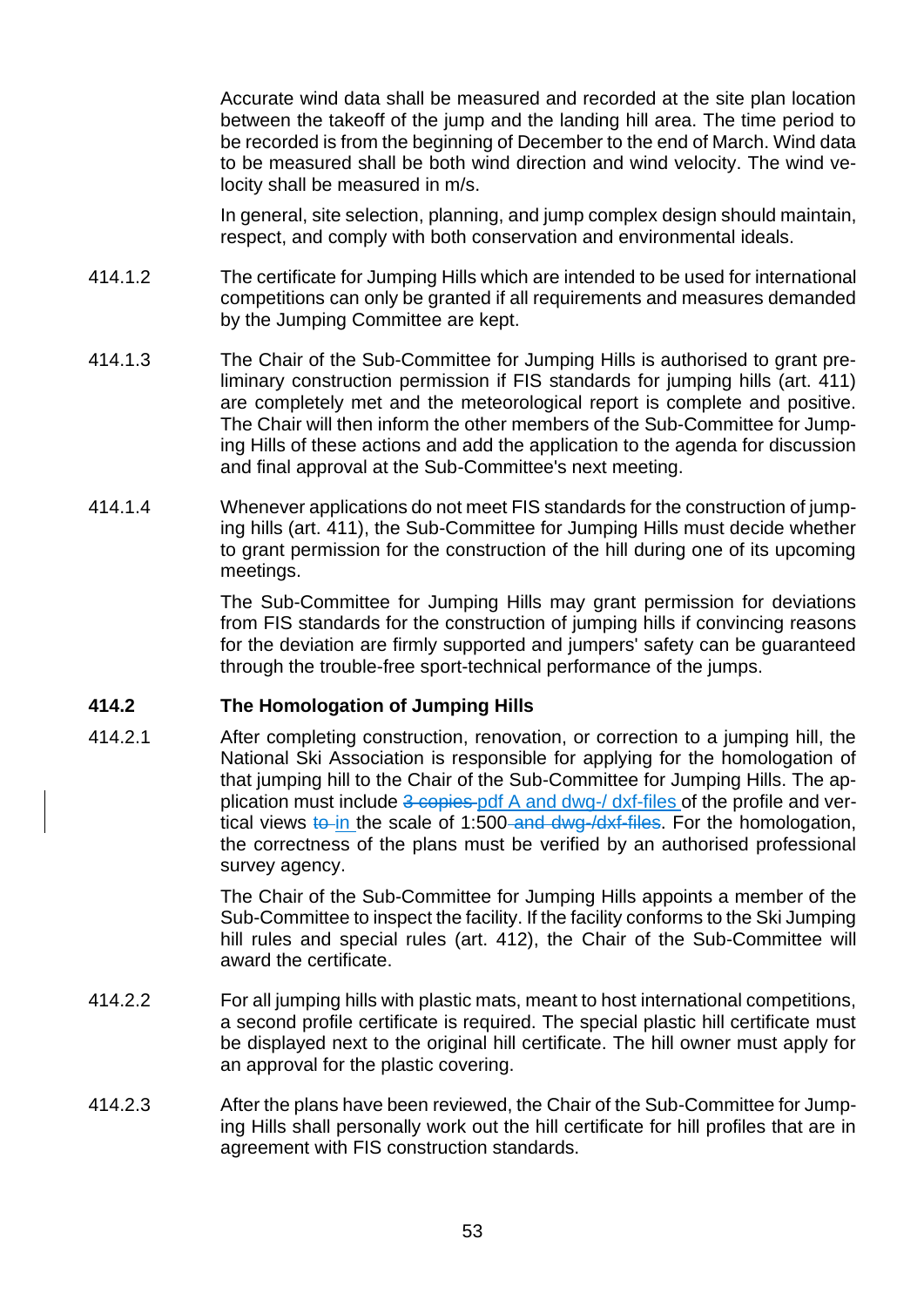In the case of profiles with deviations from FIS standards, the Chair must decide

- − whether to grant conditional permission that enforces the necessary changes through a process of review, control, and responsibility by the proposed hill's National Ski Association
- − whether further review and inspection by a certified hill inspector is necessary
- − whether an exceptional permission should be reviewed (art. 414.1.4).
- 414.2.4 The Sub-Committee for Jumping Hills may decide during one of its regular meeting on the homologations of Flying Hills after renovations or corrections to profiles have occurred. The decisions of the Committee will be based on the verified application, profile sketches, and profile measurements submitted to the Chair. The final inspection of Flying Hills will be done by an appointed inspector and a foreign surveyor appointed by the resp. inspector.
- 414.2.5 Hill certificates are valid for five years. An application for additional extension is needed after five years. When no changes or renovations have occurred in the hill profile, the new certificate will show the number of the previous hill certificate with the addition of the first, second, etc., extension.

When profiles have been corrected and renovations have occurred, the new certificate will show the number of the previous hill certificate, and first, second, etc., corrections will be marked.

For renewal of the plastic covering certificate, a report is required from the inspector nominated by the Chair of the Sub-Committee for Jumping Hills. A renewal of the certificate can be given when experience from previous years shows that safety and security of the jumpers conforms to the rules.

The Sub-Committee for Jumping Hills will annually publish a list of all FIShomologated jumping hills.

### **414.3 Inspection Reports and the Distribution of Documents**

Following a proposal by its Chair, the Sub-Committee for Jumping Hills will commission a hill inspector to check jumping hills scheduled for construction, renovation, and corrections to the profile (art. 414.2.1 and 414.2.5).

These inspection reports shall be filed in one of the official FIS languages and in written form. Immediately after each inspection, two copies of the report must be sent to the Chair of the Sub-Committee for Jumping Hills.

The Chair of the Sub-Committee for Jumping Hills shall ensure that the certified hill profiles (profile and vertical view sketches to the scale of 1:500) and the certificates are distributed to the following:

- − the owners of the jumping hill
- − the National Ski Association
- − the Sub-Committee file for hill construction.

### **414.4 Charges and Compensation**

For the verification, approval of hill profiles and homologation of jumping hills and jumping hills with plastic mats will be charged for as follows: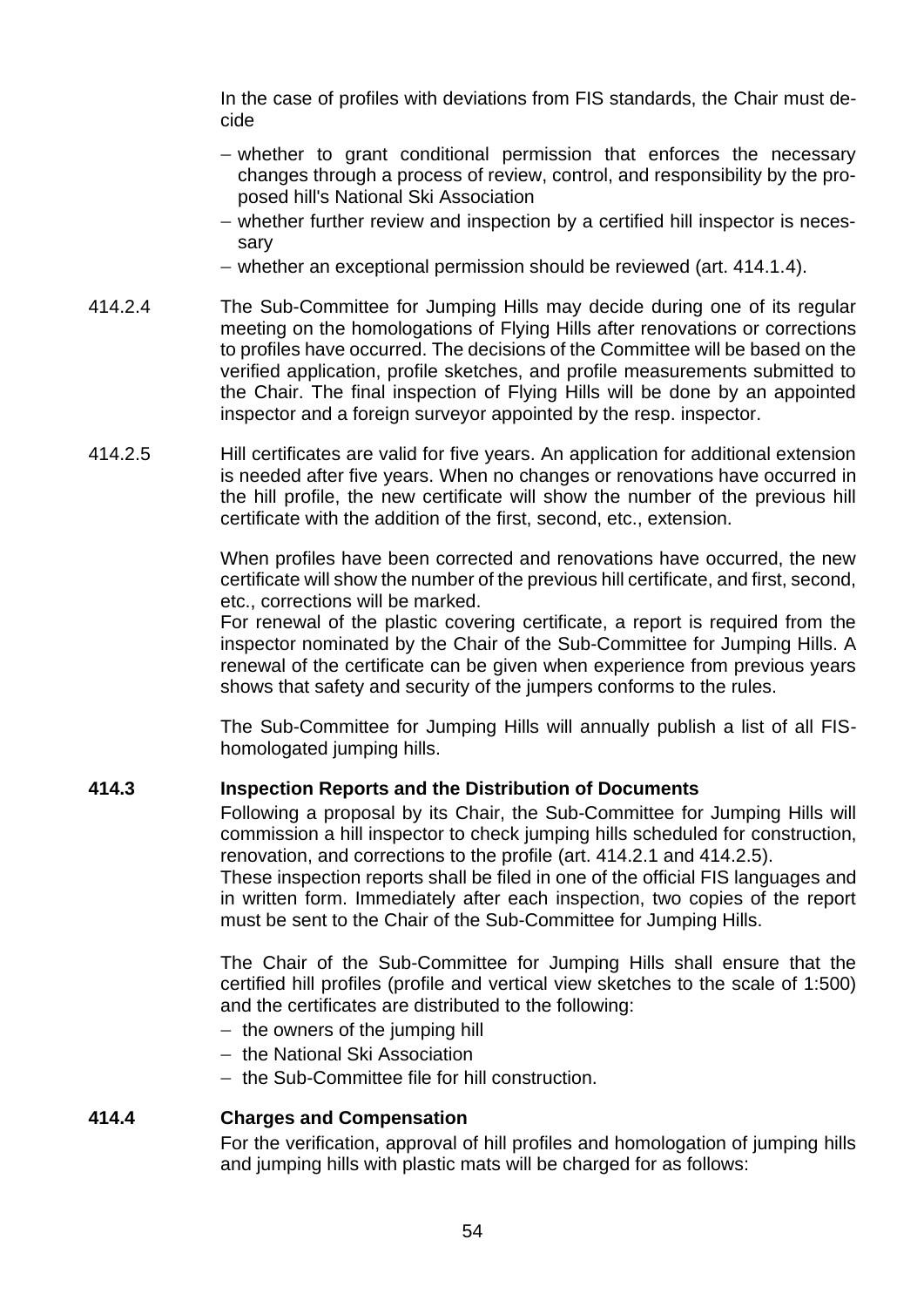- 414.4.1 Charges and compensations for Jumping Hills
	- − approval of hill profile(s) and hills with plastic mats for construction or renovation: CHF 250.--
	- − verification of hill profile(s) for new and rebuildings before start of construction: CHF 100.–
	- − the issuing of hill certificates for initial applications, extensions or corrections to profiles: CHF 150.—
- 414.4.2 Charges and compensations for Flying Hills
	- − approval of hill profile(s) for construction or renovation CHF 500.--
	- − verification of hill profile(s) for new and rebuildings before start of construction: CHF 200.--
	- − the issuing of hill certificates for initial applications, extensions or corrections to profiles CHF 300.--

At the time of application, equivalent amounts must be transferred to the FIS bank account.

All other expenses incurred by the preparation of new plans or costs for hill inspectors must be covered by the hill owner. Allowances for hill inspectors equal those for TD (art. 405.4).

# **415 Measuring Devices**

### **415.1 Jumping Distances**

Distance markings shall be put on both sides of the landing from the distance of 0.5 w down to 5 m below the point L (HS). Specific rules for Ski Flying hills are determined by the respective jury To correctly put the distance markings, take a measuring tape, and measure from the two extreme sides of the takeoff edge down the landing slope to the point that is 50% of the K point (rounded up to a full m). At this measured point, put the appropriate distance marking on both left and right sides of the landing slope. Measure along the slope in 1 m intervals to mark the location of the other distance markings.

For the measuring of the distances with a technical system (technical distance measuring), the approval of the Jumping Committee is required for its operational validity.

### **415.2 Inrun Speed**

The devices for the measurement of inrun velocity  $v_0$  shall be placed as follows:

- − The measured distance of the photocell beam is 8 m.
- − The second photocell beam must be located 10 m before the edge of the takeoff.
- − The photocell beam must be 0.2 m above the snow profile.

For jumping hills listed on the FIS competition calendar HS 85 m and larger, inrun velocities must be measured during all training periods and throughout competition.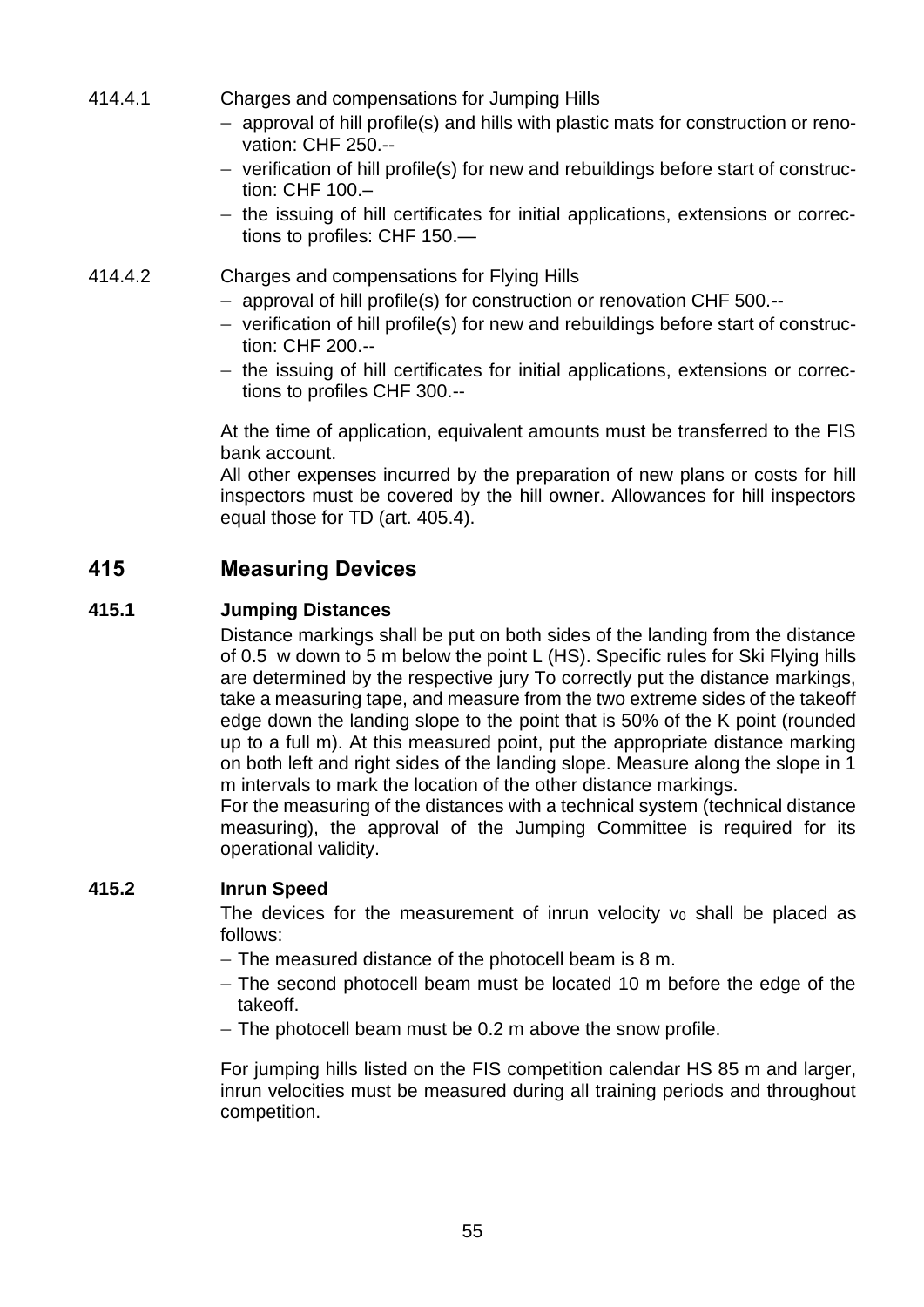### **415.3 Wind Velocity and Direction**

The wind measuring instruments must be placed alongside the landing slope at the height of the optimal flight trajectory. The measurement data for these devices must be available to competition officials in the judges' tower and shown in the most consolidated, readable form possible. Measuring instruments must be placed in three locations on normal, large and Ski Flying hills (at the edge of the takeoff as well as at approximately 50% and approximately 100% of the distance to the K-Point). In addition, at least 8 wind flags or wind socks must be placed along each side of the landing hill at the height of the flight trajectory.

The Jury can change the locations of some of these devices if specific conditions on the hill require it.

If the wind/gate application is used there are special rules relating to the fixation of wind measuring devices

### **415.4 Start Permission and Start Time Control**

### *415.4.1 Three phase mode*

Start permission and starting time control at OWG, WSC, WSFC, JWSC as well as WCJ-, GPJ- and COCJ-events will be determined by means of a threecoloured (red-Yellow-green) stoplight and a digital clock which are connected and running automatically depending on the adjustable starting rhythm program.

During the red phase (start preparation) the clock runs backward from the adjusted time to zero seconds. The red phase is for the direction of the competition and can be stopped whenever needed. During the consecutive yellow phase the clock runs forward. The competitor is allowed to take the position on the starting bar with the begin of the yellow phase. According to the external conditions the Jury decides about the minimal duration of the yellow phase (usually between 10 and 15 seconds). The duration of the yellow phase can be between 10 and 45 seconds. If the conditions do not allow to start the competitor, the yellow phase switches to red automatically. In this case the competitor must leave the starting bar and prepare for the new starting procedure. The yellow phase switches to the green phase after 10 seconds at the earliest. With the switching to green light, the starting time begins and will be finished after 10 seconds. Within these 10 seconds the competitor must start and leave the starting bar. The light automatically switches back to red and the starting procedure for the next jumper begins.

The times for yellow and red phase must be clearly visible to the athletes on the separate display on the starting semaphore.

### *415.4.2 Two phase mode*

The start permission and the start time control for other FIS events must be done with an automatically controlled light signal (traffic light). The light shall be a steady green for 5 seconds, a flashing green for a minimum of 5 seconds up to a maximum of 10 seconds.

After the entire start time period of a minimum of 10 seconds up to a maximum of 15 seconds, a red light thereafter. The established start time period must be clearly visible to the athletes. The countdown of starting time may also be shown by an automatically directed clock.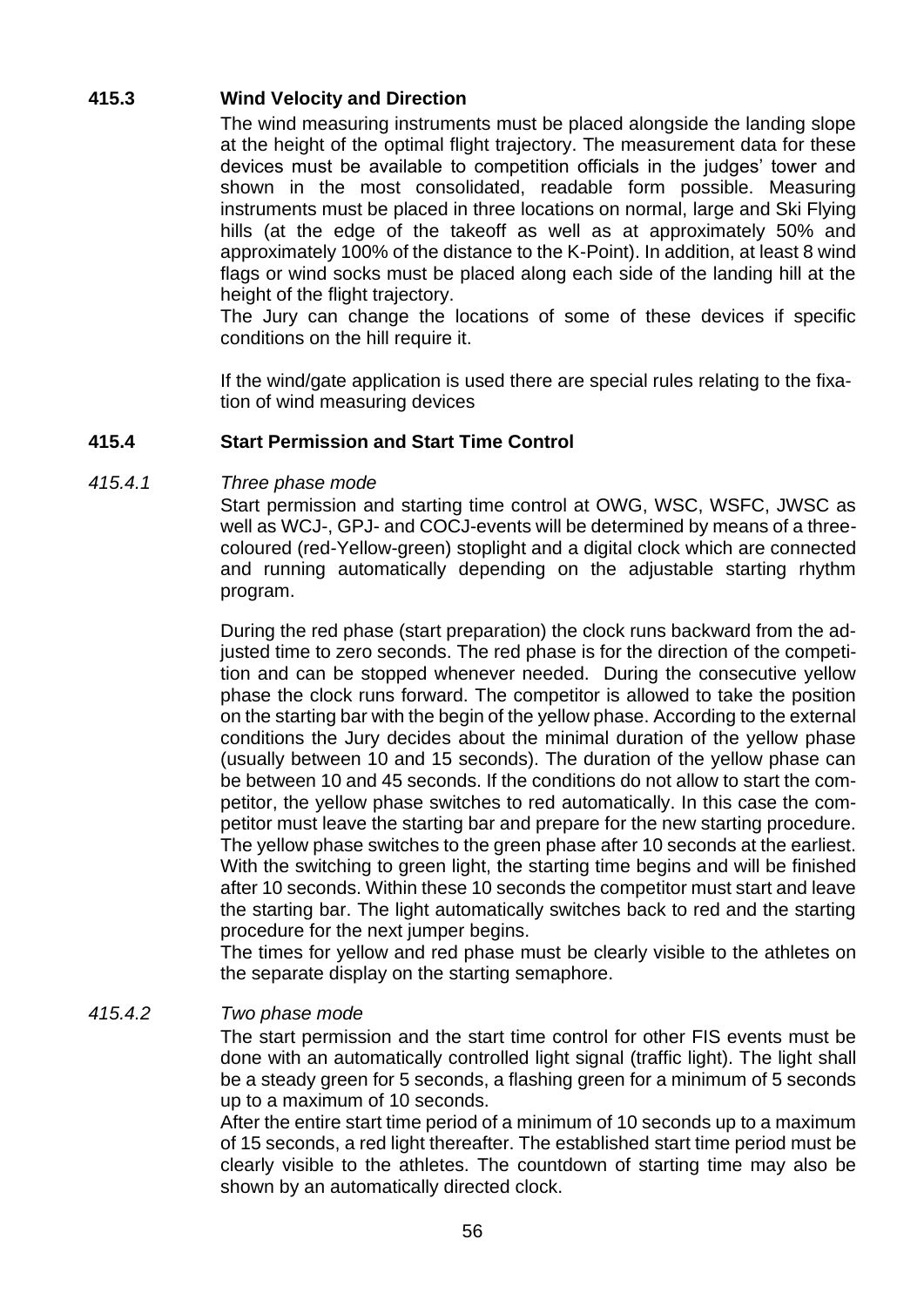The chief of competition, an assigned assistant or a Jury member is responsible for controlling the start-time device.

To ensure a correct starting procedure, further technical measures may be used (e.g. order to take the start position through visual or an audible signal), which have special regulations established by the Jumping Committee. This modus can also be used at COCJ-events.

### **415.5 Lengths, Angles, and Temperatures**

The following measuring devices and instruments must be available on site for the TD-Assistant at all times:

- − a 50 m measuring tape
- − a hydrostatic balance (digital level)
- − a balance bar
- − a goniom
- − a thermometer
- − a metric tape measure (minimum 3 m).

These measuring devices will allow the TD to review the actual and current snow profile, snow temperature, and air temperature.

## **416 Information for Spectators and Facilities for Media Representatives**

#### **416.1 Information for Spectators**

In addition to receiving information via the loudspeaker system, competitors and spectators should be informed by scoreboards. The scoreboard shall display the competitor's start number, the distance jumped, the style score given by each Judge, the total point score, and current place in the competition.

The scores of the five Judges must be published at the same time.

#### **416.2 Stands for Media Representatives**

Optimal working conditions and places shall be provided for representatives from television, radio, newspapers, periodicals, and photography agencies. These conditions shall include continuous information (start lists, current positions and changes of ranking), access to optimal viewing positions, and an assigned area equipped with trouble-free technical devices to facilitate the performance of their duties.

The use of flashbulbs or other lighting devices is prohibited during the jumping competition, for these devices can interrupt and disturb jumpers and their movements.

### **417 Snow Preparation**

Before the start of training and through the entire competition period, the hill from the start point at the top of the inrun to the end of the outrun - must be prepared in exact accordance with requirements.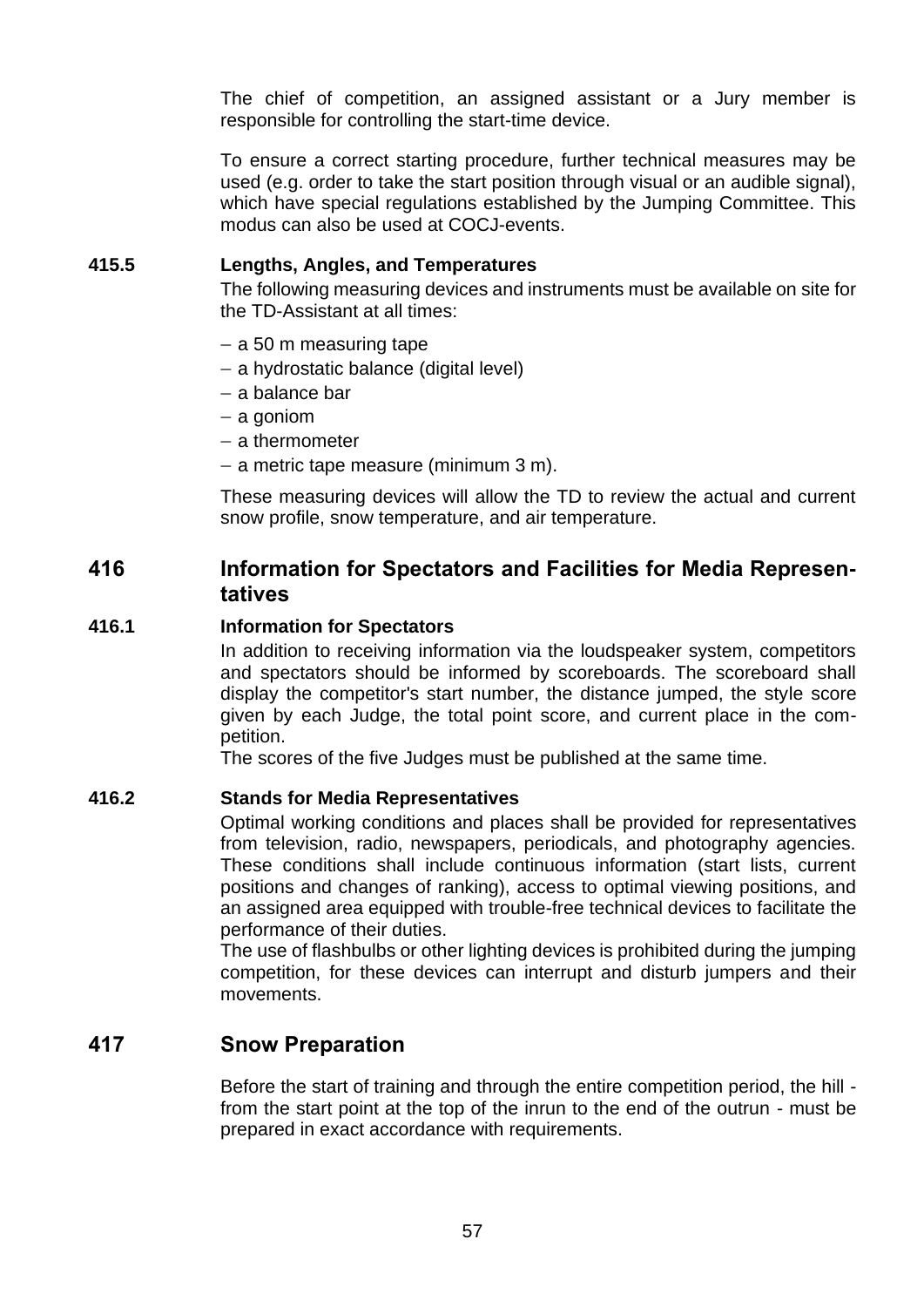### **417.1 Requirements for the Inrun and Takeoff**

The preparation of the snow must be such that it is completely level and at the exact height of the profile boards. This profile should allow a snow depth of minimally 20 cm. The necessary snow density is achieved through packing. The tracks must be prepared with the help of technical equipment (a track cutter, track plane or inserted profile boards or something similar) according to the following measurements:

- − Distance between both centres of tracks for Jumping hills with w over 75 m: 30 – 33 cm
- − Width of track: 13.0 13.5 cm
- − Depth of track: at least 3 cm for normal, large and flying hills.

The following regulations are valid for OWG, WSC, SFWC, JWSC and WCS events:

- − In winter, the in-run tracks must be prepared with artificial snow, ice or in exceptional cases artificial material (i.e. china).
- − The in-run tracks prepared with artificial snow or ice have to be supported by a cooling system. The tracks have to be made by track cutters.
- − It has to be assured that surface water caused by rain or warm weather can be drained from the track.

The preparation of the inrun and takeoff must provide all competitors with the same conditions throughout each competition round. If it is necessary to change or prepare the inrun during the competition because of snowfall, falls, or long holds, there must be a sufficient number of trial jumps before the competition can continue. In the case of poor and hazardous conditions, the Jury will base its decision on the performance of the forejumpers and the effects of the weather on them.

If the length or inclination of the takeoff is changed during one official round of competition, the round must be cancelled and restarted. It is the Jury's responsibility to decide at the conclusion of a day of jumping whether the inrun track shall be left in or taken out and the inrun prepared anew.

### **417.2 Requirements for the Landing Slope and Outrun**

The snow must be prepared so that it possesses the necessary density and firmness. The snow depth must be minimal 30cm (35cm for the hills with plastic covering).

For sites hosting OWG, WSC, WSFC, JWSC and WC competitions, it is mandatory that the preparation, grooming and packing of snow can be accomplished through the use of an appropriate on-site snow grooming machine. Chemicals may be used to ensure that the necessary firmness can be achieved. The prepared snow surface shall be completely level and concur with the planned (designed) snow profile. This requirement is extremely important for the area from the first distance paddle to U (end of transition curve).

### **417.3 The Marking of the Landing Hill**

The Hill Size (HS) has to be marked on the landing hill by a crossline of spruce twigs or equivalent. This crossline should be marked with red ink colour at each side of the landing slope for a distance of appr. 5 meters. Furthermore,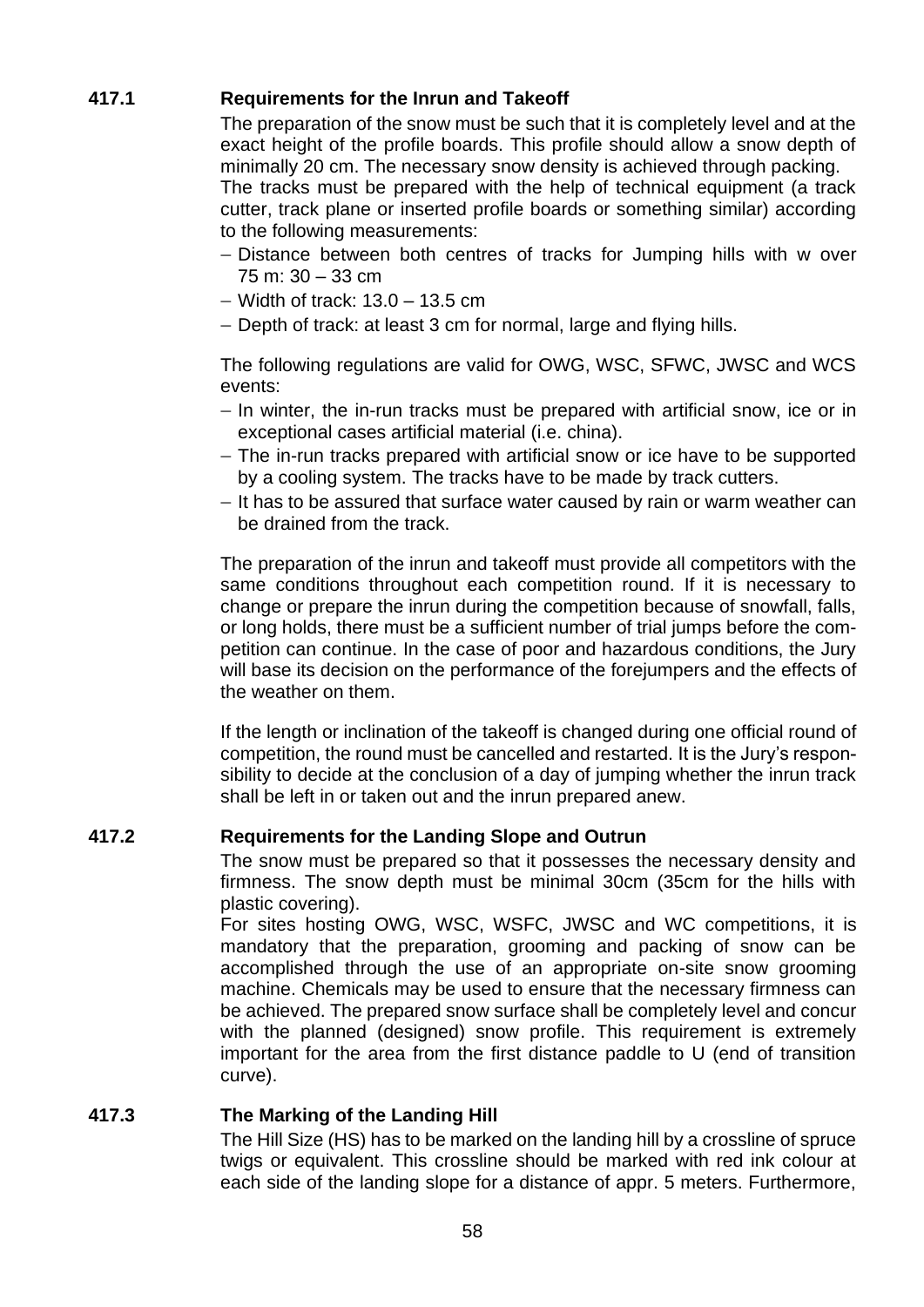on both sides of the landing slope it is recommended that banners with different colours shall be laid down as follows:

- − between the construction point (K) and the Hill Size (HS) a red banner on each side;
- − from the K-point towards the P-point a blue banner on each side in an equivalent length of the distance between K and HS, as well as
- − from the fall line towards the HS a green banner on each side in an equivalent length of the distance between K and HS.

For the orientation of the measurers, Jumping Judges and spectators regarding distances reached and for calibrating the video-distance measuring, crosslines also have to be placed on the landing slope from 10 m before P-point to the Hill Size (HS) for the Jumping lengths at intervals of five m (e.g. 60 m, 65 m, 70 m, 75 m ...). If needed, the Jury is entitled to add additional markings. At World Cup competitions the "to beat line" is also part of the hill marking.

### **417.4 The Fall Line**

It is the responsibility of the Jury to define the placement of the fall line on the outrun. After this decision has been reached, a crossline shall be marked with either a painted line or spruce twigs. As a rule, the fall line shall be located at the lowest point of the r<sub>2</sub>.

## **420 The Administration of the Competition**

## **421 Entries, Draws, and the Admission of Reserves**

- 421.1 Homogeneous rules apply to the entry of athletes by name for FIS ski competitions (art. 215).
- 421.2 The draw for the starting order shall take place according to the regulations for the accomplishment of competitions (championships on normal or large hills, art. 451; individual competitions on normal or large hills, art. 452; team competitions, art. 453; and Ski Flying competitions, art. 454).
- 421.3 At Ski Jumping competitions where the participating nations (clubs) are allowed to enter only a limited number of competitors, a reserve may be substituted for a nonstarting competitor. The Jury is responsible for determining the eligibility and admission of the reserve to be entered.

## **422 The Competition**

### **422.1 In-Run Length**

The Jury shall decide the length of in-run (starting place) to be used. No competitor is allowed, to use a longer inrun, than decided by the Jury.

If the so called Wind/Gate Compensation System is in place the Jury may change the length of the in-run even during a competition round in order to approach the principles of fairness and safety. The Wind and Gate Compensation Factor will be included in the total score.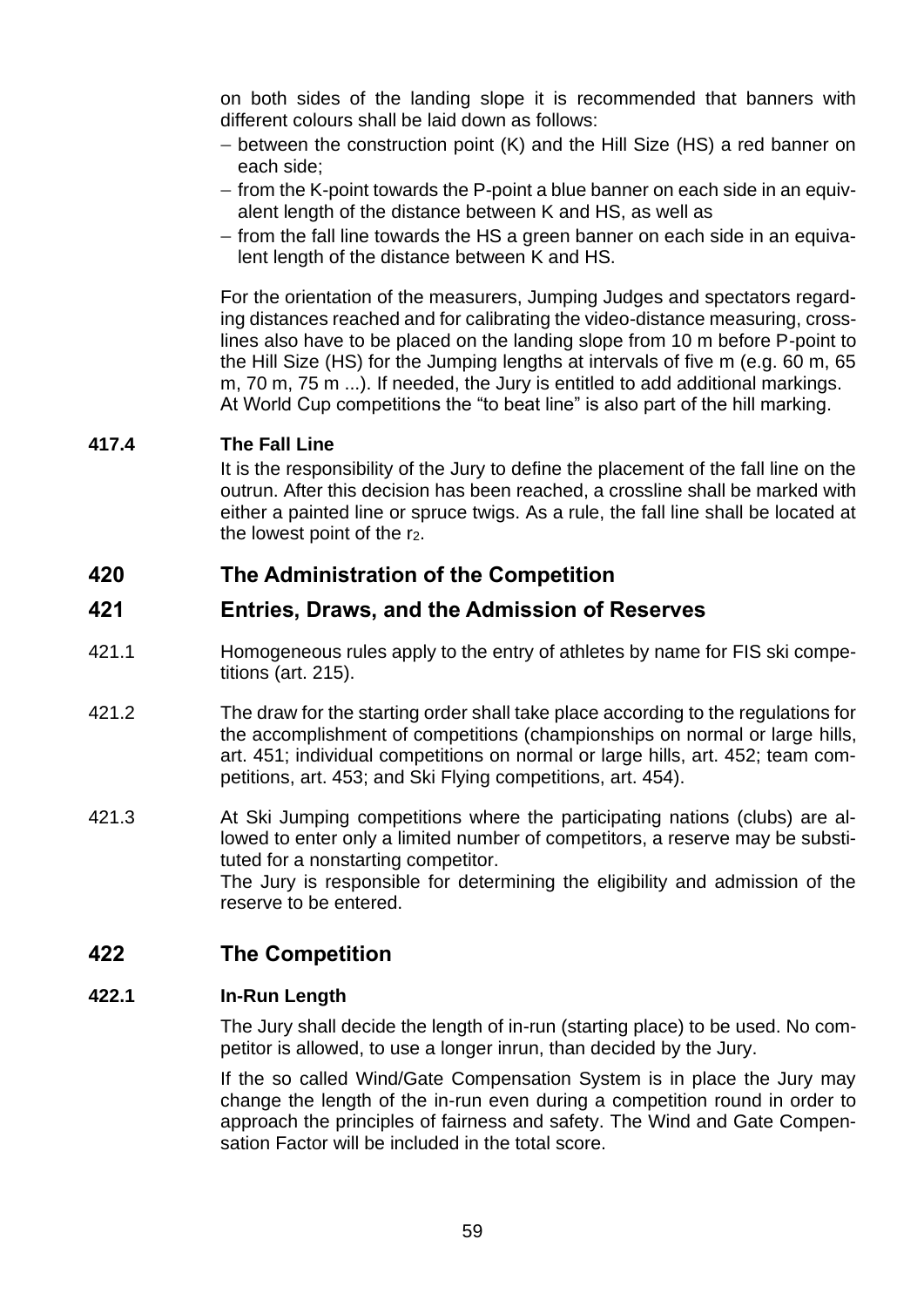A Trainer/Coach is entitled to reduce the length of in-run for their respective athletes. This has to be announced within the red phase of the starting procedure of the athlete concerned (does only apply for WC competitions). In such a case, the gate compensation factor is only calculated, if the athlete jumps at least 95 % of the HS distance.

- 422.2 The jumper is not allowed to use ski poles or any other kind of assistance, nor is the jumper allowed to obtain outside assistance. It is mandatory for the competitors to wear their start numbers during all rounds (training, qualification and competition). Competitors who violate this ruling will be disqualified.
- 422.3 When the hill is clear and the officials are ready, the chief of competition or an authorised and instructed assistant from the Jury shall give the start signal from the Judges tower for each competitor. No more than one signal should be used to initiate the exact time of the start control.
- 422.4 The start signal shall be determined by a green light displayed on the traffic light. If such a starting device is not available, the jumper can be signalled that the hill is clear by the waving of a flag by a control official located on the takeoff platform.
- 422.5 The jumper must have completely finished the jump before the next starting signal may be given.
- 422.6 It is the responsibility of the chief of competition to coordinate communication among the chief of hill and this official's various assistants at the takeoff, on the outrun, and at the wind-measuring devices that the hill is clear, that all officials are ready, and that weather (wind) conditions are fair.
- 422.7 The starter shall report to the chief of competition the number of the upcoming jumper and the competitor's readiness to start.
- 422.8 It is the competitor's responsibility to be ready at the start when the starting number is called. The Jumper has according to the respective mode of the start time installation (10 seconds in case of three phase mode and 10 – 15 seconds in case of two phase mode) to leave the start after the start signal has been given. If the jumper has not left the start gate by the end of the start time, the hill will automatically be closed (see art. 415.4).
- 422.9 During the starting procedure the jumper must have the opportunity to clearly observe the automatic countdown display (e.g. a programmable digital clock) (art. 415.4).
- 422.10 The Jumper has to start within the start time. If the start signal is interrupted during the competitor's starting period for any reason, for example unstable weather conditions, the starting process will begin again.
- 422.11 The jumper must not start before the official starting signal or intentionally delay readiness to receive signals from a third person. Feigning problems with skis, bindings, equipment, or clothing is inexcusable. Both types of actions will as a rule cause disqualification.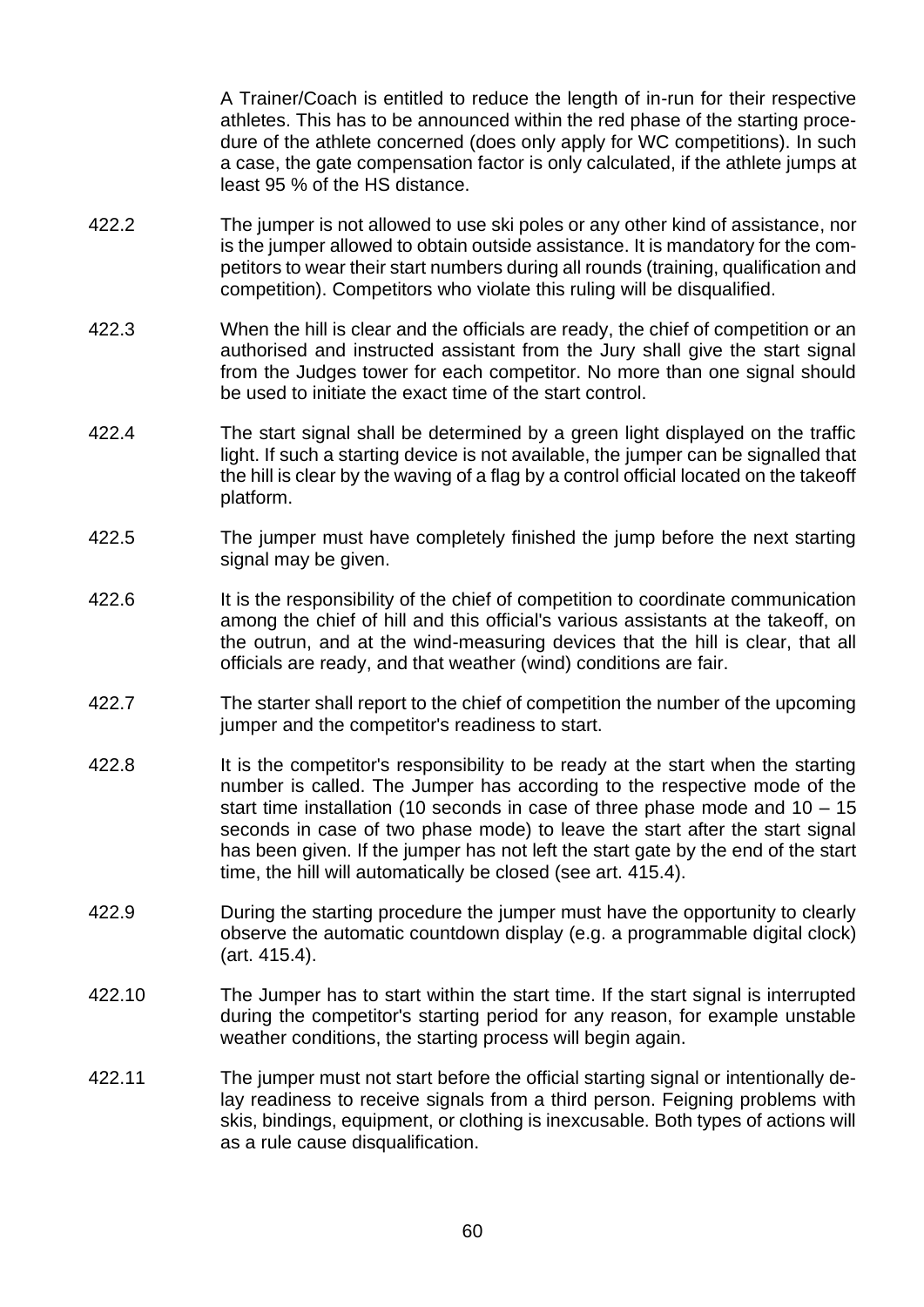- 422.12 A competitor hindered by «force majeure» who arrives late at the start may appeal to the Jury. After considering all the facts reported, the Jury may allow the competitor to participate in the remaining part of the competition out of starting order.
- 422.13 If possible, style points shall be displayed after each competitor's jump (open scoring). An acoustic announcement concerning style points awarded is not permitted.

### 422.14 **95 % Rule**

A jumper, who has reached 95 % of the maximum length of the longest jump but has a fall, has the right to participate in the next round in addition to the qualified jumpers (if the wind/gate compensation is used, the compensated distance is the basis).

## **423 The Repetition of a Jump**

A competitor hindered or interfered with during the jump by an error on the part of an official, an animal, spectators or any other «force majeure» may appeal to the Jury. After considering the facts reported, the Jury shall either allow or reject a repeat of the jump. In case of one of the above mentioned reasons, the Jury is entitled to allow repetition of the jump from their own point of view.

## **424 Training on the Jumping Hill before the Competition**

424.1 The training on the competition jumping hill before the competition (official training) is in the schedule assigned to the organisation and under the responsibility of the Jury.

Any additional training under self-responsibility and direction of the trainer (free training) during the scheduled organisation days is not permissible.

- 424.2 At the official training for the competition only the registered competitors as well as the additional fore jumpers specified by the Competition Committee can participate. At the OWG, WSC, WSFC JWSC and Cup competitions the right to participate at the official training is based on the actual rules and regulations.
- 424.3 Each official training sessions is carried out according to a starting order determined by the Jury and each competitor shall wear a start number. For OWG, WSC, WSFC, JWSC and Cup competitions special regulations will be applied.
- 424.4 For FIS International competitions, OWG and WSC, the jumping hills must be available for training for a minimum of one day/session. The Competition Committee shall consider both snow and weather conditions when scheduling training sessions. It is the responsibility of the Competition Committee to provide optimal training conditions for all competitors.
- 424.5 If possible, training sessions shall be scheduled at the same time of day as the competition. All information pertaining to the training schedule or possible changes must be presented in due time.
- 424.6 The jumping hill must be in good condition for all training sessions and must be prepared as it would be for the competition. An adequate number of officials and hill packers must be present during the training sessions.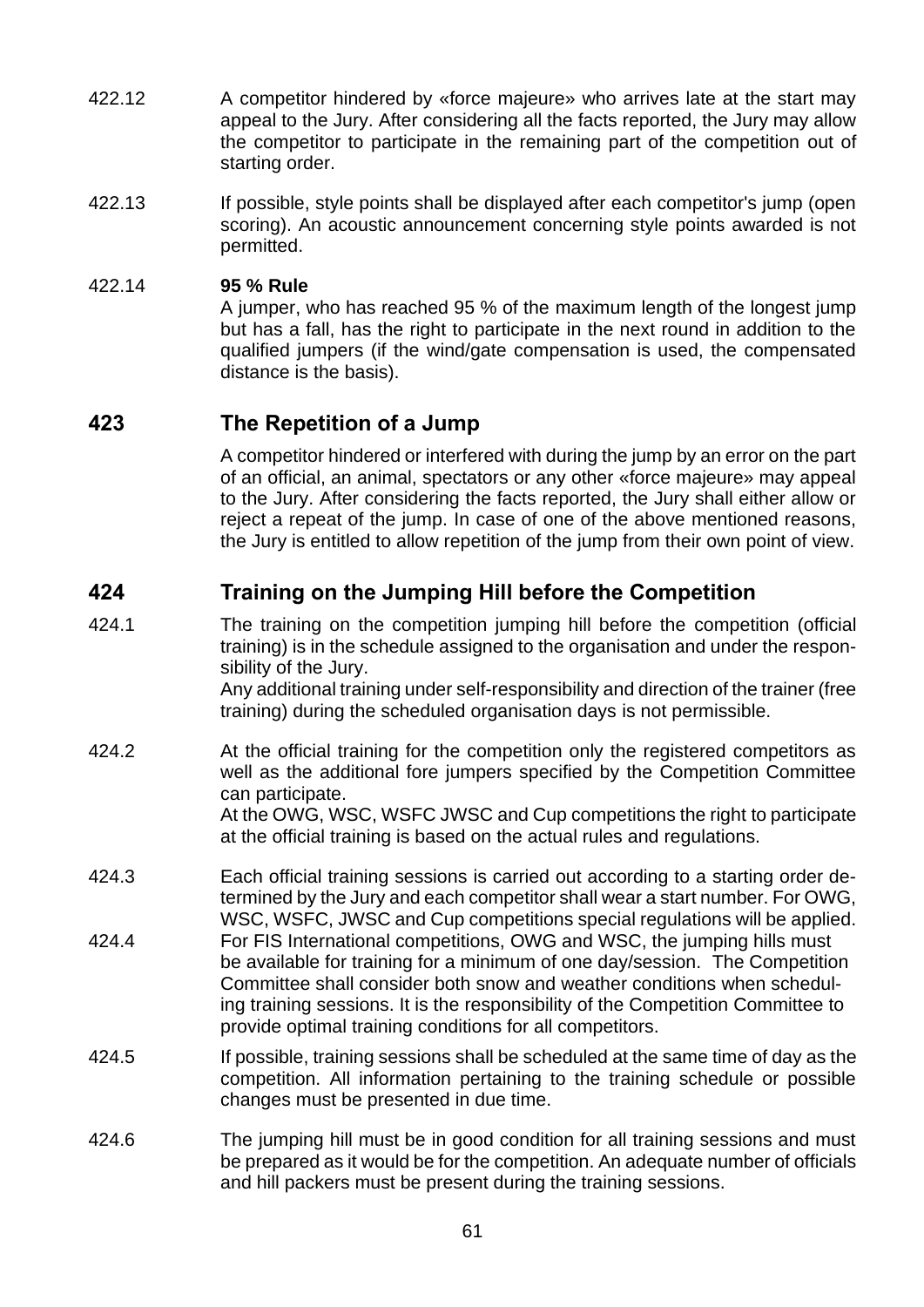- 424.7 During all training sessions, distances shall be supervised and the maximum length of inrun decided and fixed by the Jury.
- 424.8 Working and observation positions shall be assigned to the Jumping Judges and coaches during all training sessions.
- 424.9 On-site first-aid personnel must be present during all training sessions to provide any necessary medical assistance. Details of the Medical Support Requirements are given in chapter 1 of the FIS Medical Guide containing Medical Rules and Guidelines.

## **430 The Judging of the Ski Jump**

The overall result in jumping consists of the distance jumped and the style points achieved. Distance points are related to the K point, which also serves as the table point. A jumper reaching the K point receives 60 points. Style points may reach a maximum of 60 points.

## **431 The Judging of the Ski Jump Performance**

### **431.1 Principles**

The Judges must judge the outer appearance of the succession of the jumpers movements, from the end of the take off to the passing of the "fall line" in the outrun, from the aspect of precision (timing), perfection (carrying out of the movements), stability (flight-position, outrun) and general impression.

The calculated points that should be given for the ideal performance of the jump are concerned with the

- − utilisation of the aerodynamic efficiency of body and ski
- − posture of arms and legs, as well as ski position during flight
- − succession of movements during landing and
- − conduct during outrun.

Also, flight, landing and outrun should convey an aesthetic overall impression. The point deduction for faults and deficiencies must be carried out according to the three groups of appearance of the successions of the jumpers movements: flight, landing and outrun. The judges have to submit their point deductions separately according to the three groups; flight, landing and outrun to calculations (computer and/or calculation office).

### **431.2 Standards for Position and Movement**

### *431.2.1 The Flight*

Jumpers must raise their flight trajectory by moving as follows:

- − making a bold and aggressive move at takeoff
- − proceeding rapidly and smoothly to achieve an optimal flight position
- − and initiating preparations for landing at the right moment.

### *Judging criteria's*

− Actively utilisation of the air pressure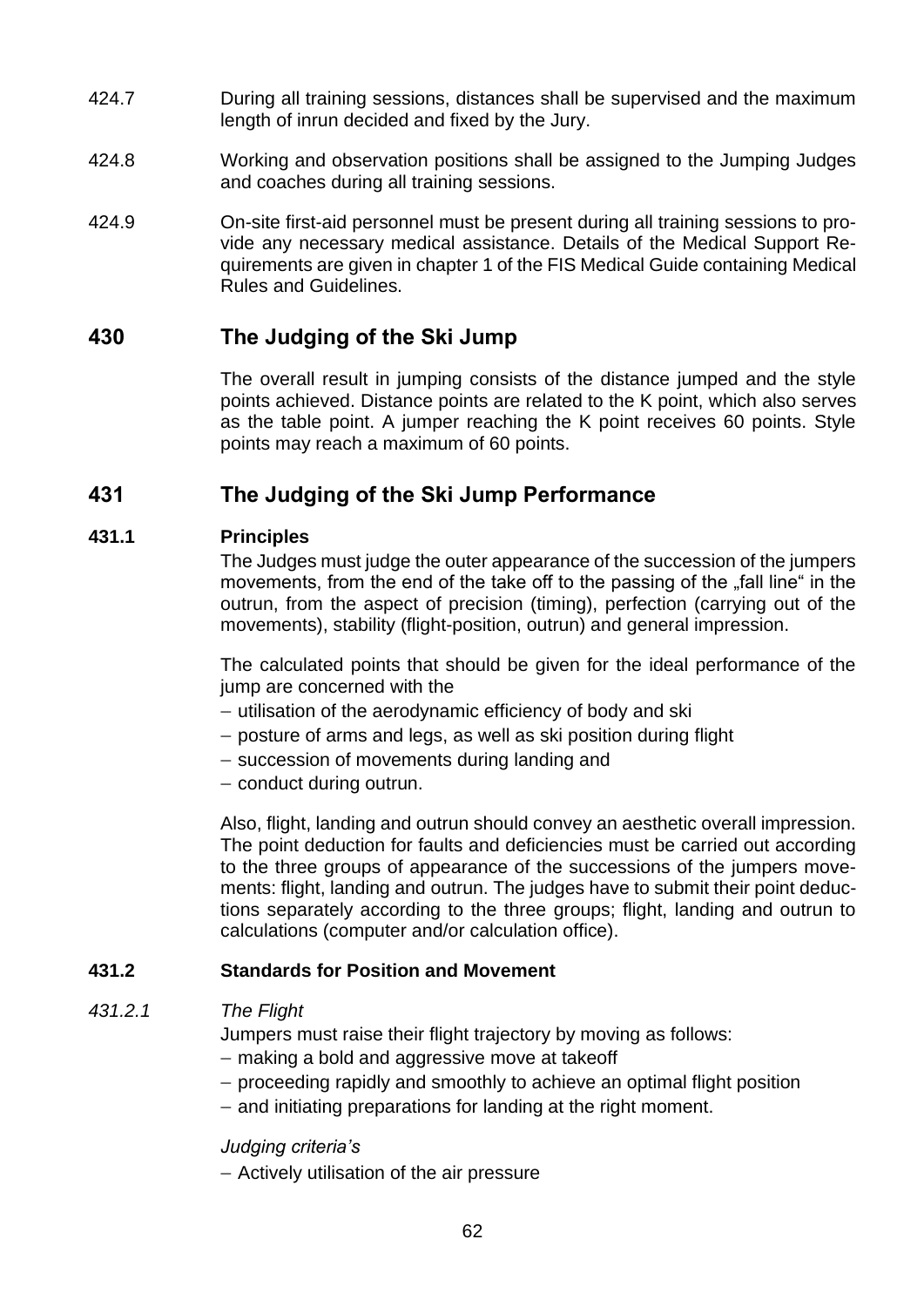- − Combination of body and ski to build an entire flying system
- − Getting into a optimal and stable body position with left and right sides symmetrically positioned skis, legs and arms.
- − The legs have to be fully stretched

### *Point deductions:*

− Maximum point deduction for the entire group of faults 5.0 pts

### *431.2.2 Landing*

The jumper must

- − come from a stable flight position raises head and upper body moves the arms on the sides forwards/upwards and turns the skis into a parallel position
- − just before touching ground with the end of the skis splitting the legs and bending the knees
- − after touching ground by utilising the own muscle power to reduce the landing impact to obtain a smooth landing
- − and at the same time increase the distance between the legs and bend the back leg even more (telemark position) with the skis parallel and obtain the pressure equal on both legs
	- to obtain stability stretch both arms horizontally and forwards upwards

### *Judging criteria's*

- − A smooth movement from the flight position to landing by straightening the upper body
- − split legs and bend knees when touching ground
- − take an active part to obtain the impact from landing to reduce speed
- − by correct bended knees to obtain a smooth landing (not to deep and not to long)
- − positioning the legs in correct telemark position after having obtained the landing impact e.g. separation between feet should be approx. the length of a foot, at least a separation has to be evaluated at the moment of touching ground and in this case the separation has to be expanded during the landing impact.
- − skis parallel with distance not more than two ski widths and equal pressure on both skis and on their total surface

### *Point Deductions:*

- − Maximum point deduction for landing 5.0 pts
- − No telemark landing (feet parallel) at the end of the landing phase (as a single fault) minimum 2.0 pts

### *431.2.3 Outrun*

The jumper must:

− After obtaining the landing impact with the correct leg position and bending knees, remain in this telemark position and then rise the upper body and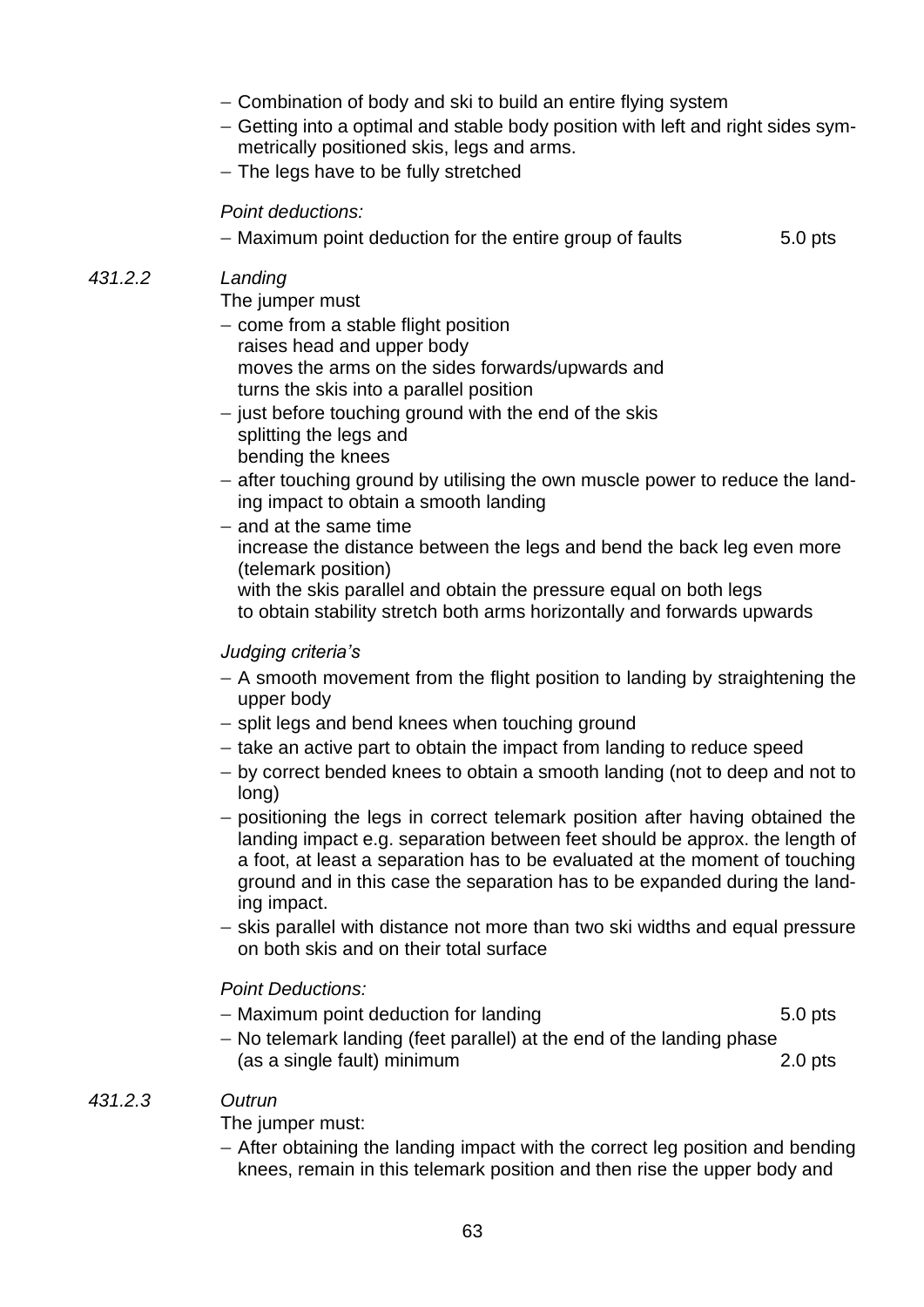− Pass through the transition curve and pass the fall line in a higher but stable and relaxed body position with skis parallel or with skis in snowplough position.

### *Judging criteria's*

- − After landing a short period of time remaining in a stable telemark position (approx. 10 to 15 meters)
- − Skis parallel with distance not more than two ski widths, see art. 431.2.2 (snowplough position is allowed)
- − With equal weight on both legs in upright body position skiing safely through the fall line with arms and legs in any relaxed position.

### *Point Deductions*

| - Maximum point deduction for the entire group of faults                                                                                                                                           | 7.0 pts            |
|----------------------------------------------------------------------------------------------------------------------------------------------------------------------------------------------------|--------------------|
| - unsteadiness and /or not correct body<br>position throughout the transition curve<br>until passing the fall line                                                                                 | $0.5$ to $3.0$ pts |
| - passing through the transition curve with<br>both hands back and/or posterior of the body<br>touching the ski/snow/mats. This will also be<br>applied for passing the fall line in this position | 4.0 to 5.0 pts     |
| - fall before crossing or on the fall line                                                                                                                                                         | $7.0$ pts          |

## **432 The Measuring of Distance**

### **432.1 The Definition of Jumping Distance**

The distance to be awarded is measured from the edge of the takeoff to the point where the jumper touches the landing slope. The landing is considered complete when both feet are in full contact with the landing slope. For abnormal landings (one foot landing, e.g. one foot on the snow and the other remaining in the air noticeably longer than it would take for a normal landing) the distance measured will be the point where the first foot is in full contact with the landing slope.

The landing point is that point, where at this time the feet of the athlete are positioned. If there is a distance between both feet, the middle between the legs is the relevant point.

If the landing does not proceed by placing the skis on the snow (a fall), the distance measured will be the point where any part of the jumper's body first touches the landing slope.

### **432.2 The Measuring of the Jumping Distance by the Distance Measurers**

The distance measurers stand on one side of the landing slope and follow the jumper's trajectory with their eyes up to the landing point. The measurer in whose measuring area the viewed jump landed shall mark the jumping distance to an accuracy of 0.5 m. The mark to be awarded is indicated by the placement of the measurer's hand on the distance markings. Half meters are indicated by an additional raising of the free arm. The distance markings shall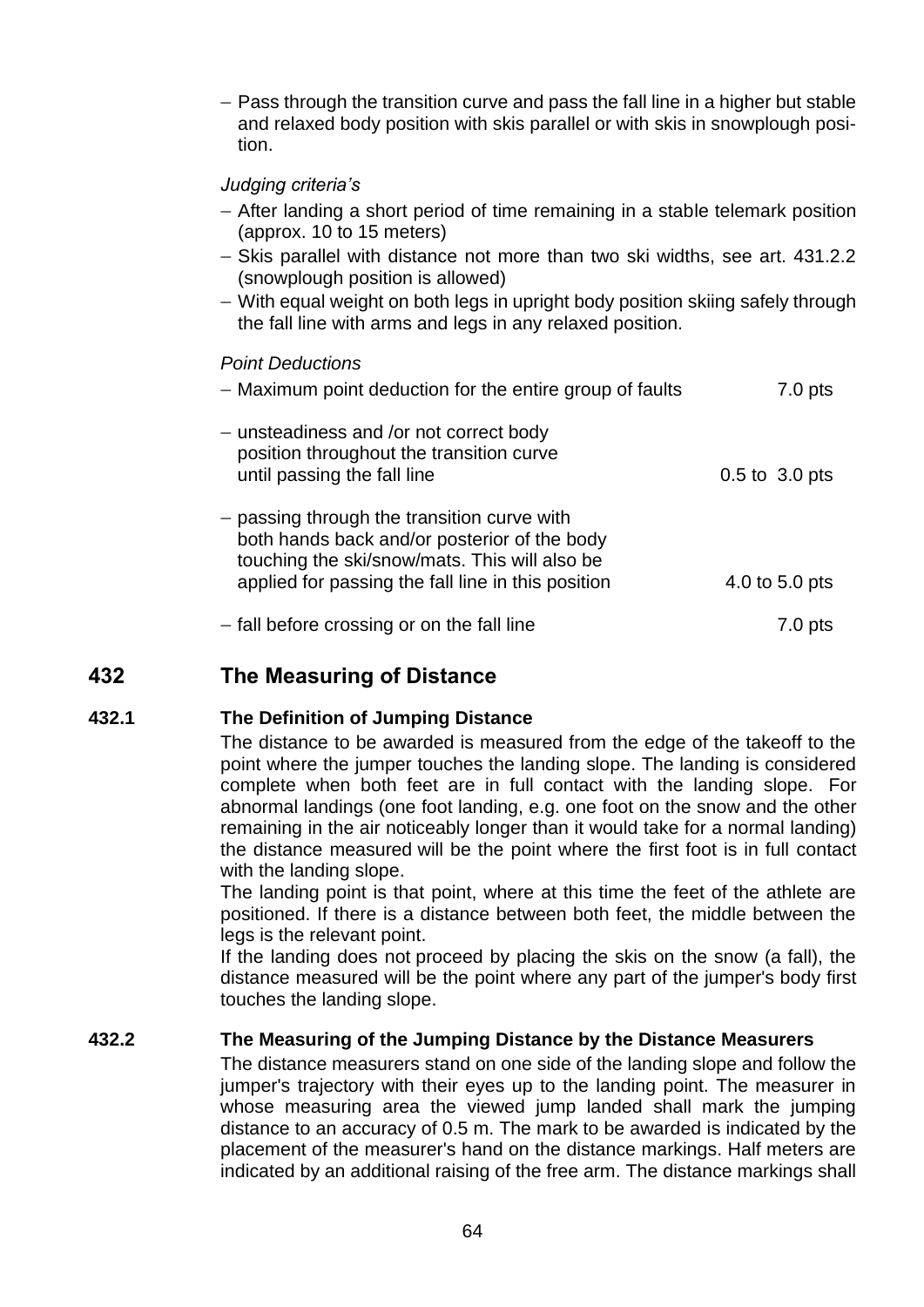be placed on both sides of the landing slope to prevent parallax mistakes by the markers (art. 415.1)

### **432.3 Technical Distance Measuring**

- 432.3.1 Technical measuring devices that measure distances to an accuracy of 0.5 meter and tabulate the distance are permitted for the recording of the jumping distance and the calculation of distance points.
- 432.3.2 Distances must also be practically measured by distance measurers as a back-up and in case of mechanical failure of the technical measuring device.

### **433 The Calculating and Announcing of Results**

#### **433.1 Style Points**

Scoring starts with the scores of five Jumping Judges, and then the highest and lowest scores are eliminated. The three remaining scores are added. The sum of these scores is the total score for style points for a jump.

#### **433.2 Distance Points**

The points scored for the distances jumped are calculated on basis of the table point. The point for one m is based on a points table predicated on the K point of the hill.

*K-Point Distance Meter Value*

| 20      | to | 24 m | 4.8 pts./m                   |
|---------|----|------|------------------------------|
| $25$ to |    | 29 m | 4.4 pts./m                   |
| 30      | to | 34 m | 4.0 pts./m                   |
| 35      | to | 39 m | 3.6 pts./m                   |
| 40 to   |    | 49 m | 3.2 pts./m                   |
| 50      | to | 59 m | 2.8 pts./m                   |
| 60      | to | 69 m | 2.4 pts./m                   |
| $70$ to |    |      | 79 m  2.2 pts./m             |
| 80      | to |      | 99 m  2.0 pts./m             |
|         |    |      | 100 m and larger  1.8 pts./m |
|         |    |      | 170 m and larger  1.2 pts./m |

The K point of the jumping hill acts as the table point; consequently, the Kpoint distance equals 60 distance points. After the m value of the hill has been determined, the distance difference of the measured lengths for jumps must be calculated. Distances shorter than the K point are calculated by multiplying the m value by the length difference and subtracting this number from 60; by contrast, distances longer than the K point are calculated by multiplying the m value by the length difference and adding this number to 60.

#### **433.3 The Collective Point Score**

This score is calculated by adding style and distance points together. If the total of the style and distance points results in a negative sum, the minimum score is at least zero (no negative points).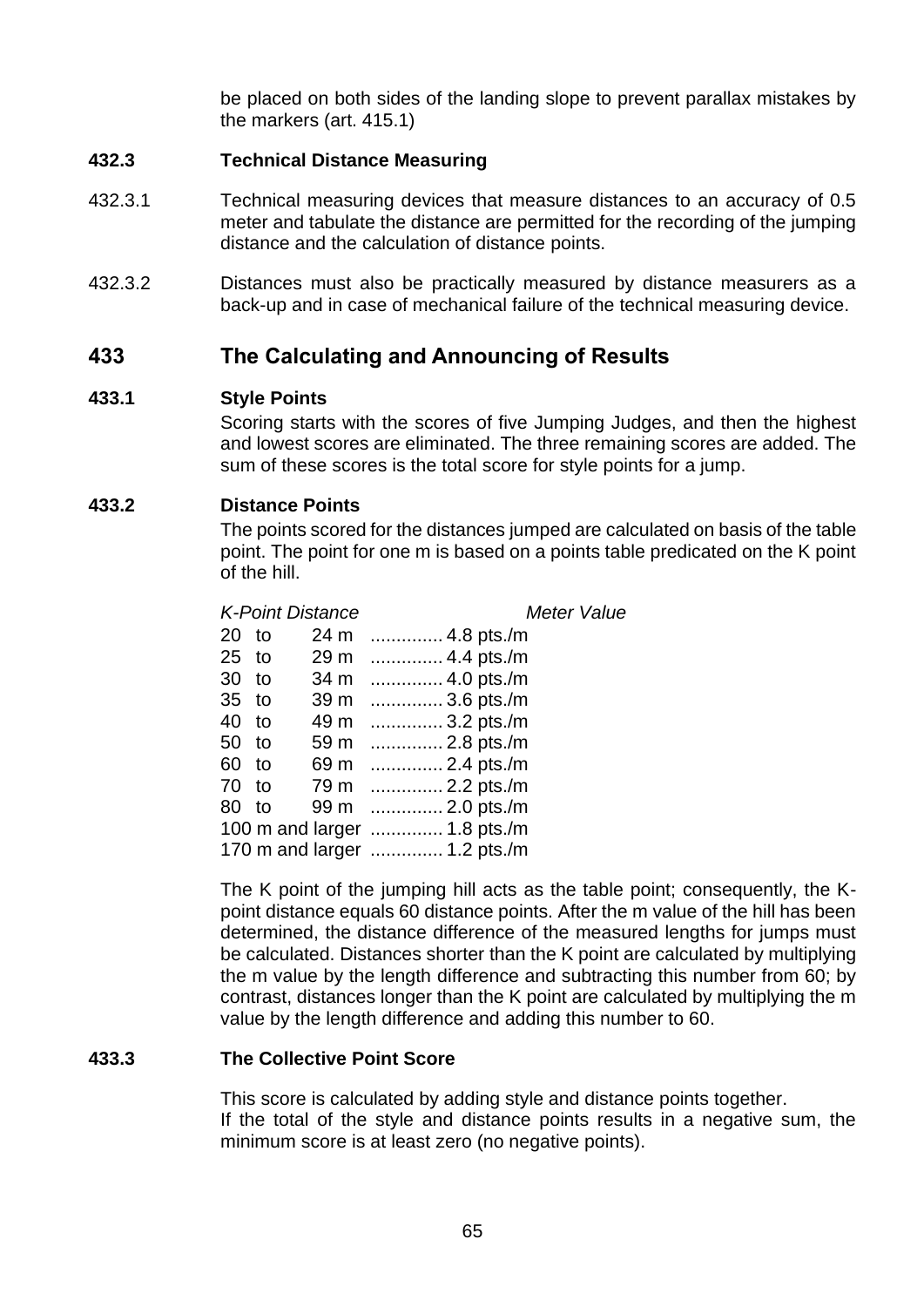### **433.4 The Total Point Score**

This score is calculated by adding together the collective point scores from the competitive jumping rounds. The jumper with the highest total point score is the winner. When two or more jumpers have identical scores, a tie is declared, and the jumpers are awarded the same place. The following position(s) shall be displaced (eliminated) in accordance with the number of tied places. In the final result list, tie placings shall be listed in reverse order of the jumper's start number (the higher start number at first).

### **433.5 The Announcement of the Results**

An unofficial results list will be posted immediately after the competition. The chief of calculations and the competition secretary examine and compare the unofficial results list with the original recording lists. The competition secretary then presents the final list for approval to the Jury. If the Jury has not received any protests, the results list will be published as the official results after the protest time. The protest time is as a rule 15 minutes after the end of the competition. Team captains' meeting can decide on a shorter protest time. The results list shall include the following details:

- − the name of the competition
- − the date and place of the competition
- − the name of the hill and reference to its K point and Hill Size (HS)
- − the name and country of each Jumping Judge
- − the name and country of each Jury member
- − information on the weather (snow conditions, temperature, wind, etc.).
- − the number of entered, started, and qualified competitors

in addition for each listed competitor:

− the place, start number, last and first name, country or club

followed by separate data for each round

− distance jumped, inrun velocity, distance points, style points, collective points per round and at the end of the line total point score for each competitor.

Official results lists must be signed by the TD and the chief of competition. The official results list sent to the FIS must be written in Latin characters.

Additional list of points deductions for flight, landing and out-run, see art. 431.1.

### **440 Sanctions, Protests, Disciplinary Measures**

The following articles 441, 442 and 443 have to be applied on the basis of art. 223 (sanctions), art. 224 (procedural guidelines) and

art. 225 (appeals commission)

of the joint regulations for all competitions.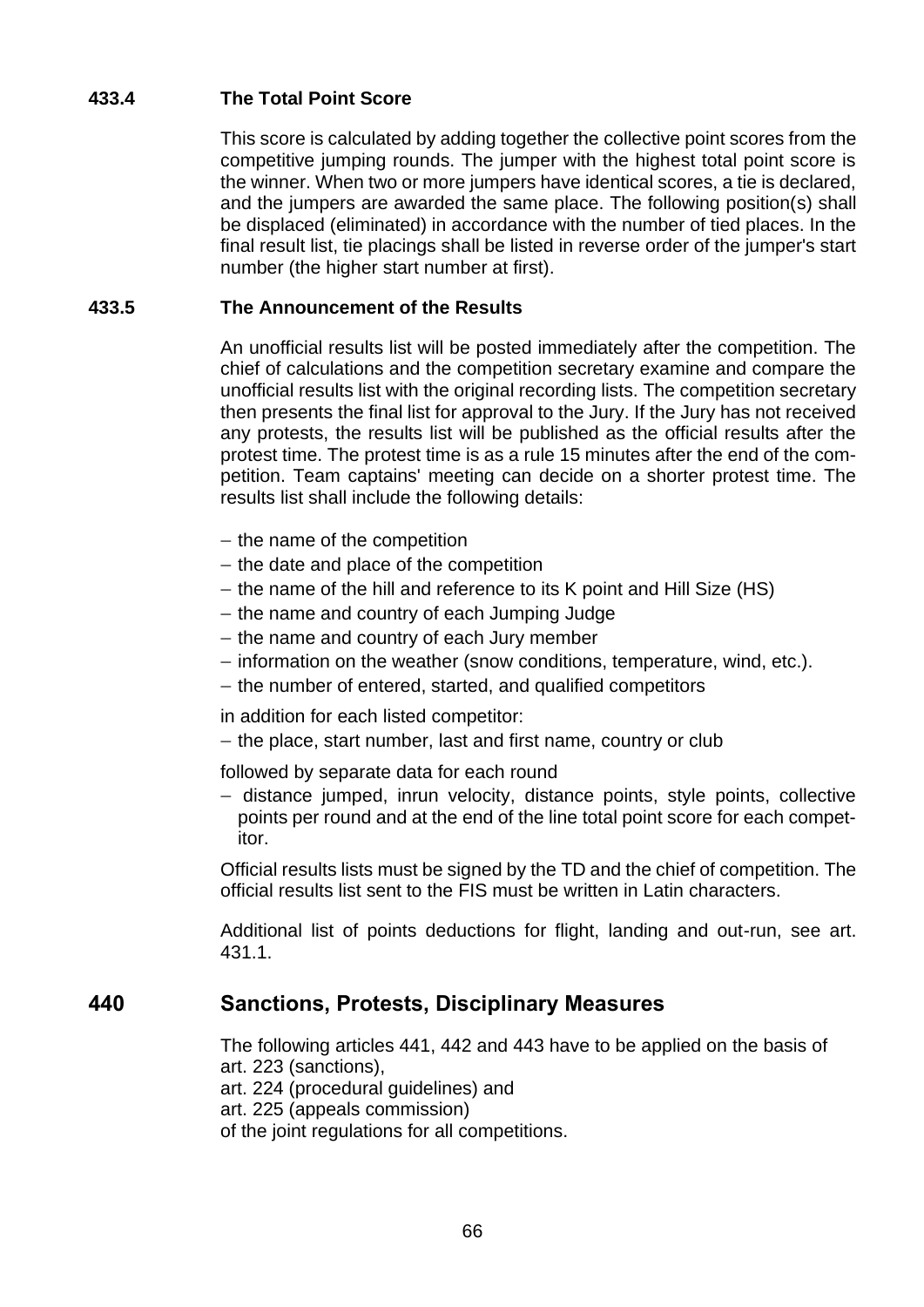# **441 Sanctions, Disqualifications**

The Jury shall sanction competitors if they violate the regulations of the ICR or the competition rules or doesn´t follow decisions of the Jury. In particular, if they

- 441.1 do not meet the eligibility requirements of art. 203 (FIS-license);
- 441.2 enter under or by false data;
- 441.3 do not meet the age-group regulations (art. 406):
- 441.4 violate the provisions of article:
	- 204 Qualification of Competitors,
	- 205 Competitors Obligations and Rights,
	- 205.6 Support for the competitors,
	- 206 Sponsorship and Advertising,
	- 207 Advertising and Commercial Markings,
	- 215 Entries,
	- 217 Draw,
	- 221 Medical Examinations and Doping
	- 222 Competition Equipment
- 441.5 The Jury shall disqualify a competitor by any of the following reasons:
- 441.5.1 Competition Equipment (art. 222)
- 441.5.1.1 Flour wax (art.222.8) The control will be taken before the start at the top of the inrun
- 441.5.2 Training on the jumping hill when it is explicitly closed
- 441.5.3 Arriving late at the start (art. 422.8 and 422.12)
- 441.5.4 Violating the decision on the length of the inrun (art. 422.1 and 422.2)
- 441.5.5 Exceeding the start control time (art. 422.10)
- 441.5.6 Starting before the hill-clear signal or intentionally delaying readiness to start (art. 422.11).
- 441.6 Reasons for disqualification after:
	- article 441.5.1 Competition Equipment
	- article 441.5.3 (arriving late at the start);
	- article 441.5.4 (violating the decision on the length of the inrun or using non authorized start help);
	- article 441.5.5 (exceeding the start control time) or
	- article 441.5.6 (starting before the hill-clear signal or intentionally delaying readiness to start).

This refers only to the affected jump during the current round. The jumper will keep an overall standing of zero points for that round.

If more rounds follow, the respective jumper can take part to these rounds, if according to the competition mode, the result or the ranking (with this jump's points = 0) allow him/her to participate at the next rounds.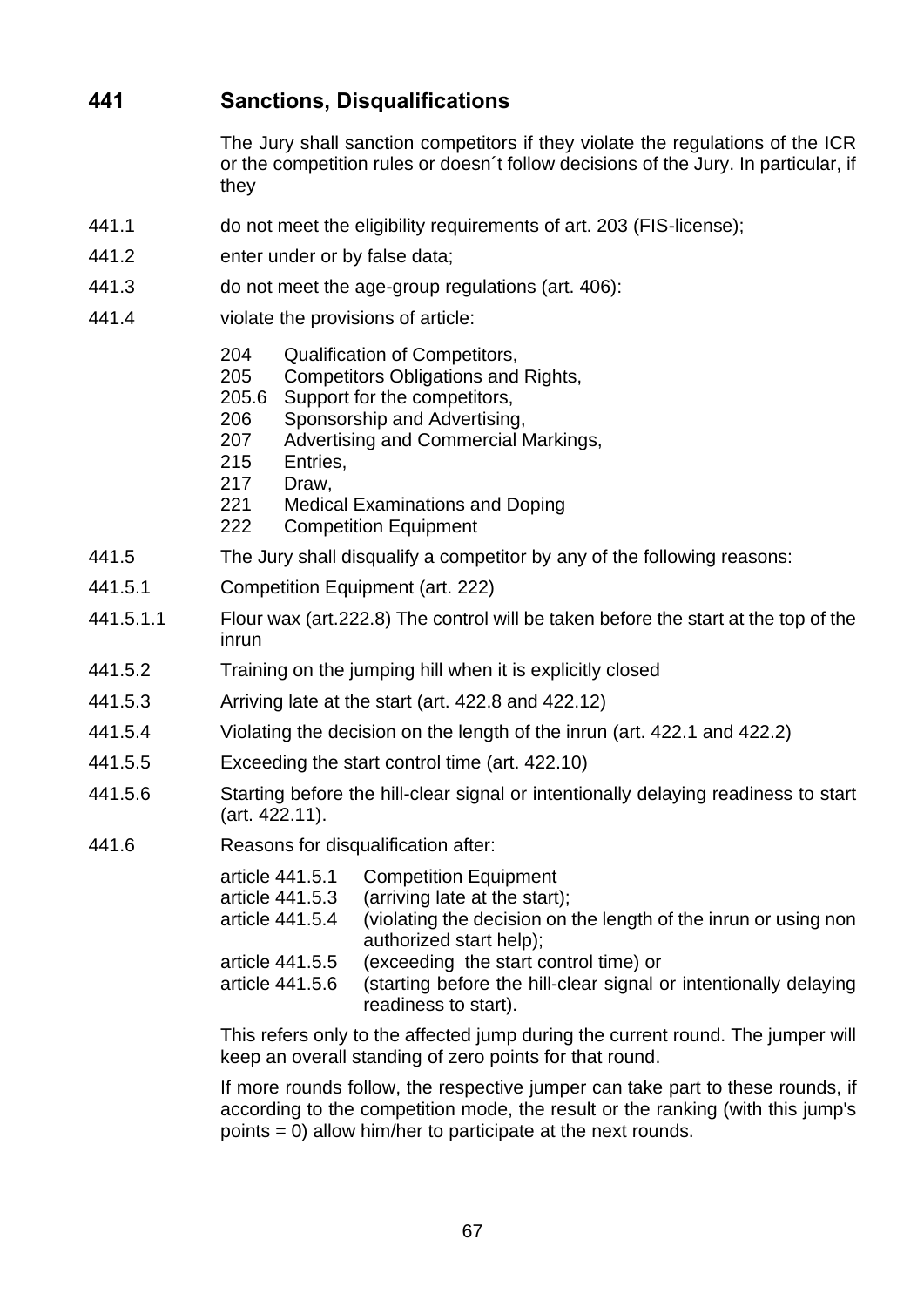## **442 Protests**

- 442.1 Protests against the entry of a competitor must be delivered in writing to the competition secretary before the start of the competition.
- 442.2 Protests against the actions made by another competitor or an official during the competition must be made in writing to the competition secretary within 15 minutes after the completion of the competition.
- 442.2.1 At the OWG and WSC, a verbal protest must be submitted to any Jury Member within five (5) minutes.
- 442.3 Protests concerning incorrect calculations or result misprints shall be considered if sent by registered mail from the competitor's National Ski Association to the event organising association within one month of the date of the competition. If a mistake is proven, the correct results shall be republished and the awards redistributed if necessary.
- 442.4 The Jury must consider protests if they are made within the allowable time limit and a sum of CHF 100.– has been deposited with the competition secretary.
- 442.5 Distances measured manually by distance measurers and style scorings of jumping judges are subjective decisions (so called "statements of facts") on real facts which are not repeatable and therefore, cannot be corrected. Therefore, protests against such subjective decisions aiming at a correction of the result are not allowed. This to include, protests concerning the start control procedure for Ski Jumping in situations of variable wind conditions.

## **443 Disciplinary Measures**

- 443.1 The Jumping Committee can take the following disciplinary measures against a TD or Jumping Judge who has made irregular or unfair decisions or judgements and has personally misbehaved:
	- − a written reprimand
	- − a temporary retraction of the license.

Applications for disciplinary action must be made in writing to the Sub-Committee for Officials, Rules and Control, which will hear the statement of the accused official and then submit a proposal for decision to the Jumping Committee.

- 443.2 The Jury may take disciplinary measures against a distance measurer who intentionally executes false or improper measurements and has personally misbehaved. The following can be done only if the Jury has been advised by the chief distance measurer to do so:
	- − an oral reprimand
	- − a written notification
	- − temporary exclusion from duties as a distance measurer.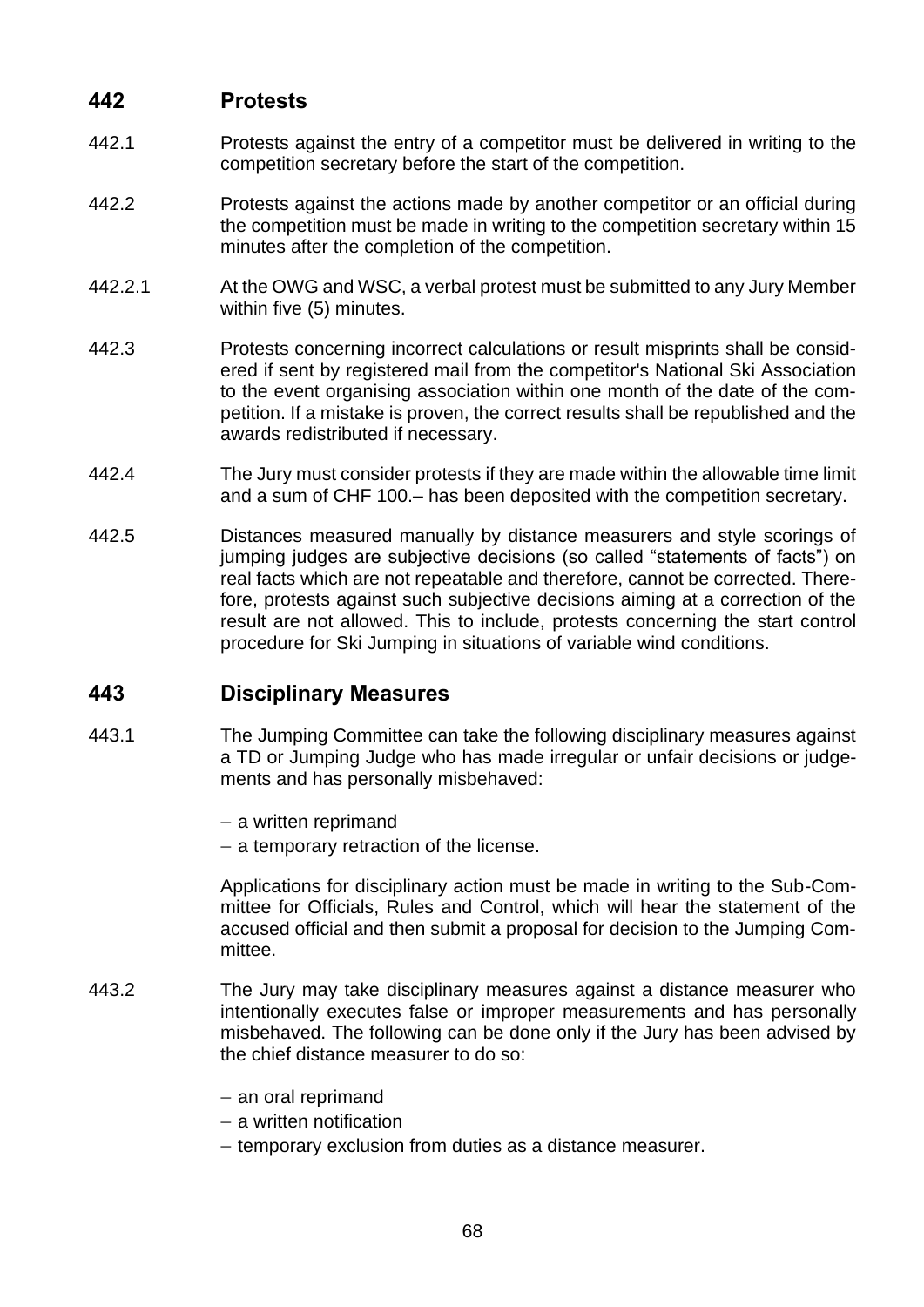443.3 If team captains or trainers in a competition infringes the ICR Rules, decisions of the FIS Ski Jumping Committee, of the Jury or if they behave in an unsporting manner, the Jury may impose a sanction.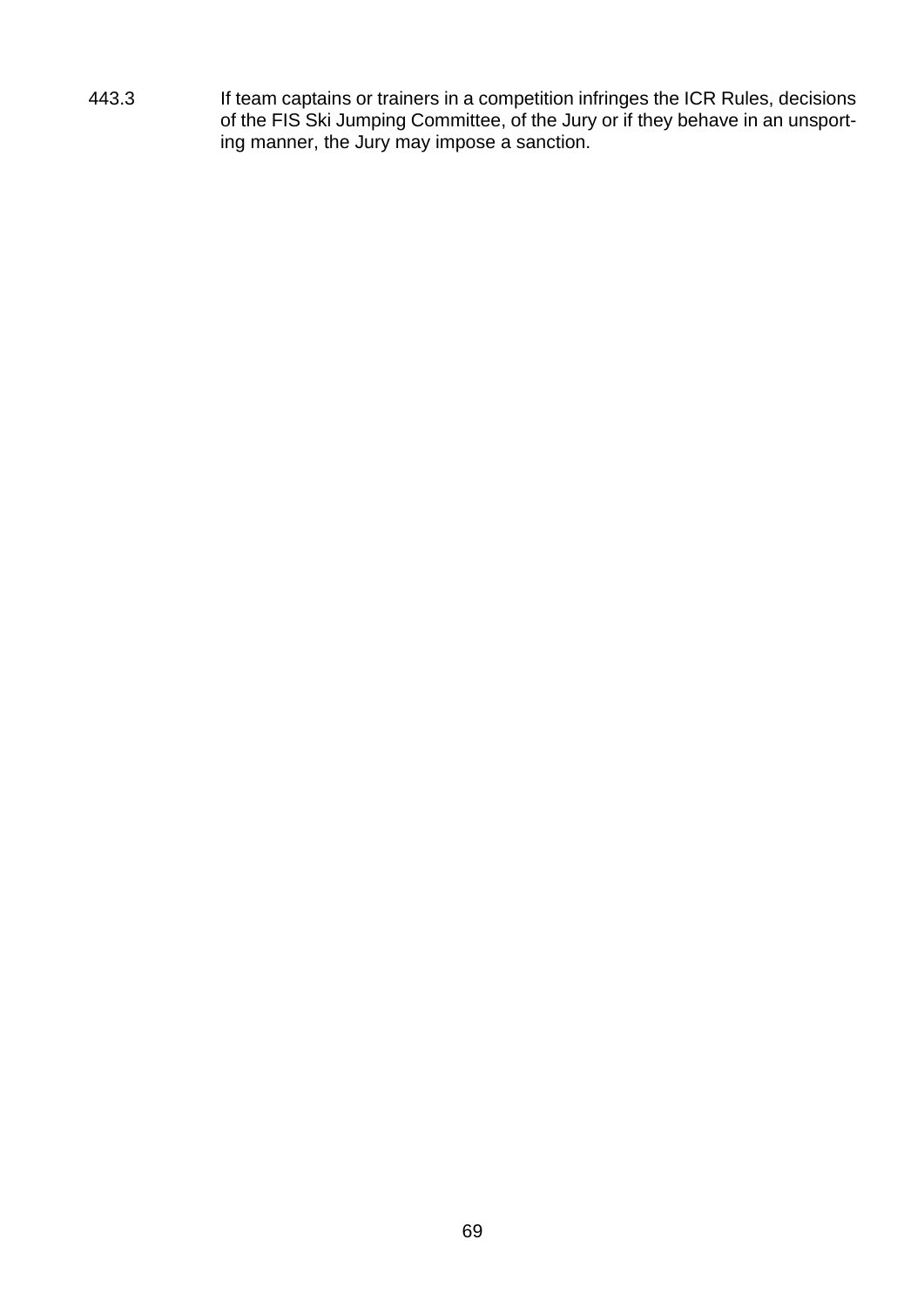# **3 rd Section**

## **Regulations for the Administration of Specific Types of Competitions**

## **450 Types of Ski Jumping Competitions**

The following types of Ski Jumping competitions may be held:

- − international championships on normal and large hills
- − international competitions on one hill (normal or large hill)
- − team competitions
- − Ski Flying competitions.

## **451 International Championships on Normal and Large Hills**

- 451.1 OWG and WSC jumping competitions shall be held on hills of two different sizes. A World or Olympic champion will be selected for each hill size. The smaller hill should have a Hill Size (HS) of at least 100. The difference between the hill sizes must be at least 25 m.
- 451.2 To guarantee an equal opportunity, both jumping hills are to be closed for training and competition 14 days before the first training day of the OWG respectively WSC. This rule will be not applied to forerunners but none of the forerunners is allowed to start as a competitor during the respective OWG or WSC.

The competition on the normal jumping hill should take place first. The competition dates have to be scheduled in such a way that all training days/sessions, according to article 424.1 which are required for all jumping competitions, could only be used after the competition on the first jumping hill.

- 451.3 For OWG and WSC, FIS general regulations limit entries from each participating National Ski Association to four competitors in each event and a maximum number of six athletes may take part in the official training; different competitors may be used in the different events.
- 451.4 For OWG and WSC, individual competitions will be held on both jumping hills consisting of two scored rounds of jumps each and a maximum number of 50 participants.

All jumpers (max. four per NSA, see art. 451.3) must qualify for participation in an individual competition. For this purpose, on the last training day a trial round and a qualification round will be held, on which only the maximum number of four per nation is allowed to be entered.

A jumper, who has reached 95% of the maximum compensated distance by the jumpers who have to qualify but has a fall, has the right to participate in the competition in addition to the qualified jumpers.

One trial jump (round) must be included in the competition program. The decision to use participate in the trial jump is up to the jumper.

451.4.1 At OWG all jumpers (with a maximum of four per NSA, see art. 451.3) are allowed to be entered for the competition. No qualification round.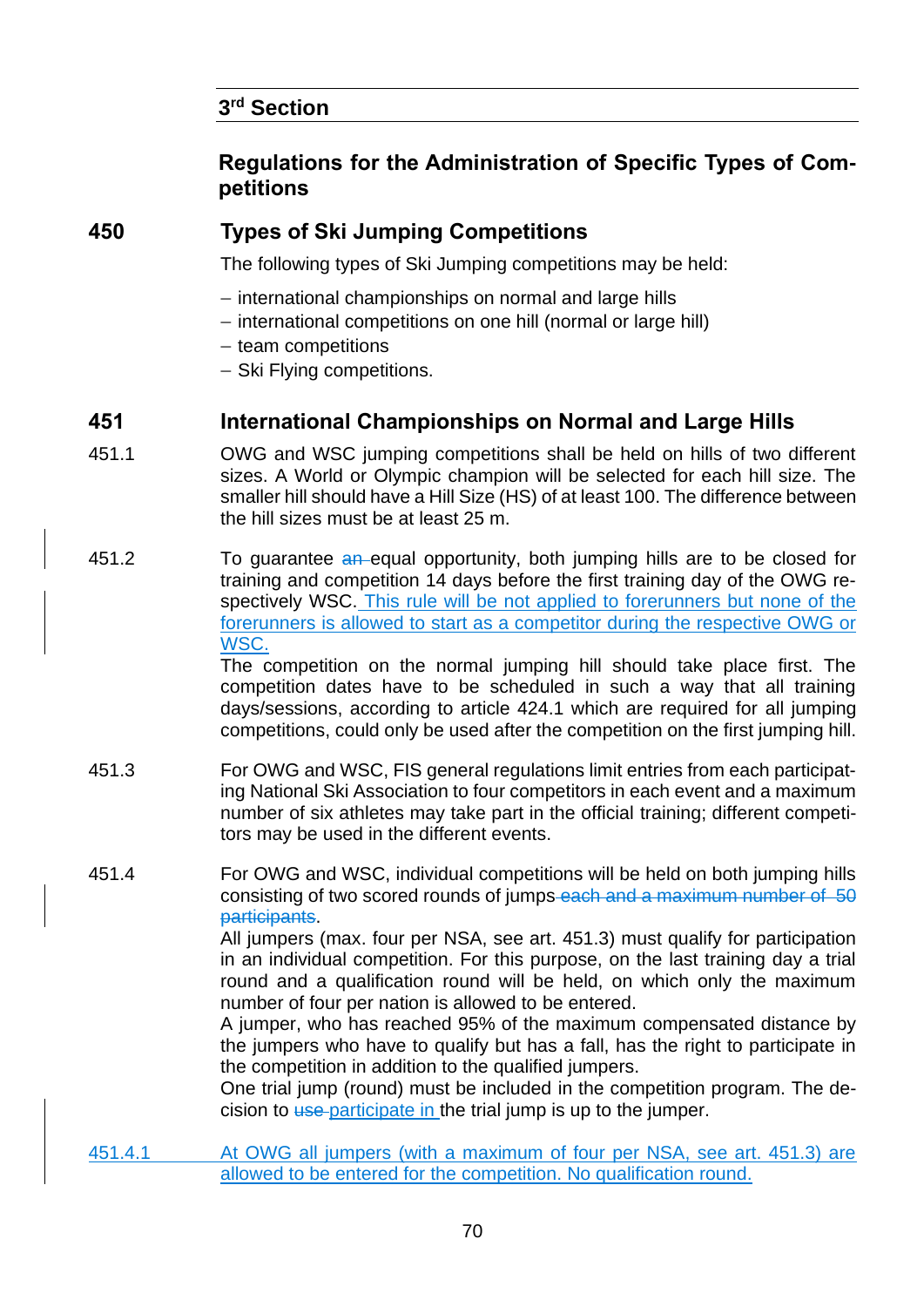| 451.4.2 | At WSC all jumpers (with a maximum of four per NSA, see art. 451.3) must<br>qualify for participation in an individual competition. For this purpose, on the<br>last training day a trial round and a qualification round will be held, on which<br>only the maximum number of four per nation is allowed to be entered.<br>The qualification reduces the number of participants to 50 athletes for men<br>and 40 for women.                                                                                                                                                                                                                                                   |
|---------|--------------------------------------------------------------------------------------------------------------------------------------------------------------------------------------------------------------------------------------------------------------------------------------------------------------------------------------------------------------------------------------------------------------------------------------------------------------------------------------------------------------------------------------------------------------------------------------------------------------------------------------------------------------------------------|
| 451.5   | For the starting order for the trainings, qualifications, trials and the first scored<br>rounds, the competitors will be divided into two groups.                                                                                                                                                                                                                                                                                                                                                                                                                                                                                                                              |
|         | - group I for jumpers without WCJ points and<br>- group II for jumpers with WCJ points.                                                                                                                                                                                                                                                                                                                                                                                                                                                                                                                                                                                        |
|         | The starting order within the groups will be determined as follows:                                                                                                                                                                                                                                                                                                                                                                                                                                                                                                                                                                                                            |
|         | - group I through draw and<br>- group II in reverse order of the actual WCJ standings.                                                                                                                                                                                                                                                                                                                                                                                                                                                                                                                                                                                         |
|         | For the second scored round the starting order is in reverse order of the col-<br>lective points score from the first scored round.<br>For the second scored round only the top 30 of the first scored round<br>participate.                                                                                                                                                                                                                                                                                                                                                                                                                                                   |
| 451.6   | For OWG and WSC, if only one official competitive round of jumps is held and<br>the competition is postponed because of poor weather conditions, the second<br>official competitive round shall be held as soon as weather conditions permit.<br>In such a case, a trial round should precede the second official competitive<br>round. In exceptional cases, where the second official competitive round can-<br>not take place during OWG or WSC, the collective scores from the first com-<br>petitive round shall be used as the final result. Declaring the trial round of<br>jumps as the first competitive round after this situation has occurred is not<br>permitted. |
| 452     | <b>International Competitions on One Hill</b><br>(Normal or Large Hill)                                                                                                                                                                                                                                                                                                                                                                                                                                                                                                                                                                                                        |
| 452.1   | <b>Entries, Groupings, the Draw, and Starting Order</b>                                                                                                                                                                                                                                                                                                                                                                                                                                                                                                                                                                                                                        |
| 452.1.1 | A list of competitor entries from each participating National Ski Association<br>must be presented to the race office at least 2 hours before the draw. The list<br>of entry has to contain the following:<br>Family Name/First Name/Club/Year of birth/Seeded Group.<br>In exceptional cases the Jury may shorten this time period.                                                                                                                                                                                                                                                                                                                                           |
| 452.1.2 | As a rule, competitors will be divided into four groups. Each team may enter<br>one competitor in each group. The number sequence of the groups is IV (best                                                                                                                                                                                                                                                                                                                                                                                                                                                                                                                    |

452.1.3 If a team wishes to enter more than eight competitors, it is necessary to decide at the team captains meeting which group additional competitors will be placed

teams are entering more than four competitors per event.

jumpers), III, II, and I (poorest jumpers). This procedure is to be repeated if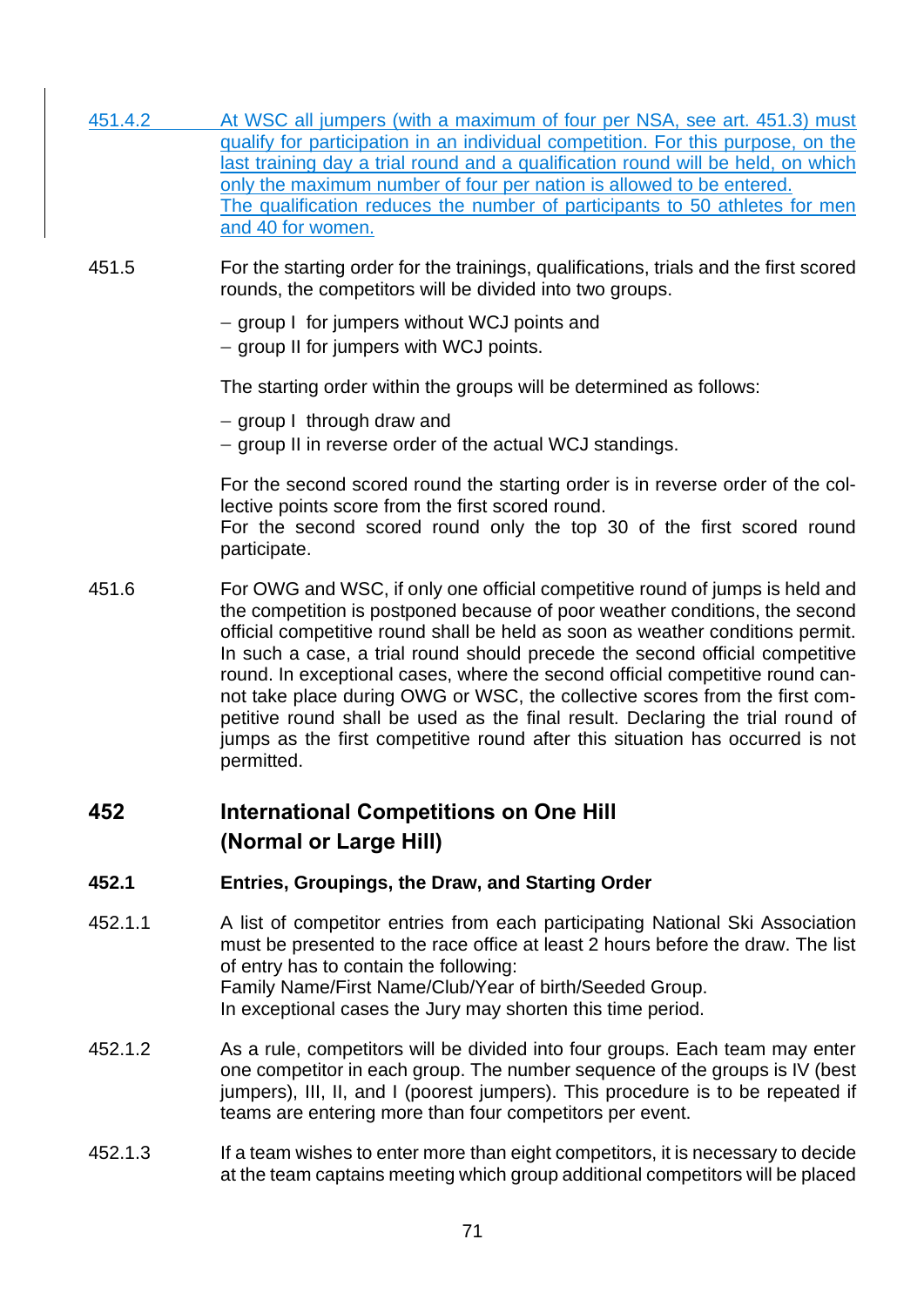in. In this case, it is possible to form an additional group of competitors, group I-A.

- 452.1.4 If a team is entering fewer than four competitors, the team leader may choose which group(s) these competitors will be seeded in. However, the team leader may enter only one competitor per Seeded Group.
- 452.1.5 For competitions with fewer than 40 competitors, the number of Seeded Groups will be decided at the team captains meeting.
- 452.1.6 For World Cup, Continental Cup and FIS Cup competitions, specific regulations concerning the number of participants per National Ski Association, the Seeded Group resp. for the general mode of execution (e.g. K.O-modus) may be issued.
- 452.1.7 For the draw of the start order, each Seeded Group will be done separately.
- 452.1.8 As a rule, the starting order is based on the same sequence as the Seeded Groups, that is, groups I, II, III, and IV. In special situations or conditions, the team captains may decide that a different starting sequence of the groups should occur.
- 452.1.9 The start order of the second competitive round may be the reverse of the order of the collective scores from the first competitive round. In addition, it is possible to limit the number of competitors allowed to jump.
- 452.1.10 The start order procedures and the field size (number of competitors) must be announced in the invitation or the Cup competition regulations sent to the participating National Ski Associations.
- 452.1.11 If announcements concerning art. 452.1.9 were not received by the participating National Ski Associations, it must be decided at the team captains meeting whether to carry out the competition according to art. 452.1.9.

#### **452.2 The Number of Jumps**

- 452.2.1 At all international Ski Jumping competitions, two official competitive rounds shall be held. The competition program must also include one trial round. The decision to participate in the trial round is up to the jumper.
- 452.2.2 In exceptionally poor weather situations where the second official competitive round cannot take place, the collective scores from the first competitive round shall be used as the final result. In the exception on grounds of unfavourable weather conditions or other unusual circumstances the trial can be cancelled, when on one of the previous days, at least one complete training round has been made. Such a decision must be taken by the Jury before the competition starts. Declaring the trial round of jumps as the first competitive round after this situation has occurred is not permitted.

### **452.3 Summer Competitions on Plastic Mats**

Between 15<sup>th</sup> June and 15<sup>th</sup> October (15<sup>th</sup> November to 15<sup>th</sup> March in the southern hemisphere), FIS-sanctioned jumping competitions may take place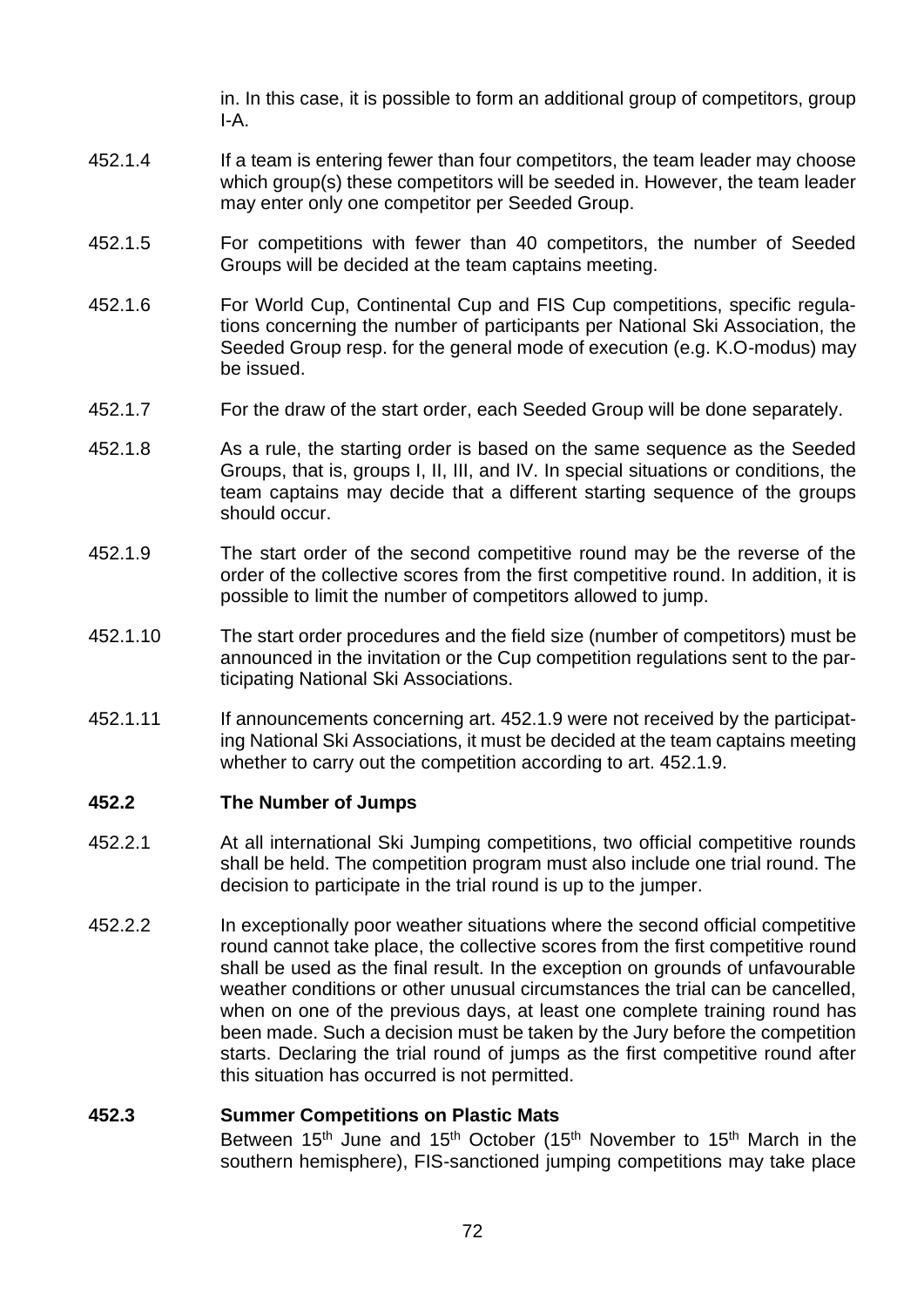on plastic hills. These competitions must be registered in the FIS Calendar. During these types of competitions, ICR Rules are in effect.

# **453 Team Competitions for Ski Jumping**

- 453.1 For a team competition, each team will be made up of four competitors.
- 453.2 Results are calculated as stated in art. 433 and by addition of the collective points of the four jumpers of the team. Individual competitions cannot occur simultaneously with a team competition. Team competitions cannot be scored as individual competitions.
- 453.3 The start order of the competitors shall be decided at the previous team captains' meeting.
- 453.4 For both the trial round and the two official competitive jumps, there are four groups, with one jumper from each team entered per group. The sequential numbers of each member of a group are determined by a specific colour:
	- − Group I red start numbers
	- − Group II green start numbers
	- − Group III yellow start numbers
	- − Group IV blue start numbers.

Within a group, the sequence of the start order of the team (nation) member is as selected in the draw. Each team decides the order in which its jumpers will start. The competitors must remain in the same group as well in trial round and in both competitive jumps. Immediately after the draw of the team order, a list of the starting order of the jumpers within the team must be submitted to the Competition Committee.

- 453.5 If the conditions so demand, the length of the inrun can be changed after each group, or a round of only one specific group can be cancelled and restarted.
- 453.6 The start order will be based on reverse order of the actual World Cup standing. By equal point standings will the start order be made by draw in team captains' meeting between the equal placed teams. Teams without World Cup points start in the beginning of the competition. The start order must be made by draw.

## **454 Ski Flying Competitions**

### **454.1 The Organisation of Ski Flying Competitions**

The FIS Council shall authorise the hosting of all sanctioned Ski Flying competitions. The owners of all Ski Flying hills must agree not to use the facility without FIS consent and sanctioning.

#### **454.2 Entries**

Competitors in Ski Flying competitions can be entered only by their own National Ski Association. The national association has full responsibility for competitors' actions.